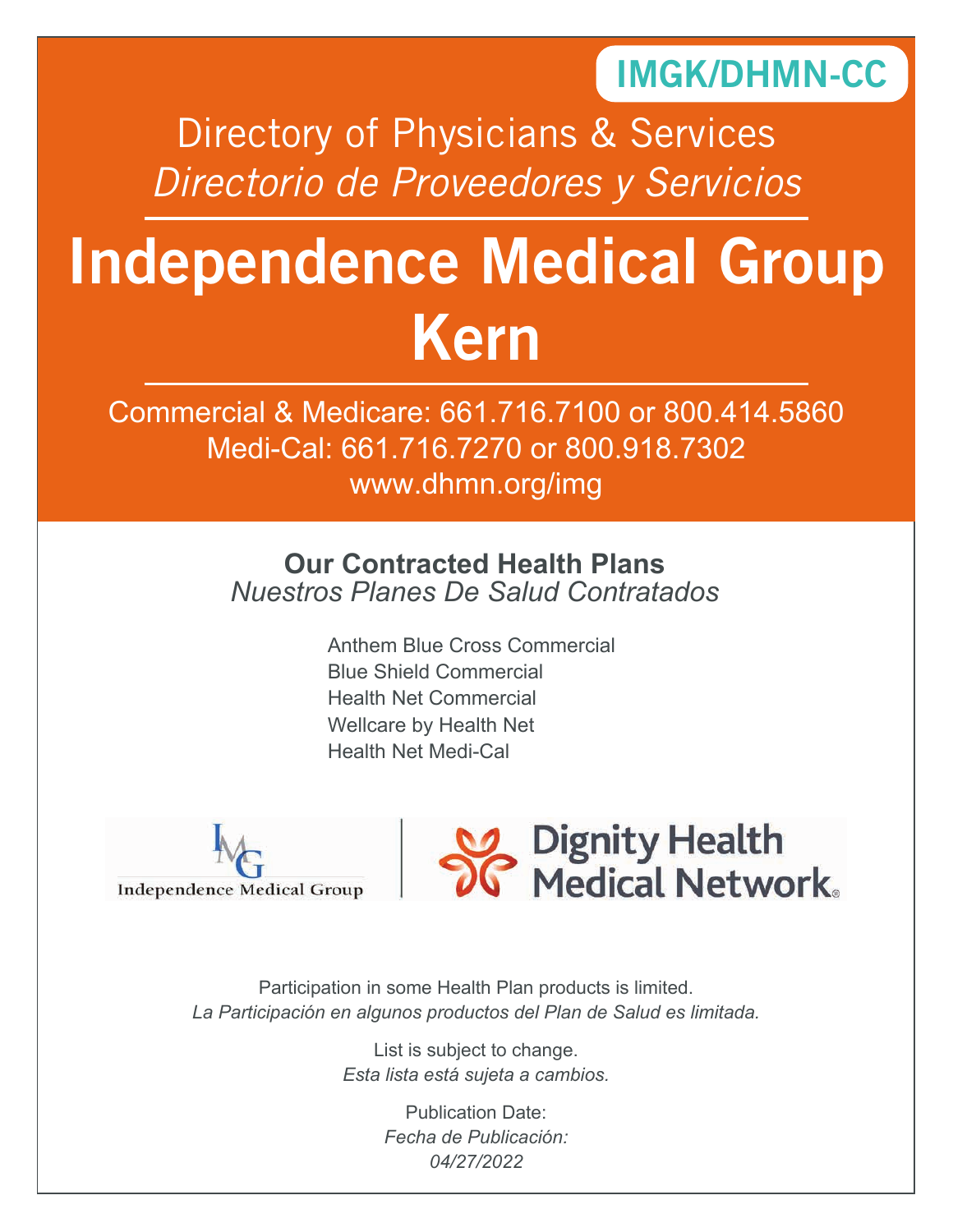# **Family Medicine** *Medicina Familiar*

**Alberto Acevedo, MD** *(m)* 661.721.3530 1205 Garces Hwy, #102 Delano, CA 93215 LS: Spanish *Accepting patients age 18 and older Aceptando pacientes mayores de 18* 

**Gul Anwar, MD** *(f)* 760.446.6404 105 E Sydnor Ave, #100 Ridgecrest, CA 93555 **ALSO** 760.499.3855 1111 N China Lake Blvd, #190 Ridgecrest, CA 93555 BC: Family Medicine LS: Spanish

**Ingy Ayad, MD** *(f)* 661.763.5131 501 6th St Taft, CA 93268 **ALSO** 661.823.7070 105 W E St Tehachapi, CA 93651 **ALSO** 661.824.4511 2041 Belshaw St Mojave, CA 93501 **ALSO** 760.373.1785 9350 N Loop Blvd California City, CA 93505 LS: Spanish, French

**Alvaro Caceres, MD** *(m)* 661.725.6461 1205 Garces Hwy, #201 Delano, CA 93215 LS: Spanish

# **Hani Chaabo, MD** *(m)* 760.499.3846 1111 N China Lake, #190 Ridgecrest, CA 93555 BC: Family Medicine LS: Spanish, Arabic

**Mirna Chambi, MD** *(f)* 661.873.7515 1420 Crestmont Dr Bakersfield, CA 93306 LS: Spanish

**Paul Frenette, MD** *(f)* 760.446.6404 105 E Sydnor Ave, #100 Ridgecrest, CA 93555 BC: Family Medicine LS: French

**Maria Garcia-Martinez, MD** *(f)* 661.635.3000 2615 H St Bakersfield, CA 93301 LS: Spanish, Tagalog *Accepting patients 1 & older Aceptando pacientes mayores de 1*

**Ronald Gavilan-Yodu, MD** *(m)* 661.765.1935 100 E North St Taft, CA 93268 BC: Family Medicine LS: Spanish

**Gohar Gevorgyan, MD** *(f)* 661.522.0043 606 34th St Bakersfield, CA 93301 **ALSO** 661.321.9138 1520 Brundage Ln Bakersfield, CA 93304 **ALSO** 661.847.9773 7400 District Blvd, #C Bakersfield, CA 93312 LS: Armenian, Russian

**Susan Hall, MD** *(f)* 661.822.4421 432-A West J St Tehachapi, CA 93561

**An-Chih Hsieh, MD** *(m)* 661.874.4050 9300 N Loop Blvd California City, CA 93505 BC: Family Medicine LS: Spanish

**Helen Khalafbeigi, MD** *(f)* 661.874.4050 9300 N Loop Blvd, #C California City, CA 93505 BC: Family Medicine LS: Spanish, Farsi

**Chan Park, MD** *(m)* 661.746.4937 565 Kern St Shafter, CA 93263 **ALSO** 661.459.1000 845 7th St Wasco, CA 93280 **ALSO** 661.459.1010 500 Old River Rd, #250 Bakersfield, CA 93309 LS: Spanish, Korean

**Ramesh Patel, MD** *(m)* 661.589.0003 8325 Brimhall Rd, #100A Bakersfield, CA 93312 **ALSO** 661.397.0100 2734 Ming Ave Bakersfield, CA 93304 **ALSO** 661.404.4744 6025 Niles St Bakersfield, CA 93306 **ALSO** 661.546.9046 2123 Niles St Bakersfield, CA 93305 BC: Family Medicine LS: Spanish

**Jimena Repetto Frenette, MD** *(f)* 760.446.6404 105 E Sydnor Ave, #100 Ridgecrest, CA 93555

**Shachi Srivastava, MD** *(f)* 661.664.0212 9610 Stockdale Hwy, #C Bakersfield, CA 93311 LS: Spanish, Hindi, Urdu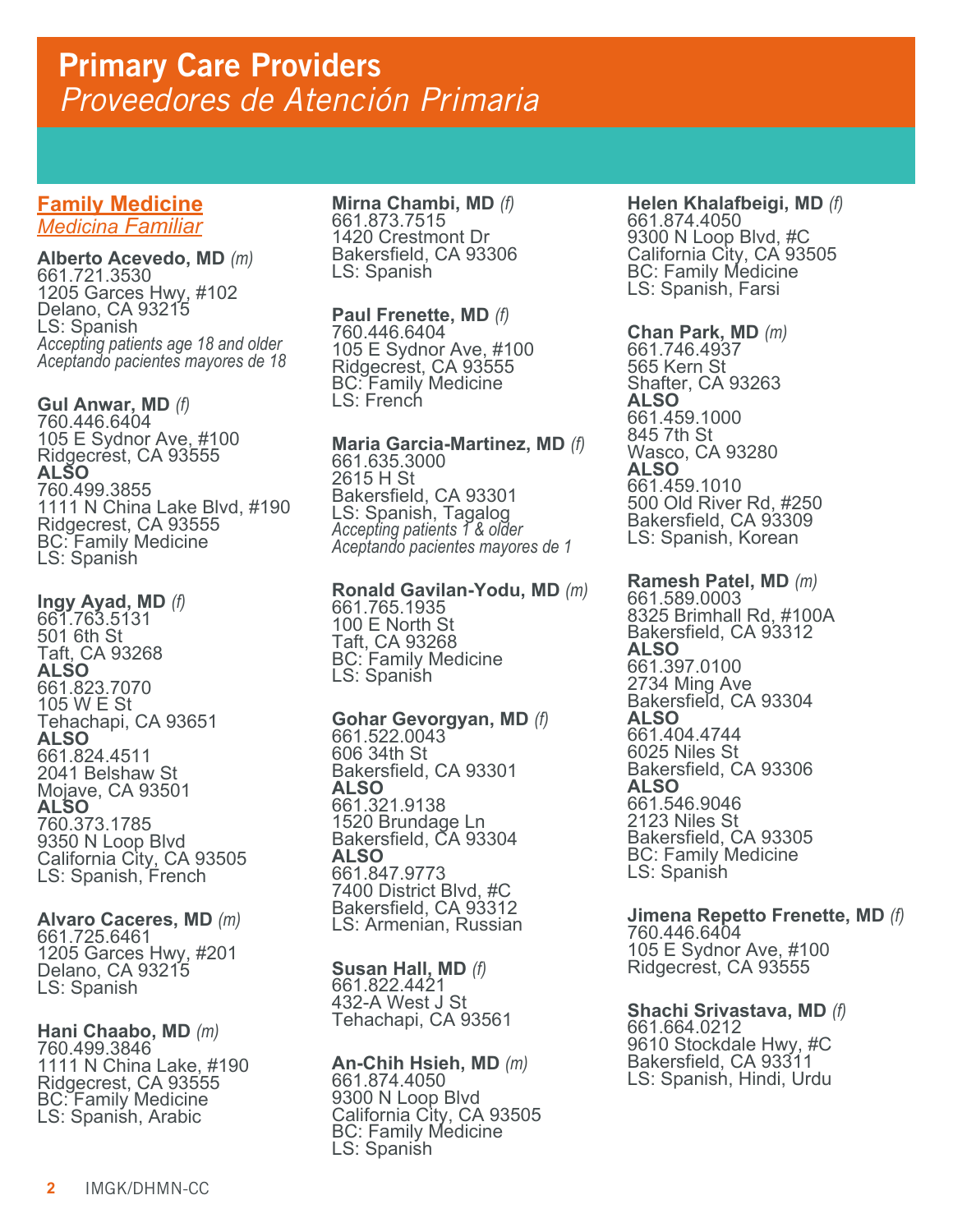**Ravinderjit Singh, MD** *(f)* 661.282.8998 9900 Stockdale Hwy, #205 Bakersfield, CA 93311 BC: Family Medicine LS: Spanish, Punjabi, Hindi, Urdu LS: Spanish

**Love Singh, MD** *(m)* 760.446.6404 105 Esydnor Ave, #100 Ridgecrest, CA 93555 **ALSO** 1081 N China Lake Blvd Ridgecrest, CA 93555 BC: Family Medicine LS: Spanish

**Christian Takayama, MD** *(m)* 661.874.4050 9300 N Loop Blvd, #C California City, CA 93505 BC: Family Medicine LS: Spanish

**Soheila Torabi, MD** *(f)* 661.855.4468 146 M Hill St Arvin, CA 93203 LS: Spanish, Farsi

# **Hope Wildenberg, MD** *(f)* 760.446.6404 105 E Sydnor Ave, #100 Ridgecrest, CA 93555 LS: Spanish

**Melanie Willis, DO** *(f)* 760.499.3846 1111 N China Lake, #190 Ridgecrest, CA 93555 BC: Family Medicine LS: Spanish

### **Larry Yokoyama, MD** *(m)* 661.326.8989 1801 16th St, #A Bakersfield, CA 93301 LS: Spanish *Accepting patients 10 & older Aceptando pacientes mayores de 10*

**I. Zaldivar Galves, MD** *(m)* 661.327.2101 2901 Sillect Ave, #201 Bakersfield, CA 93308 BC: Family Medicine

# **General Practice** *Práctica General*

**Ronnie Claiborne, MD**  $(m)$ 661.323.2295<br>1925 17th St Bakersfield, CA 93301 **ALSO** 661.763.3338 333 S 10th St, #103 Taft, CA 93268 **ALSO** 661.885.7007 2303 S Union Ave, #C2 Bakersfield, CA 93307 **ALSO** 661.322.2164 3940 San Dimas St Bakersfield, CA 93301 LS: Spanish

**David Hantman, MD** *(m)* 661.874.4050 9300 N Loop Blvd California City, CA 93505 LS: Spanish

**Jong Moon, MD** *(m)* 661.746.4937 845 7th St Shafter, CA 93280 LS: Spanish, Korean

**Ronald Ostrom, DO (m)** 661.765.1935<br>100 E North St Taft, CA 93268 BC: Emergency Medicine LS: Spanish

### **Sadegh Salmassi, MD** *(m)* 661.725.5877 1205 Garces Hwy, #306 Delano, CA 93215 BC: Pathology LS: Spanish, Arabic, Persian *Not a provider for Blue Shield California No es un proveedor de Blue Shield de California*

**Don Victor Zapanta, MD** *(m)* 661.721.9001 1619 Cecil Ave, #B Delano, CA 93215 LS: Spanish, Tagalog

# **Internal Medicine**

*Medicina Internal*

**Mushtaq Ahmed, MD** *(m)* 661.327.3747 109 Adkisson Wy Taft, CA 93268 **ALSO** 6621 Lake Isabella Blvd Lake Isabella, CA 93240 **ALSO**  5801 Truxtun Ave Bakersfield, CA 93309 BC: Internal Medicine LS: Spanish, Hindi, Punjabi *Accepting patients 15 & older Aceptando pacientes mayores de 15*

**Carlos Alvarez, MD** *(m)* 661.489.5999 6001-B Truxtun Ave, #220 Bakersfield, CA 93313 **ALSO** 661.489.5999 8929 Panama Ln Lamont, CA 93241 **ALSO** 661.746.8244 801 Santa Fe Wy Shafter, CA 93263 **ALSO** 661.831.1100 9905 Bace Ave Bakersfield, CA 93307 LS: Spanish *Accepting patients 16 & older Aceptando pacientes mayores de 16*

**3**

BC: Board Certified / *Certificado por la junta* LS: Languages spoken in addition to English / *Idiomas que se hablan además de Ingles* ● Currently not accepting new patients / *Actualmente no acepta pacientes nuevos*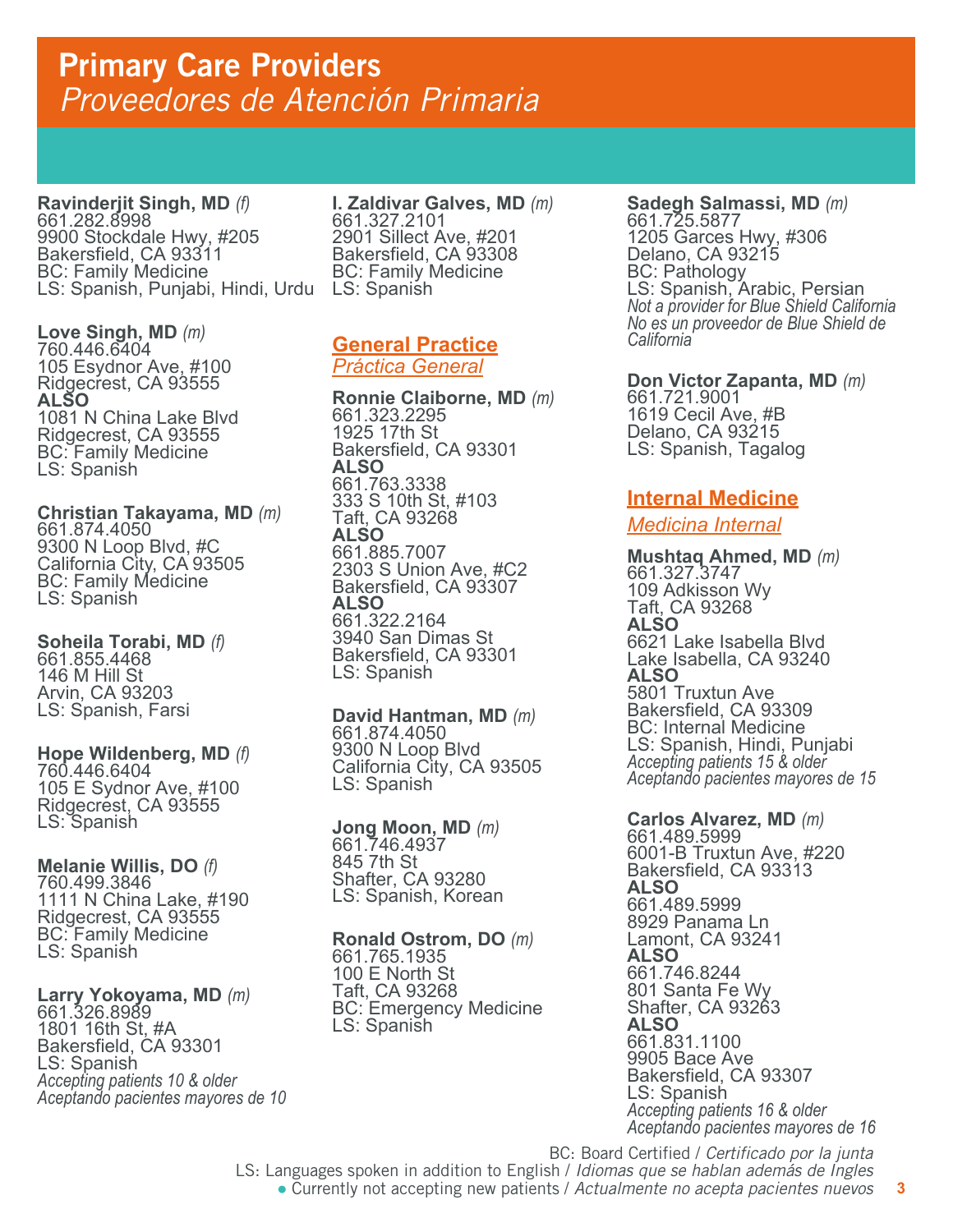**Shyam Bhaskar, MD** *(m)* 661.778.0920 1425 Main St Delano, CA 93215 BC: Internal Medicine LS: Tamu, Telugu

**William Bichai, MD** *(m)* 661.327.8000 3900 San Dimas St Bakersfield, CA 93301 LS: Spanish, Arabic *Accepting patients 16 & older Aceptando pacientes mayores de 16*

**Tony Carey, DO** *(m)* 661.765.1122 422 Center St Taft, CA 93268 LS: Spanish *Accepting patients 21 & older Aceptando pacientes mayores de 21*

### **COASTAL KIDS**

661.663.4700 300 Old River Rd, #105 Bakersfield, CA 93311 **ALSO** 1215 34th St Bakersfield, CA 93301 300 Old River Rd, #105 Bakersfield, CA 93311 *• Michael Blyth, MD (m)* BC: Pediatrics • Javier Bustamante, MD (m)<br>BC: Pediatrics LS: Spanish *• Elsa Lavadia, MD (f)* BC: Pediatrics LS: Tagalog

**Lawrence Cosner, Jr, MD** *(m)* 760.499.3855 1111 N China Lake Blvd, #190 Ridgecrest, CA 93555 BC: Internal Medicine LS: Spanish *Accepting patients 18 & older Aceptando pacientes mayores de 18*

**Ned Devasia, MD** *(m)* 661.327.3747 5801 Truxtun Ave Bakersfield, CA 93309 BC: Internal Medicine LS: Spanish

**Gary Finstad, MD** *(m)* 760.379.8630 6425 Lynch Canyon Dr Lake Isabella, CA 93240 *Accepting patients 18 & older Aceptando pacientes mayores de 18*

**Kevin Flanigan, MD** *(m)* 760.499.3855 1111 N China Lake Blvd, #190 Ridgecrest, CA 93555 **ALSO** 760.446.3551 1081 N China Lake Blvd Ridgecrest, CA 93555 **ALSO**  760.463.8930 105 E Sydnor Ave, #100 Ridgecrest, CA 93555 **ALSO**  760.446.0120 1041 N China Lake Blvd, #A,B,C Ridgecrest, CA 93555 BC: Internal Medicine, Pediatrics LS: Spanish

**Robert Gross, DO** *(m)* 760.379.8630 6425 Lynch Canyon Dr Lake Isabella, CA 93240 *Accepting patients 18 & older Aceptando pacientes mayores de 18*

**Arsenio Jimenez, MD** *(m)* 661.874.4050 9300 N Loop Blvd, #C California City, CA 93505 LS: Spanish

**Jae Joon Kim, MD** *(m)* 661.746.4937 565 Kern St Shafter, CA 93263 LS: Spanish, Korean *Accepting patients 6 & older Aceptando pacientes mayores de 6* **Nelson Madrilejo, MD** *(m)* 661.326.8989 1801 16th St, #A Bakersfield, CA 93301 LS: Spanish, Tagalog *Accepting patients 16 & older Aceptando pacientes mayores de 16*

**Samantha Mongar, DO** *(f)* 760.379.1791 4300 Birch Ave Lake Isabella, CA 93240

**Byron Mui, MD** *(m)* 661.326.8989 1801 16th St, #A Bakersfield, CA 93301 BC: Internal Medicine LS: Chinese

**Howard Nizar, MD •** *(m)*<br>661.324.6593 9500 Stockdale Hwy, #103 Bakersfield, CA 93311 BC: Internal Medicine *Accepting patients 16 & older Aceptando pacientes mayores de 16* 

**Ashruta Patel, DO** *(f)* 661.874.4050 9300 N Loop Blvd, #C California City, CA 93505 LS: Spanish

**Raju Patel, MD** *(m)* 661.635.3000 2615 H St Bakersfield, CA 93301 BC: Internal Medicine LS: Spanish, Tagalog, Hindi, **Gujarati** *Accepting patients 12 & older Aceptando pacientes mayores de 12*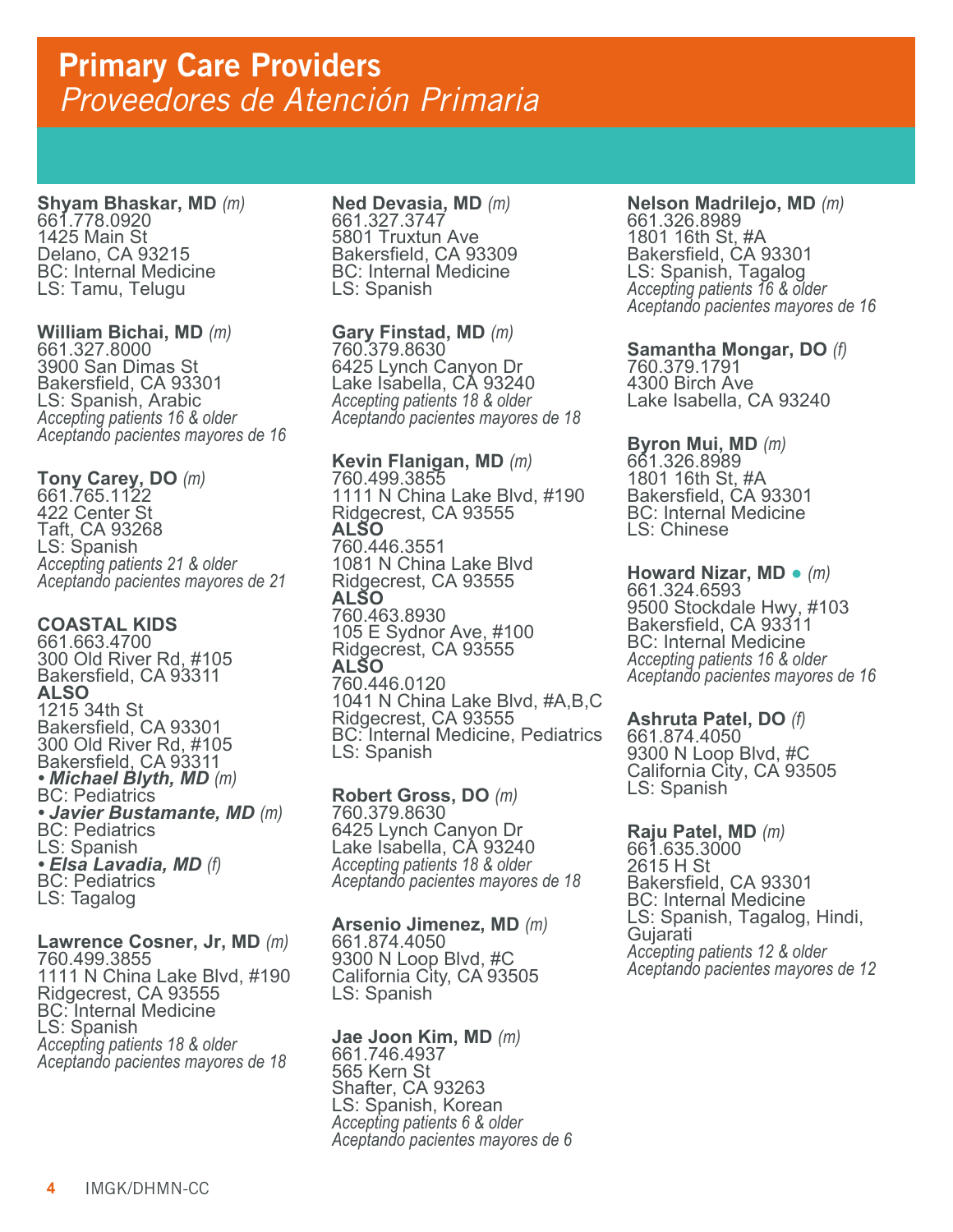**Simrita Rahal, MD** *(f)* 661.323.1200 9802 Stockdale Hwy, #102 Bakersfield, CA 93311 **ALSO** 661.721.1200 1205 Garces Hwy, #101 Delano, CA 93215 BC: Family Medicine LS: Spanish, Punjabi *Accepting patients 13 & older Aceptando pacientes mayores de 13*

**Shyi-Tang Shiue, MD** *(m)* 661.325.2640 1700 C St Bakersfield, CA 93301 BC: Internal Medicine LS: Spanish, Mandarin *Accepting patients 18 & older Aceptando pacientes mayores de 18*

**Harjeet Singh, MD** *(m)* 661.631.1591 2415 Niles St Bakersfield, CA 93306 BC: Spanish, Punjabi *Accepting patients age 3 and older Aceptando pacientes mayores de 3* 

**Manbir Singh, MD** *(m)* 661.792.3097 733 3rd St McFarland, CA 93250 LS: Spanish, Punjabi, Hindi, Chinese, Cantonese *Accepting patients age 8 and older Aceptando pacientes mayores de 8* 

**Emmanuel Strategos, MD** *(m)* 661.763.5131 501 6th St Taft, CA 93268 **ALSO**  661.823.7070 105 West E St Tehachapi, CA 93561 **ALSO**  661.824.4511 2041 Belshaw St Mojave, CA 93501 **ALSO**  760.373.1785 9350 N Loop Blvd California City, CA 93505 LS: Spanish, French, Arabic *Accepting patients age 14 and older Aceptando pacientes mayores de 14*

**Salman Ziaei, MD** *(m)* 760.499.3855 1111 N China Lake Blvd, #190 Ridgecrest, CA 93555 LS: Spanish, Farsi

# **Pediatrics**

#### *Pediatría*

**Hasmukh Amin, MD** *(m)* 661.663.7500 9508 Stockdale Hwy, #150 Bakersfield, CA 93311 BC: Pediatrics LS: Spanish, Hindi

**Ayodeji Ayeni, MD** *(m)* 661.630.5274 501 Munzer St, #C Shafter, CA 93263 LS: Spanish

**Richelle Bautista-Azores, MD** *(f)* 760.499.3846 1111 N China Lake Blvd, #190 Ridgecrest, CA 93555 BC: Pediatrics LS: Tagalog

**Carmen Briones, MD** *(f)* 760.446.3551 1111 N China Lake Blvd, #190 Ridgecrest, CA 93555 BC: Pediatrics, Neonatal-Perinatal **Medicine** LS: Spanish

**Luigi Cendana, DO** *(m)* 760.499.3855 1111 N China Lake Blvd, #190 Ridgecrest, CA 93555 BC: Pediatrics LS: Spanish, Tagalog

**Joseph Cramer, MD** *(m)* 760.446.3551 1081 N China Lake Blvd Ridgecrest, CA 93555 **ALSO** 760.499.3855 1111 N China Lake Blvd, #190 Ridgecrest, CA 93555 BC: Pediatrics LS: Spanish

**Alan Dakak, MD** *(m)* 661.864.7944 3941 San Dimas St, #101 Bakersfield, CA 93301 BC: Pediatrics LS: Spanish, Arabic

**Niranjan Dass, MD** *(m)* 661.631.2229 2700 F St, #210 Bakersfield, CA 93301 BC: Pediatrics LS: Spanish, Punjabi

**Marissa De Leon, MD** *(f)* 661.663.7500 9508 Stockdale Hwy, #150 Bakersfield, CA 93311 LS: Spanish, Tagalog

**5**

BC: Board Certified / *Certificado por la junta* LS: Languages spoken in addition to English / *Idiomas que se hablan además de Ingles* ● Currently not accepting new patients / *Actualmente no acepta pacientes nuevos*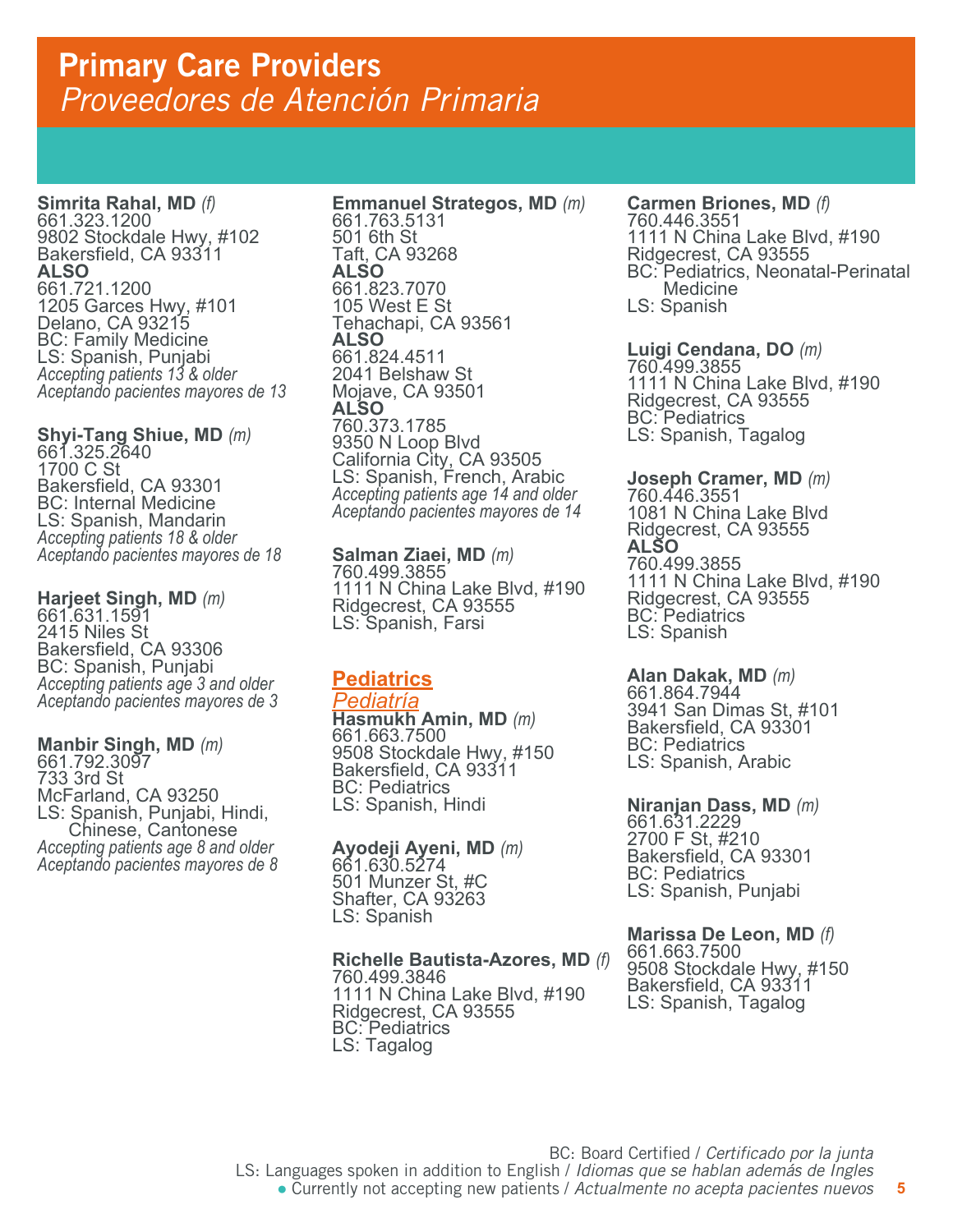**Kimberly Dixon, MD** *(f)* 661.327.3271 1700 A St Bakersfield, CA 93301 BC: Pediatrics LS: Spanish

**Rabih Hamzeh, MD** *(m)* 760.446.3551

1081 N China Lake Blvd Ridgecrest, CA 93555 **ALSO** 760.499.3855 1111 N China Lake Blvd, #190 Ridgecrest, CA 93555 BC: Pediatrics LS: Spanish

# **Venkatarao Isola, MD** *(m)*<br>661.725.2579

1201 Jefferson St Delano, CA 93215 **ALSO** 661.758.4184 2300 7th St Wasco, CA 93280 LS: Spanish, Telugu, ASL

# **To Nguyen, MD** *(f)* 661.725.2579

1201 Jefferson St Delano, CA 93215 BC: Pediatrics LS: Spanish

# **Janessa Peralta, MD** *(f)* 760.499.3855

1111 China Lake Blvd, #190 Ridgecrest, CA 93555 BC: Pediatrics LS: Spanish, Filipino

# **Jennifer Prince, DO** *(f)* 760.499.3855

1111 China Lake Blvd, #190 Ridgecrest, CA 93555 LS: Spanish

### **Keith Ramsey, MD** *(m)* 661.874.4050 9300 N Loop Blvd, #C California City, CA 93505 BC: Pediatrics, Adolescent **Medicine** LS: Spanish

**Maria Cecilia Rueras, MD** *(f)* 661.663.7500 9508 Stockdale Hwy, #150 Bakersfield, CA 93311 BC: Pediatrics LS: Spanish, Tagalog

# **Belinda Santos-Senar, MD** *(f)* 661.587.8882 9840 Brimhall Rd, #100 Bakersfield, CA 93312 LS: Spanish, Tagalog<br>Existing patients 15 & younger *Existing patients 15 & younger Existente pacientes 15 años y menos Accepting new patients 5 & younger Aceptando nuevas pacientes 5 años y menos*

**Lyndon Senar, MD** *(m)* 661.587.8882 9840 Brimhall Rd, #100 Bakersfield, CA 93312 LS: Spanish, Tagalog<br>Accepting new patients 5 & younger *Accepting new patients 5 & younger Aceptando nuevas pacientes 5 años y menos*

#### **Victoria Schauf, MD** *(f)* 760.499.3855 1111 N China Lake Blvd, #190 Ridgecrest, CA 93555 **ALSO** 760.446.3551 1081 N China Lake Blvd Ridgecrest, CA 93555 BC: Pediatrics LS: Spanish

# **Emad Shafic, MD** *(m)* 661.587.6464 3015 Calloway Dr, #12 Bakersfield, CA 93312 BC: Pediatrics LS: Spanish

**Nilesh Shah, MD** *(m)*<br>661.725.8585 1519 Garces Hwy, #105 Delano, CA 93215 LS: Spanish, Hindi, Gujarati *Accepting new patients 16 & younger Aceptando nuevas pacientes 16 años y menos*

# **Marilou Veloso, MD** *(f)* 661.663.7500 9508 Stockdale Hwy, #150 Bakersfield, CA 93311 LS: Spanish, Tagalog

# **Matt Young, MD** *(m)* 661.633.2876

420 34th St Bakersfield, CA 93301 BC: Pediatrics LS: Spanish<br>Accepting new patients 16 & younger *Accepting new patients 16 & younger Aceptando nuevas pacientes 16 años y menos*

# **Ma Corazon Yuzon, MD** *(f)* 661.725.1010

1500 6th Ave Delano, CA 93215 LS: Spanish, Tagalog**Marilou Veloso, MD** *(f)*<br>661.663.7500 9508 Stockdale Hwy, #150 Bakersfield, CA 93311 LS: Spanish, Tagalog

# **Ma Corazon Yuzon, MD** *(f)* 661.725.1010 1500 6th Ave Delano, CA 93215 LS: Spanish, Tagalog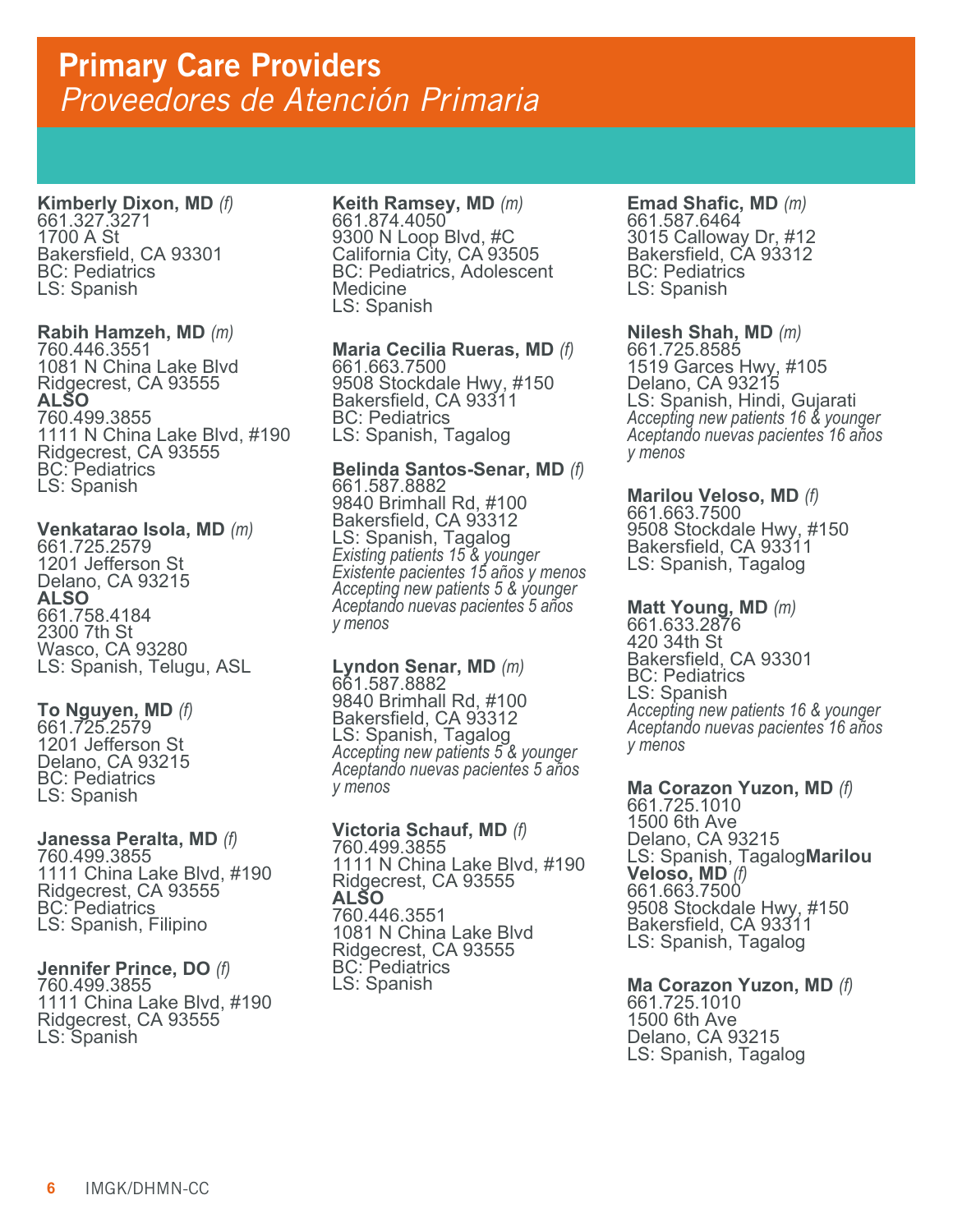**Family Medicine** *Medicina Familiar*

**Heather Abrahamson, DO** *(f)* 760.376.2276 67 Evans Rd Wofford Heights, CA 93285 LS: Spanish

**Hector Arreaza, MD** *(m)* 661.328.4284 7800 Niles St Bakersfield, CA 93306 **ALSO** 661.336.5300 1611 1st St Bakersfield, CA 93304 LS: Spanish

**Irving Ayala-Rodriguez, MD** *(m)* 833.678.2781 625 34th St, #100 & #200 Bakersfield, CA 93301 LS: Spanish

**Matthew Beare, MD** *(m)* 661.328.4283 1015 Baker St, #4 Bakersfield, CA 93305 LS: Spanish

**Josue Fong Balart, MD** *(m)* 661.324.1455 2000 Physicians Blvd Bakersfield, CA 93301 **ALSO** 833.678.2781 625 34th St, #100 & #200 Bakersfield, CA 93301 LS: Spanish

**Timothy Chen, MD** *(m)* 661.322.3905 815 Dr. Martin Luther King Jr. Blvd BC: Family Medicine Bakersfield, CA 93307 BC: Family Medicine LS: Spanish

# **Clinica Sierra Vista**

**Ogochukwu Imo, MD** *(f)* 661.248.5250 704 Lebec Rd Lebec, CA 93243 BC: Family Medicine

**Sunday Irene, MD** *(m)* 661.322.3905 815 Dr. Martin Luther King Jr. Blvd 7800 Niles St Bakersfield, CA 93307 LS: Spanish *Accepting patients 14 & older Aceptando pacientes mayores de 14*

**J. Leah Mendoza, MD** *(m)* 661.720.4011 425 Del Sol Pkwy Delano, CA 93215 **ALSO** 661.248.5250 704 Lebec Rd Lebec, CA 93243 BC: Family Medicine LS: Spanish

**Marlowe Marinas, MD** *(m)* 661.845.3731 8787 Hall Rd Lamont, CA 93241 BC: Family Medicine LS: Spanish

**Catherine McDonald, MD** *(f)* 661.835.1240 2400 Wible Rd, #14 Bakersfield, CA 93304 BC: Family Medicine LS: Spanish

**Terrance McGill, MD** *(m)* 661.845.3731 8787 Hall Rd Lamont, CA 93241 LS: Spanish

**Olga Meave, MD** *(f)* 661.336.5300 1611 1st St Bakersfield, CA 93304 LS: Spanish

**Yoel Olazabal Pupo, MD** *(m)* 661.845.3731 8787 Hall Rd Lamont, CA 93241 LS:Spanish

**Tana Parker, MD** *(f)* 661.328.4284 Bakersfield, CA 93306 LS: Spanish

**Y. Rodriguez Acosta, MD** *(f)* 661.324.1455 2000 Physicians Blvd Bakersfield, CA 93301 BC: Family Medicine LS: Spanish

**Jose Rodriguez-Garcia, MD** *(m)* 661.324.1455 2000 Physicians Blvd Bakersfield, CA 93301 **ALSO** 833.678.2781 625 34th St, #100 & #200 Bakersfield, CA 93301 LS: Spanish

**Steven Saito, MD** *(m)* 661.328.4284 7800 Niles St Bakersfield, CA 93306 LS: Spanish

**Omar Salamanca, MD** *(m)* 661.845.3731 8787 Hall Rd Lamont, CA 93241 LS: Spanish

**C. Stewart-Hayostek, MD** *(f)* 661.328.4284 7800 Niles St Bakersfield, CA 93306 **ALSO** 661.336.5300 1611 1st St Bakersfield, CA 93304 BC: Hospice & Palliative Medicine LS: Spanish

**7**

BC: Board Certified / *Certificado por la junta* LS: Languages spoken in addition to English / *Idiomas que se hablan además de Ingles* ● Currently not accepting new patients / *Actualmente no acepta pacientes nuevos*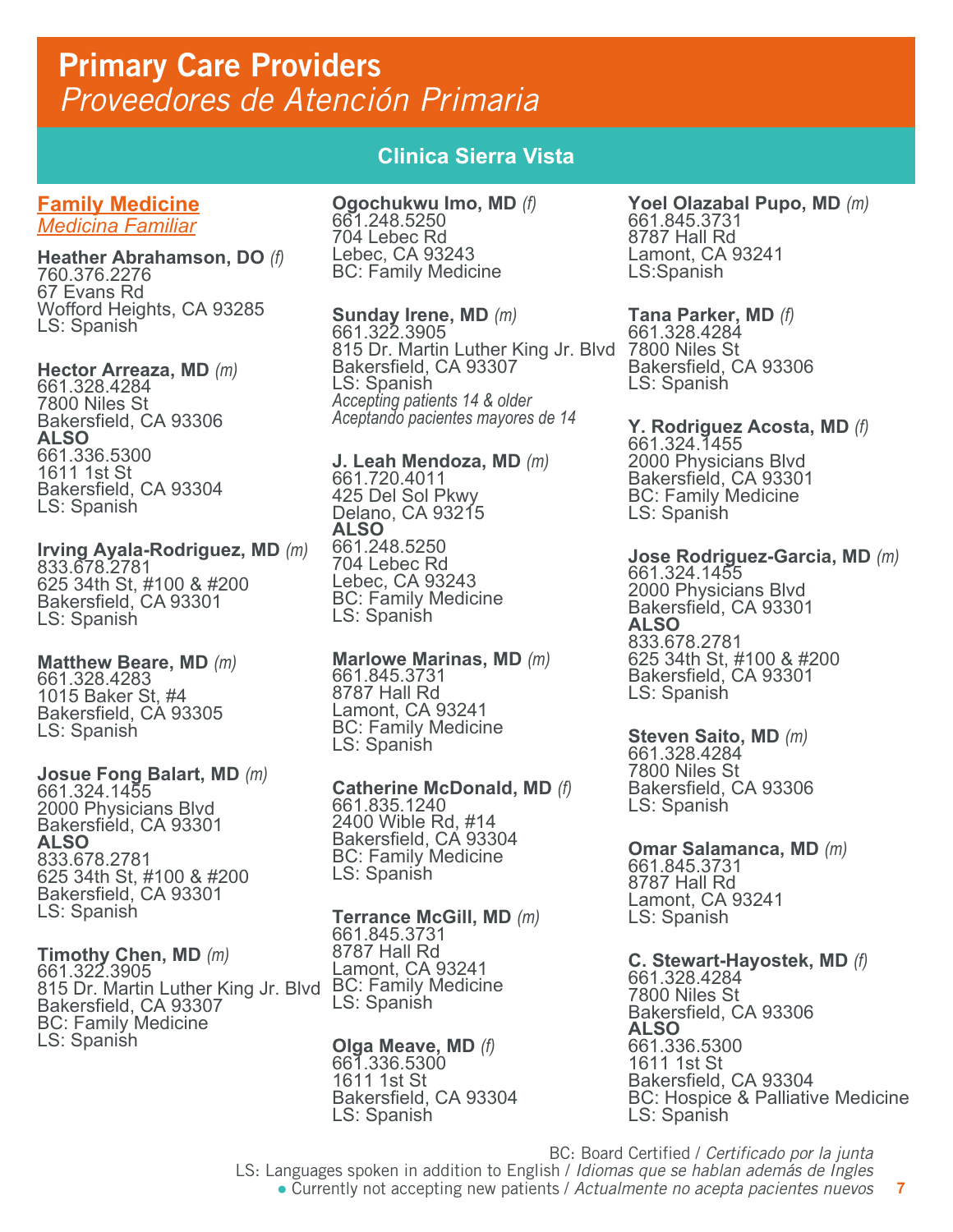**Jacqueline Uy, MD** *(f)* 661.328.4284 7800 Niles St Bakersfield, CA 93306 **ALSO** 661.336.5300 1611 1st St Bakersfield, CA 93304 BC: Public Health & General Preventative Medicine LS: Spanish, Tagalog

**R. Velazquez Amador, MD** *(m)* 661.720.4011 425 Del Sol Pkwy Delano, CA 93215 BC: Family Medicine LS: Spanish

# **General Practice** *Práctica General*

**Verna Marquez, MD** *(f)* 661.328.4284 7800 Niles St Bakersfield, CA 93306 LS: Spanish

# **Y. Martinez-Duenas, MD** *(m)* 661.328.4260

9001 South H St Bakersfield, CA 93307 LS: Spanish

# **Clinica Sierra Vista**

# **Internal Medicine** *Medicina Internal*

**Daniel Jurich, DO** (*m*)<br>661.322.3905 815 Dr. Martin Luther King Jr. Blvd 1305 Bear Mountain Blvd Bakersfield, CA 93307 BC: Internal Medicine LS: Spanish *Accepting patients age 18 and older Aceptando pacientes mayores de 18*

**Arash Khosrovi-Eghbal, MD** *(m)* 661.835.1240 2400 Wible Rd, #14 Bakersfield, CA 93304 LS: Spanish, Persian

# **Sabitha Pabbathi, MD** *(f)* 661.336.5300

1611 1st St Bakersfield, CA 93304 BC: Internal Medicine LS: Spanish

**Orestes Pavia-Sanchez, MD** *(m)* 661.845.3731 8787 Hall Rd Lamont, CA 93241 LS: Spanish *Accepting patients age 18 and older Aceptando pacientes mayores de 18*

**Jot Preet Sahi, MD** *(m)* 661.845.3731 8787 Hall Road Lamont, CA 93241 **ALSO** 661.322.3905 815 Dr Martin Luther King Blvd Bakersfield, CA 93307 LS: Spanish *Accepting patients age 18 and older Aceptando pacientes mayores de 18*

# **Mayra Tover-Castro, MD** *(f)* 661.322.3905

815 Dr. Martin Luther King Jr. Blvd Bakersfield, CA 93307 BC: Internal Medicine LS: Spanish

# **Pediatrics** *Pediatría*

**Ronald Bullard, MD** *(m)* 661.854.3131 Arvin, CA 93203 **BC: Pediatrics** LS:Spanish

**Kimberly Dixon, MD** *(f)*<br>661.324.1455 2000 Physicians Blvd Bakersfield, CA 93301 **ALSO** 833.678.2781 625 34th St, #100 & #200 Bakersfield, CA 93301 BC: Pediatrics LS: Spanish<br>Accepting patients 13 & younger *Accepting patients 13 & younger Aceptando pacientes 13 años y menos*

# **Mia Chona Lagunda, MD** *(f)* 661.322.3905

815 Dr Martin Luther King Jr Blvd Bakersfield, CA 93307 **ALSO** 661.323.6086 301 Brundage Ln Bakersfield, CA 93304 **ALSO** 833.678.2781 625 34th St, #100 & #200 Bakersfield, CA 93301 BC: Pediatrics LS: Spanish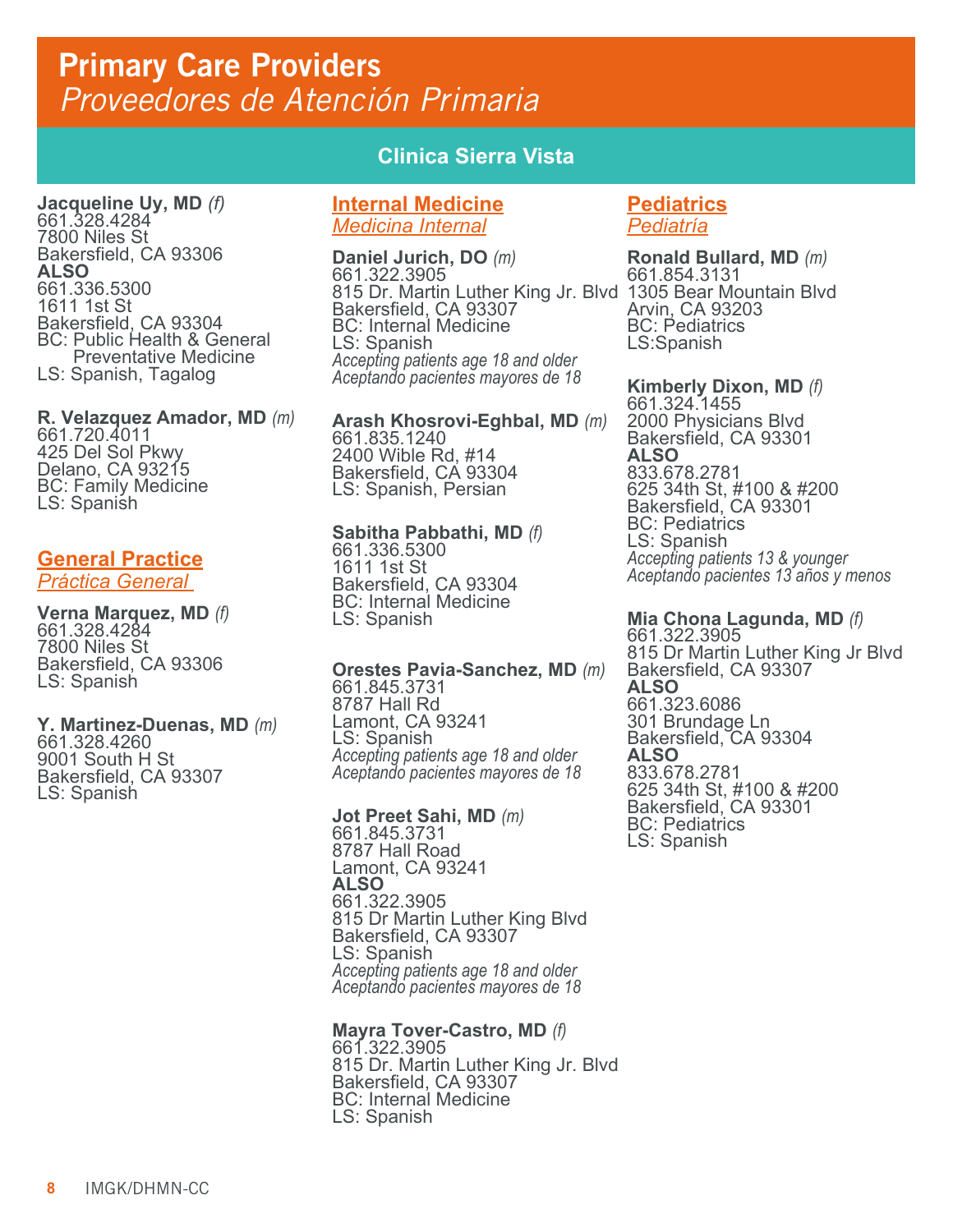# **Omni Family Health 866.707.6664**

### **Family Medicine** *Medicina Familiar*

**Perry Beal, MD** *(m)* 1133 N Chelsea St Ridgecrest, CA 93555 LS: Spanish

**Ruben Comelli, MD** *(m)* 1014 Calloway Dr Bakersfield, CA 93312 **ALSO** 3409 Calloway Dr, #300 Bakersfield, CA 93312 **ALSO**  277 E Front St Buttonwillow, CA 93206 LS: Spanish

**Christine McLemore, DO** *(f)* 866.707.6664 161 N Mill St Tehachapi, CA 93561 **ALSO** 1133 N Chelsea St Ridgecrest, CA 93555 LS: Spanish

# **P. Munnainathan, MD** *(m)* 21138 Paso Robles Hwy

Lost Hills, CA 93249 **ALSO** 912 Fremont St Delano, CA 93215 **ALSO** 4151 Mexicali Dr Bakersfield, CA 93313 **ALSO** 1100 4th St, Bldg A Taft, CA 93268 LS: Spanish

**Young Park, MD** *(m)* 4600 Panama Ln, #102B Bakersfield, CA 93313 **ALSO** 1701 Stine Rd Bakersfield, CA 93309 LS: Spanish, Korean

# **Niharika Perni, MD** *(f)* 4900 California, #100B Bakersfield, CA 93309 LS: Spanish, Telugu, Hindi

**Magued Rizk, MD** *(m)* 655 S Central Valley Hwy Shafter, CA 93263 **ALSO** 2101 7th St Wasco, CA 93280 **ALSO** 1215 Jefferson St Delano, CA 93215 BC: Family Medicine, Sports **Medicine** LS: Spanish, French

**Ramya Sarva, MD** *(f)* 210 N Chester Ave Bakersfield, CA 93308 **ALSO** 1001 Main St Delano, CA 93215 LS: Spanish

# **General Practice**

*Práctica General*

**Nagy Awadalla, MD** *(m)* 525 Roberts Ln Bakersfield, CA 93308 **ALSO** 2101 7th St, #B Wasco, CA 93280 **ALSO** 210 N Chester Ave Bakersfield, CA 93308 **ALSO** 3409 Calloway Dr, #300 Bakersfield, CA 93312 LS: Spanish, Arabic, Egyptian

# **Internal Medicine** *Medicina Internal*

**Juan Cabrera, MD** *(m)* 1215 Jefferson St Delano, CA 93215 **ALSO** 912 Fremont St Delano, CA 93215 BC: Internal Medicine **ALSO** 4900 California Ave, #100B Bakersfield, CA 93309 BC: Internal Medicine LS: Spanish, Tagalog *Accepting patients 18 & older Aceptando pacientes mayores de 18*

**Henry Chien, MD** *(m)* 655 S Central Valley Hwy Shafter, CA 93263 LS: Spanish, Mandarin

**Joseph Hayes, DO** *(m)* 4900 California Ave, #100B Bakersfield, CA 93309 BC: Internal Medicine LS: Spanish

**Nassef Henein, MD** *(m)* 525 Roberts Ln Bakersfield, CA 93308 **ALSO**  1100 4th St, #A Taft, CA 93268 **ALSO** 4600 Panama Ln, #102B Bakersfield, CA **ALSO** 1133 N Chelsea St 93555 Ridgecrest, CA LS: Spanish, Egyptian, Arabic *Accepting patients 16 & older Aceptando pacientes mayores de 16*

**9**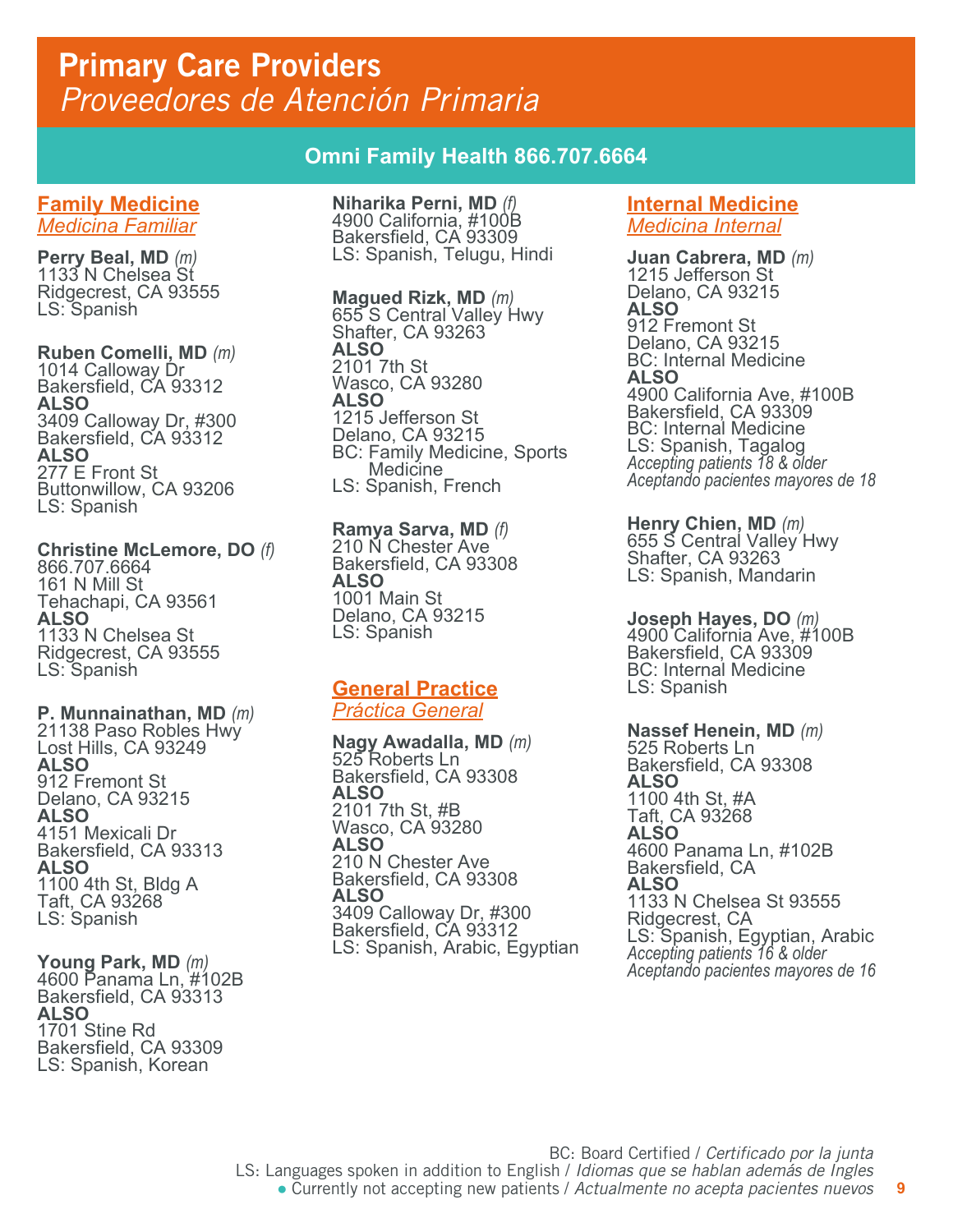# **Omni Family Health 866.707.6664**

# **Pediatrics** *Pediatría*

**Daniel Adams, MD** *(m)* 3409 Calloway Dr Bakersfield, CA 93312 **ALSO**  659 S Central Valley Hwy Shafter, CA 93263 LS: Spanish, Farsi

**A. Reddy Bongurala, MD** *(f)* 210 N Chester Ave Bakersfield, CA 93308 **ALSO** 912 Fremont St Delano, CA 93251 LS: Spanish, Hindi, Telugu

**Roy Daug, MD** *(m)* 1701 Stine Rd Bakersfield, CA 93309 **ALSO** 1100 4th St, Bldg A Taft, CA 93268 LS: Spanish, Tagalog

**Data Don-Pedro, MD** *(m)* 2811 H St Bakersfield, CA 93301 LS: Spanish, Tagalog

**Maria Ferrer***, MD (f)* 912 Fremont St Delano, CA 93215 **ALSO** 2101 7th St Wasco, CA 93280 LS: Spanish, Tagalog

**Dilbagh Gehlawat, MD** *(m)* 912 Fremont St Delano, CA 93215 **ALSO** 1001 Main St Delano, CA 93215 BC: Pediatrics LS: Spanish, Hindi, Punjabi

**Kelly Hughes, DO** *(f)* 4900 California Ave, #101B Bakersfield, CA 93309 **ALSO** 1133 N Chelsea St Ridgecrest, CA 93555 **ALSO** 161 N Mill St Tehachapi, CA 93561 LS: Spanish

**Lilith Idea, MD** *(f)* 4600 Panama Ln, #102B Bakersfield, CA 93313 **ALSO** 1001 Main St Delano, CA 93215 LS: Spanish, Tagalog

**Parshotam Kumar, MD** *(m)* 912 Fremont St Delano, CA 93215 BC: Pediatrics LS: Punjabi/Hindi, Spanish

**Jose Lagunda, MD** *(m)* 210 N Chester Ave Bakersfield, CA 93308 **ALSO** 4151 Mexicali Dr Bakersfield, CA 93313 LS: Spanish, Filipino

**Jorge Lopez-Aguado, MD** *(m)* 912 Fremont St Delano, CA 93215 **ALSO** 1001 Main St Delano, CA 93215 LS: Spanish, Hindi

**Y. Mehretab-Roman, MD** *(f)* 912 Fremont St Delano, CA 93215 **ALSO** 1001 Main St Delano, CA 93215 LS: Spanish, Filipino *Accepting patients 17 & younger Aceptando pacientes 17 años y menos*  **Neloufa Merrill, MD** *(f)* 1014 Calloway Dr Bakersfield, CA 93312 BC: Pediatrics LS: Spanish

**Debra Metter, DO** *(f)* 1100 4th St, Bldg A Taft, CA 93268 **ALSO** 655 S Central Valley Hwy Shafter, CA 93263 LS: Spanish

**Anuradha Rao, MD** *(f)* 525 Roberts Ln Bakersfield, CA 93308 **ALSO** 1451 White Ln Bakersfield, CA 93307 **ALSO** 912 Fremont St Delano, CA 93215 BC: Pediatrics LS: Spanish

**Victoria Schauf, MD** *(f)* 1133 N Chelsea St

Ridgecrest, CA 93555 **ALSO** 161 N Mill St Tehachapi, CA 93561 BC: Pediatrics LS: Spanish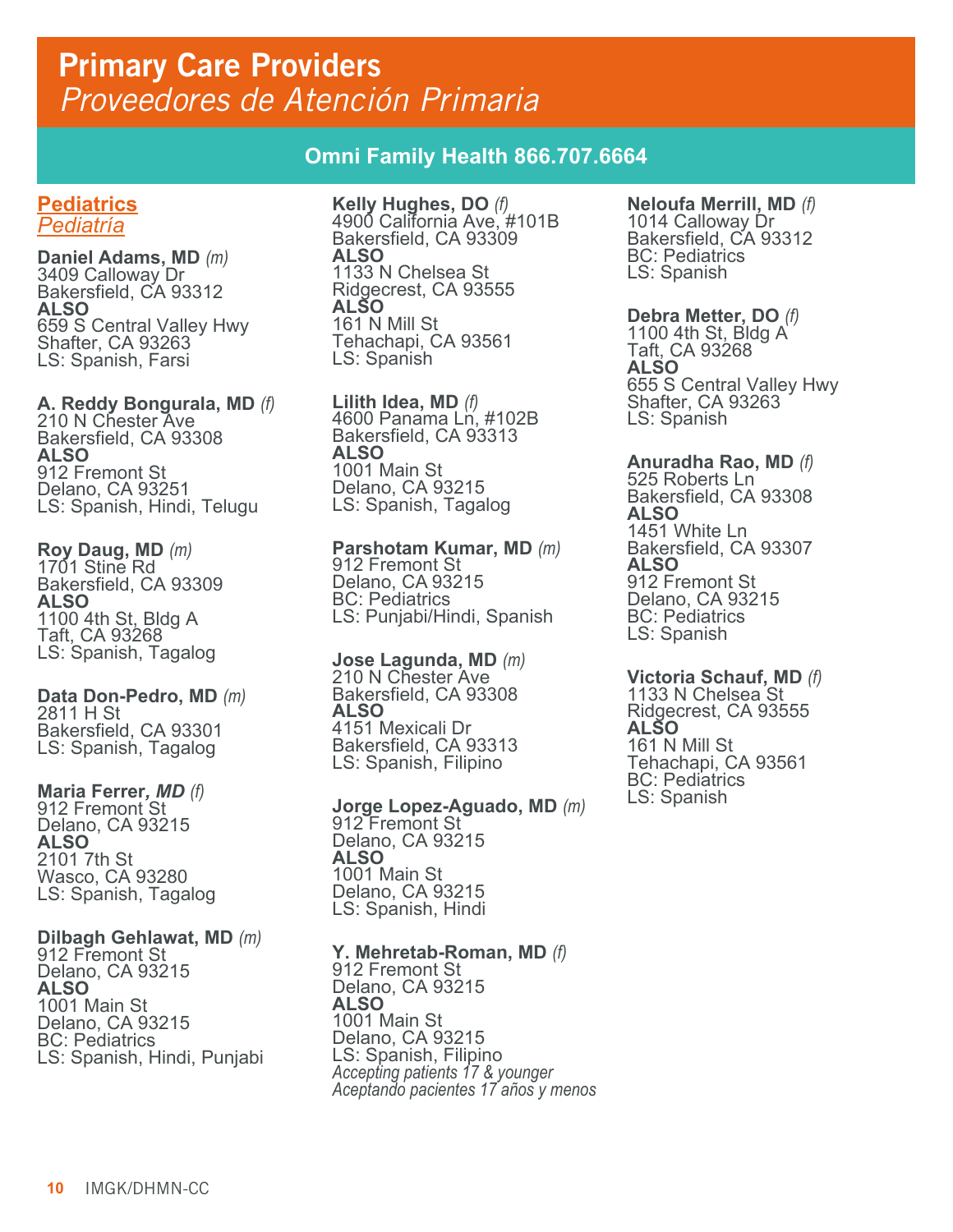# **Allergy & Immunology** *Alergia e Inmunología*

**KERN ALLERGY MEDICAL CLINIC** 661.327.9693 1921 18th St Bakersfield, CA 93301 **ALSO**  1402 Jefferson St Delano, CA 93215<br>• *Eric Boren, MD (m) • Eric Boren, MD (m)* BC: Allergy & Immunology, Internal Médicine *• Tonny Tanus, MD (m)* BC: Allergy & Immunology LS: Spanish

# **Audiology** *Audiología*

**JUAN J. BERMEJO, Ph.D.** 661.871.8006 2201 Mt Vernon Ave, #109 Bakersfield, CA 93306 *• Juan Bermejo, PhD (m)*

### **Cardiology** *Cardiologia*

#### **ATUL AGGARWAL MD CARDIOLOGY CLINIC**

661.664.0100 1018 Calloway Dr Bakersfield, CA 93312

*• Atul Aggarwal, MD* ● *(m) BC: Cardiovascular Disease, Interventional Cardiology LS: Spanish*

*• Muhammad Chaudhry MD (m) BC: Cardiovascular Disease, Internal Medicine LS: Spanish, Hindi, Punjabi, Urdu*

### **KERN CARDIOLOGY MEDICAL GROUP**

661.327.0807 4000 Physicians Blvd, Bldg E, #101 Bakersfield, CA 93301<br>• Sarabjit Singh, MD (m) *• Sarabjit Singh, MD (m)* BC: Cardiovascular Disease LS: Spanish, Punjabi, Hindi, **Chinese** *Accepting patients 17 & older Aceptando pacientes mayores de 17* 

#### **CENTRAL CARDIOLOGY MEDICAL CLINIC** 661.323.8384 2901 Sillect Ave, #100 Bakersfield, CA 93308 **ALSO** 661.716.4754 4308 Birch Ave Lake Isabella, CA 93240 **ALSO** 800.432.7824 20041 Valley Blvd, #3 Tehachapi, CA 93561 **ALSO** 760.446.0121 1041 N China Lake Blvd, #B Ridgecrest, CA 93555 **ALSO** 661.323.8384 3402 Mt Pino Wy Frazier Park, CÁ 93225<br>• **Brijesh Bhambi, MD** (m) *• Brijesh Bhambi, MD (m) (Sillect Ave, Valley Blvd, N China Lake Blvd only) BC: Internal Medicine LS: Spanish Accepting patients 18 & older Aceptando pacientes mayores de 18 • Kirit Desai, MD (m) (Sillect Ave, Mt Pino Wy only)*

 *BC: Internal Medicine LS: Spanish Accepting patients 18 & older Aceptando pacientes mayores de 18*

*• Chirag Desai, MD (m)*

*(Sillect Ave only) BC: Cardiovascular Disease, Internal Medicine LS: Spanish Accepting patients 18 & older Aceptando pacientes mayores de 18 • Niraj Doctor, MD (m) (Sillect Ave only) LS: Spanish Accepting patients 16 & older Aceptando pacientes mayores de 16 • Tetsuo Ishimori, MD (m) (Sillect Ave only) BC: Internal Medicine LS: Spanish, Japanese Accepting patients 18 & older Aceptando pacientes mayores de 18 • Peter Nalos, MD (m) (Sillect Ave, Valley Blvd only) BC: Internal Medicine LS: Spanish Accepting patients 18 & older Aceptando pacientes mayores de 18* **• Rasham Sandhu, MD** (m)  *BC: Internal Medicine LS: Spanish • Sanjiv Sharma, MD (m) (Sillect Ave, Birch Ave only) BC: Internal Medicine LS: Spanish Accepting patients 18 & older Aceptando pacientes mayores de 18 • Sarabjeet Singh, MD (m) (Sillect Ave only) BC: Internal Medicine LS: Spanish Accepting patients 18 & older Aceptando pacientes mayores de 18*

BC: Board Certified / *Certificado por la junta* LS: Languages spoken in addition to English / *Idiomas que se hablan además de Ingles*

**11** ● Currently not accepting new patients / *Actualmente no acepta pacientes nuevos*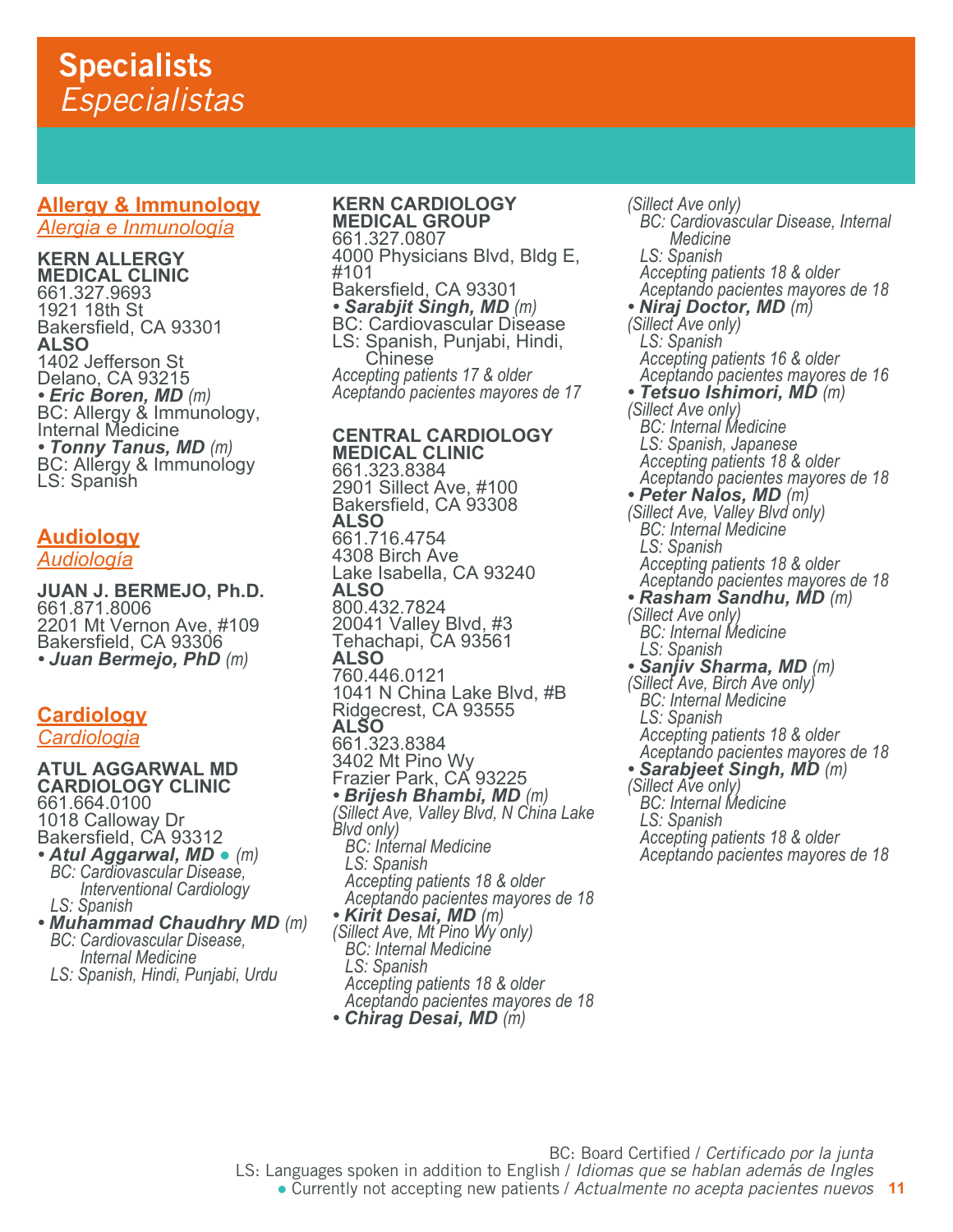**COMPREHENSIVE CARDIOVASCULAR MEDICAL GROUP** 661.631.5544 5945 Truxtun Ave Bakersfield, CA 93309 **ALSO** 661.725.7818 432 Lexington St, #B Delano, CA 93215 **ALSO** 661.823.8604 20041 Valley Blvd, Unit 4 Tehachapi, CA 93561 *• Muhammad Bakhsh, MD (m) BC: Cardiovascular Disease, Internal Medicine LS: Spanish, Hindi, Punjabi, Urdu • Supratim Banerjee, MD (m) (Truxtun Ave, Lexington St only) BC: Cardiovascular Disease LS: Spanish, Hindi, Gujarati, Chinese • Aslan Ghandforoush, DO (m) (Truxtun Ave only) Accepting patients 16 & older Aceptando pacientes mayores de 16 • Moksedul Habib, MD (m) (Truxtun Ave only) BC: Cardiovascular Disease, Electrophysiology LS: Spanish, Bengali Accepting patients 16 & older Aceptando pacientes mayores de 16 • Nasser Khan, MD (m) (Truxtun Ave, Valley Blvd only) BC: Cardiovascular Disease LS: Spanish, Hindi, Urdu, Punjabi Accepting patients 16 & older Aceptando pacientes mayores de 16 • Viral Mehta, MD (m) (Truxtun Ave, Lexington St only) BC: Cardiovascular Disease, Interventional Cardiology LS: Spanish, Hindi, Gujarati Accepting patients 16 & older Aceptando pacientes mayores de 16 • Emad Najjar, MD (m) (Truxtun Ave only) BC: Cardiovascular Disease LS: Spanish Accepting patients 16 & older Aceptando pacientes mayores de 16*

*• N. Thayapran, MD (m) (Truxtun Ave only) BC: Cardiovascular Disease LS: Spanish, Tamil Accepting patients 16 & older Aceptando pacientes mayores de 16*

#### **DIGNITY HEALTH MEDICAL GROUP**

661.321.3161 3838 San Dimas St, #B201 Bakersfield, CA 93301 **ALSO** 661.327.1431 9500 Stockdale Hwy, #200 Bakersfield, CA 93311 *• Armando Gonzalez, MD (m) (3838 San Dimas St only) BC: Cardiovascular Disease,*<br>Internal Medicine<br>• **Tommy Lee, MD** (m) *• Tommy Lee, MD (m) (3838 San Dimas St only) BC: Cardiovascular Disease, Interventional Cardiology LS: Cantonese Accepting patients 18 & older Aceptando pacientes mayores de 18 • Caleb Thompson, MD (m) (3838 San Dimas St only) BC: Cardiovascular Disease, Interventional Cardiology*

 *Accepting patients 18 & older Aceptando pacientes mayores de 18* 

# **HEART RHYTHM CLINIC** 661.633.1983 2007 17th St

Bakersfield, CA 93301<br>• Shyam Nair, MD (m) **BC: Cardiovascular Disease,**  Cardiac Electrophysiology, Internal Medicine *Accepting patients 16 & older Aceptando pacientes mayores de 16* 

**LEOPOLDO PUGA, MD** 661.327.7842 8327 Brimhall Rd, #701 Bakersfield, CA 93312 **ALSO** 3550 Q St, #205

Bakersfield, CA 93301 *• Leopoldo Puga, MD (m)* LS: Spanish

**OMNI FAMILY HEALTH** 866.707.6664 210 N Chester Ave Bakersfield, CA 93308 **ALSO** 4131 Ming Ave Bakersfield, CA 93309 **ALSO** 4900 California Ave Bakersfield, CA 93309<br>• *Chirag Desai, MD (m) • Chirag Desai, MD (m) (N Chester Ave, California Ave only) BC: Cardiovascular Disease, Internal Medicine LS: Spanish Accepting patients 18 & older Aceptando pacientes mayores de 18 • Theingi Win, MD (f) (N Chester Ave, Ming Ave only) BC: Internal Medicine LS: Spanish, Burmese, Mandarin Accepting patients 16 & older Aceptando pacientes mayores de 16*

### **RAJ GOPAL, MD**

661.716.1200 2828 H St, #E Bakersfield, CA 93301 *• Raj Gopal, MD (m)* BC: Internal Medicine LS: Tagalog, Hindi, Tamil *Accepting patients 18 & older Aceptando pacientes mayores de 18*

#### **RIDGECREST RURAL HEALTH CLINIC**

800.499.3855 1111 N China Lake Blvd, #190 Ridgecrest, CA 93555 **ALSO** 760.446.3551 1081 N China Lake Blvd Ridgecrest, CA 93555<br>• **Ruby Havistin, MD** (f) *• Ruby Havistin, MD (f) BC: Cardiovascular Disease,* 

- *Internal Medicine LS: Spanish*
- *Ghassan Mohsen, MD (m) (1111 N China Lake Blvd only)*

 *Accepting patients age 18 and older Aceptando pacientes mayores de 18*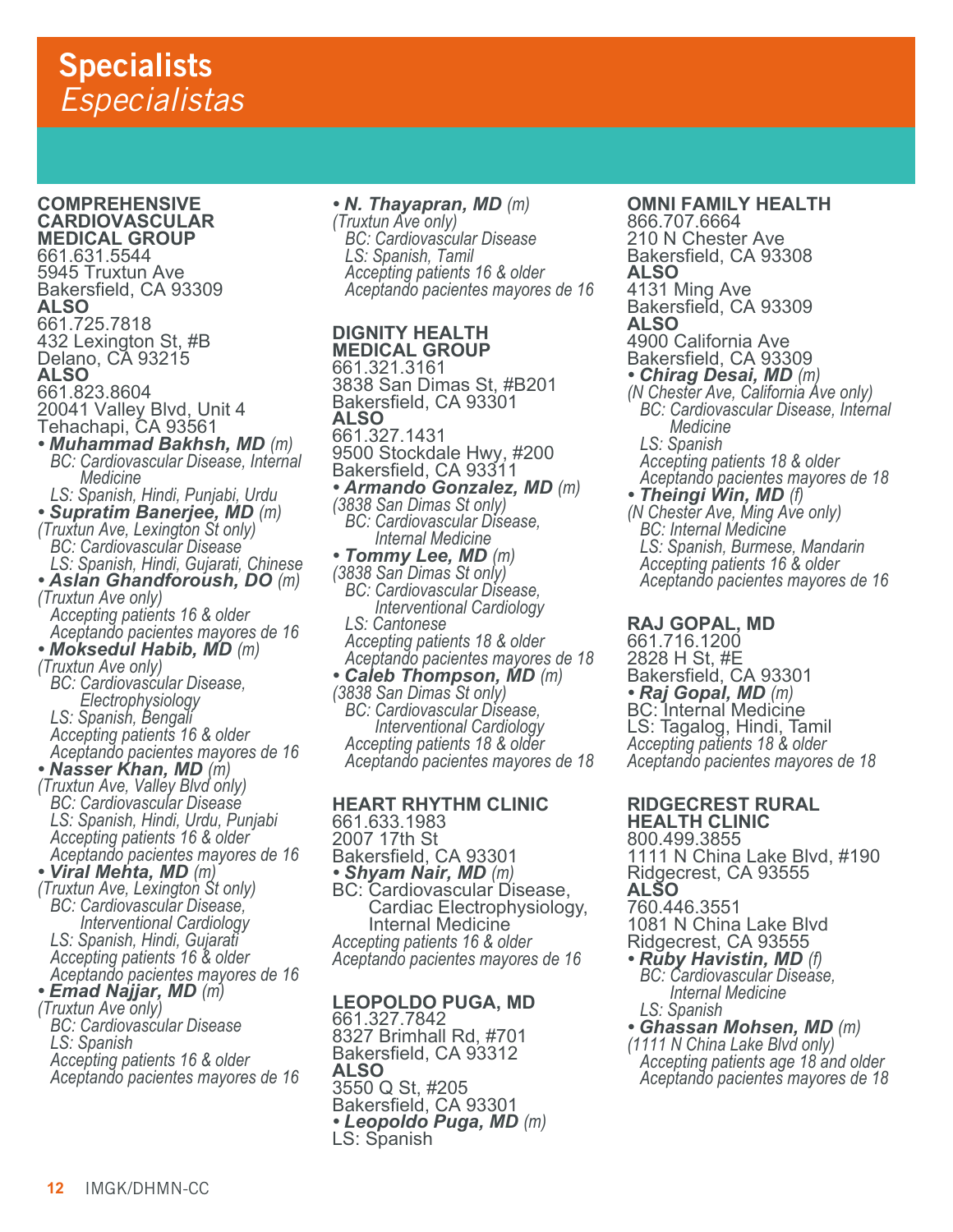#### **SOUTHERN CA CARDIAC ELECTROPHYSIOLOGY** 661.843.6464 500 Old River Rd, #260

Bakersfield, CA 93311<br>• Jared Salvo, DO (m) *• Jared Salvo, DO (m) BC: Cardiovascular Disease, Cardiac Electrophysiology*

# **Cardiology, Pediatric**

*Cardiologia, Pediátrica*

**PEDIATRIC HEART CENTER** 661.664.0808 500 Old River Rd, #105 Bakersfield, CA 93311 *• Aaron Banks, MD (m)* BC: Pediatric Cardiology LS: Spanish

# **Chiropractic**

*Quiropráctica* 

*Medical participation may be limited*

#### **OMNI FAMILY HEALTH** 866.707.6664 655 S Central Valley Hwy Shafter, CA 93263 **ALSO** 525 Roberts Ln Bakersfield, CA 93308 **ALSO** 2101 7th St Wasco, CA 93280 **ALSO** 4600 Panama Ln Bakersfield, CA 93313 **ALSO** 161 N Mill St Tehachapi, CA 93561 **ALSO** 912 Fremont St Delano, CA 93215 *• Norbert Gal, DC (m) (655 S Central, 525 Roberts only) LS: Spanish • Grant Hoffman, DC (m) (2101 7th only) LS: Spanish • Sherwin Loo, DC (m) (4600 Panama only) LS: Spanish*

*• Steven Salyers, DC (m) (4151 Mexicali, 161 N Mill only) LS: Spanish • Douglas Taylor, DC (m) (912 Fremont only) LS: Spanish*

### **RIDGECREST REGIONAL HOSPITAL**

760.371.1300 1081 N China Lake Blvd Ridgecrest, CA 93555 **ALSO** 840 N Norma St, #B Ridgecrest, CA 93555 ALSO 760.371.1300 **ALSO** 1111 N China Lake Blvd, #190 Ridgecrest, CA 93555 *• Gordon Lam, DC (m) (1081 China Lake, 840 N Norma only) • David Ledesma, DC (m) (1111 N China Lake only)*

### **Dermatology** *Dermatología*

**CENTENNIAL MEDICAL GROUP** 1317 Main St, #B 661.326.8989 1801 16th St, #A Bakersfield, CA 93301 *• David Drimmer, MD (m)* BC: Dermatology LS: Spanish

**COMPREHENSIVE BLOOD & CANCER CENTER (CBCC)** 661.322.2206 6501 Truxtun Ave Bakersfield, CA 93309<br>• Neal Ammar, MD (m) *• Neal Ammar, MD (m) BC: Dermatology LS: Spanish, Arabic Accepting patients 18 & older Aceptando pacientes mayores de 18*

*• Geover Fernandez, MD (m) BC: Dermatology Accepting patients 18 & older Aceptando pacientes mayores de 18*

#### **LA LASER CENTER** 760.446.9007 1200 N China Lake Blvd, #C Ridgecrest, CA 93555 **ALSO** 760.873.8781 20960 Sage Ln Tehachapi, CA 93561 **ALSO** 661.322.2700 5600 California Ave, #101 Bakersfield, CA 93309 **ALSO** 661.322.2700 300 Old River Rd, #120 Bakersfield, CA 93311 **ALSO** 661.947.9000 20111 W Valley Blvd Tehachapi, CA 93561 **ALSO** 661.947.9000 276 S Mill St, #B & #C Tehachapi, CA 93561 **ALSO**  661.322.2700 8605 Camino Media, #300 Bakersfield, CA 93311 **ALSO** 661.430.9070 Delano, CA 93215<br>• **Sam Abaza MD** (m) *• Sam Abaza MD (m) (N China Lake Blvd, California Ave, Old River Rd, W Valley Blvd, S Mill St, Camino Media only) • Farah Awadalla, MD (m) (N China Lake Blvd, Sage Ln, California Ave, Old River Rd, S Mill St, Camino Media only) BC: Dermatology LS:Spanish, Greek • Erik Cabral, MD (m) (S Mill St, Main St only) BC: Dermatology LS: Spanish • Salar Hazany, MD (m) (N China Lake Blvd, California Ave, Old River Rd, W Valley Blvd, S Mill St only) BC: Dermatology LS:Spanish*

BC: Board Certified / *Certificado por la junta* LS: Languages spoken in addition to English / *Idiomas que se hablan además de Ingles*

**13** ● Currently not accepting new patients / *Actualmente no acepta pacientes nuevos*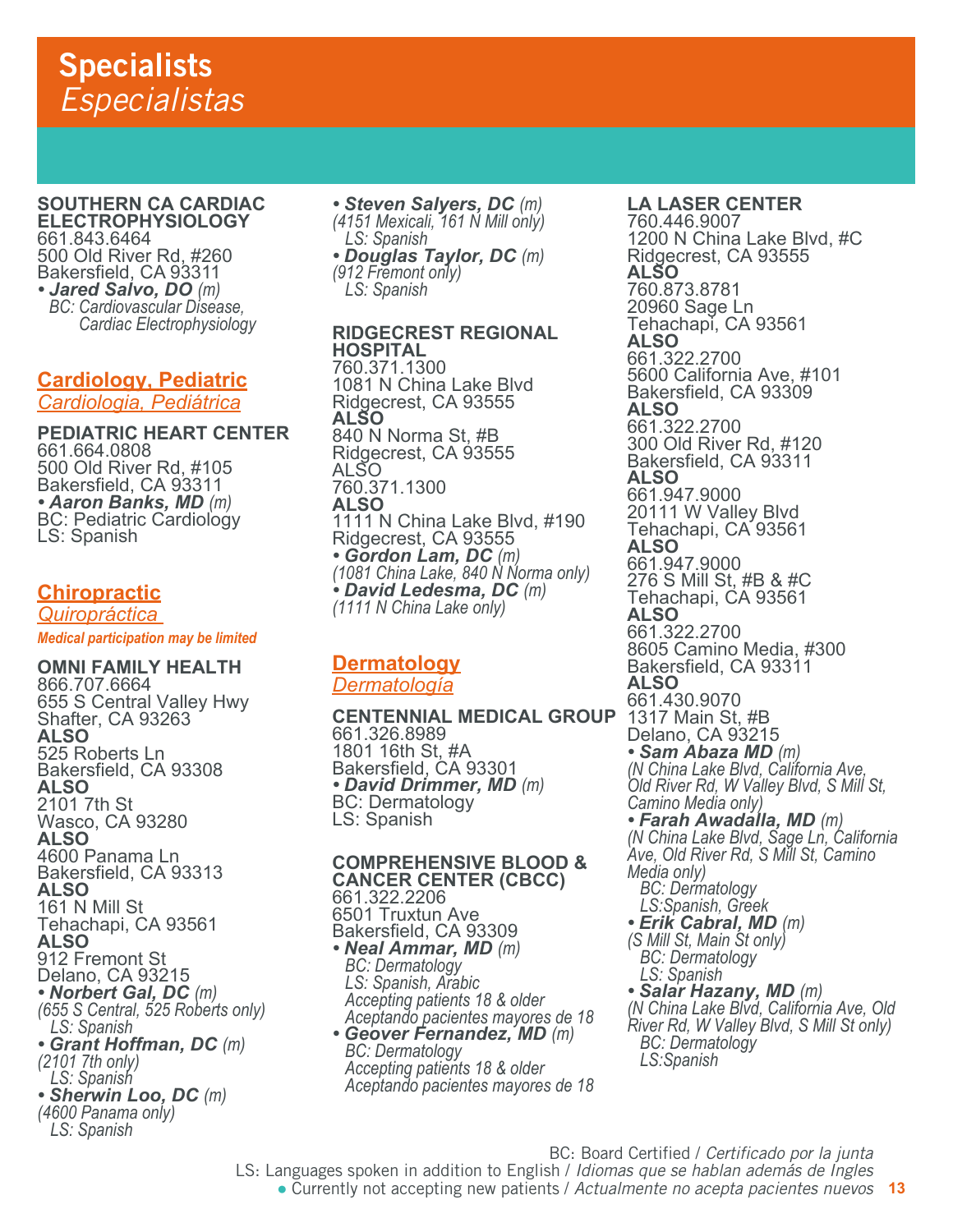*• Daniel Taheri, MD (m) (N China Lake Blvd, California Ave, Old River Rd, W Valley Blvd, S Mill St, Camino Media only) BC: Dermatology LS:Spanish, Farsi • Richard Winklemann, DO (m) (California Ave, Camino Media, Old River only)*

 *BC: Dermatology, Micrographic Dermatologic Surgery*

### **RIDGECREST RURAL HEALTH CLINIC**

760.446.6404 105 E Sydnor Ave, #100 Ridgecrest, CA 93555 **ALSO**  760.499.3846 1111 N China Lake Blvd, #190 Ridgecrest, CA 93555 **ALSO** 760.499.3640 1011 N China Lake Blvd Ridgecrest, CA 93555 *• Ali Lashgari, MD (m)*

# **Electrophysiology**

*Electrofisiologia*

**CENTENNIAL MEDICAL GROUP** 661.326.8989 1801 16th St, #A Bakersfield, CA 93301<br>• Shyam Nair, MD (m) BC: Cardiovascular Disease, Cardiac Electrophysiology LS: Spanish, Chinese, Hebrew *Accepting patients 21 & older Aceptando pacientes mayores de 21*

#### **HEART RHYTHM CLINIC** 661.633.1983 2007 17th St Bakersfield, CA 93301<br>• Shyam Nair, MD (m) **BC: Cardiovascular Disease,**  Cardiac Electrophysiology, Internal Medicine *Accepting patients 16 & older Aceptando pacientes mayores de 16*

### **SOUTHERN CA CARDIAC ELECTROPHYSIOLOGY** 661.843.6464 500 Old River Rd, #260 Bakersfield, CA 93311<br>• Jared Salvo, DO (m) *• Jared Salvo, DO (m) BC: Cardiovascular Disease, Cardiac Electrophysiology*

**Endocrinology, Diabetes, & Metabolism** *Endocrinología, Diabetes, y Metabolismo*

**CENTENNIAL MEDICAL GROUP** 661.326.8989 1801 16th St, #A Bakersfield, CA 93301 *• Nelson Madrilejo, MD (m)* LS: Spanish, Tagalog *Accepting patients 16 & older Aceptando pacientes mayores de 16* 

**CLINICA SIERRA VISTA** 833.678.2781 625 34th St, #100 & #200 Bakersfield, CA 93301 *• M. Linares Valderrama, MD (f)* BC: Internal Medicine

### **COMPREHENSIVE CARE CENTER**

661.324.1455 2000 Physicians Blvd Bakersfield, CA 93301 *• M. Linares Valderrama, MD (f)* BC: Internal Medicine

**DIGNITY HEALTH MEDICAL GROUP** 661.327.1431 9500 Stockdale Hwy, #201 Bakersfield, CA 93311 **ALSO** 661.327.1431 9500 Stockdale Hwy, #203 Bakersfield, CA 93311 *• Harshit Shah, MD (m) (#201 only) BC: Endocrinology, Diabetes, & Metabolism; Internal Medicine LS: Spanish • Sukhmani Singh, MD (f) (#203 only) BC: Internal Medicine* 

# **Endocrinology, Pediatric** *Endocrinología, Pediátrica*

**PEDIATRIC ENDOCRINOLOGY & DIABETES CONSULTANTS** 661.836.7799 6001-A Truxtun Ave, #130 Bakersfield, CA 93309 • John Ching, MD (m)<br>BC: Pediatric Endocrinology, **Pediatrics** LS: Spanish, Chinese<br>Accepting patients 18 & younger *Accepting patients 18 & younger Aceptando pacientes 18 años y menos*

# **Endocrinology, Telemedicine** *Endocrinología, Telemedicina*

**KERN VALLEY HEALTHCARE DISTRICT** 760.379.1791 4300 Birch Ave Lake Isabella, CA 93240 *• Gamini Hethumuni, MD (m)* BC: Internal Medicine

# **Gastroenterology**

*Gastroenterología*

# **ADVENTIST HEALTH**

**TEHACHAPI VALLEY**  661.823.7070 105 W E St Tehachapi, CA 93561 *• K Perumalsamy, MD (m)* LS: Spanish

#### **KERN GASTROENTEROLOGY MEDICAL GROUP**

661.324.1203 5959 Truxtun Ave, #200 Bakersfield, CA 93309 **ALSO** 1519 Garces Hwy #3 Delano, CA 93215 *• Harpal Bhaika, MD (m) (Truxtun Ave only) BC: Gastroenterology LS: Spanish, Hindi Accepting patients 16 & older Aceptando pacientes mayores de 16 • Rabinder Bhogal, MD (m) (Truxtun Ave only)*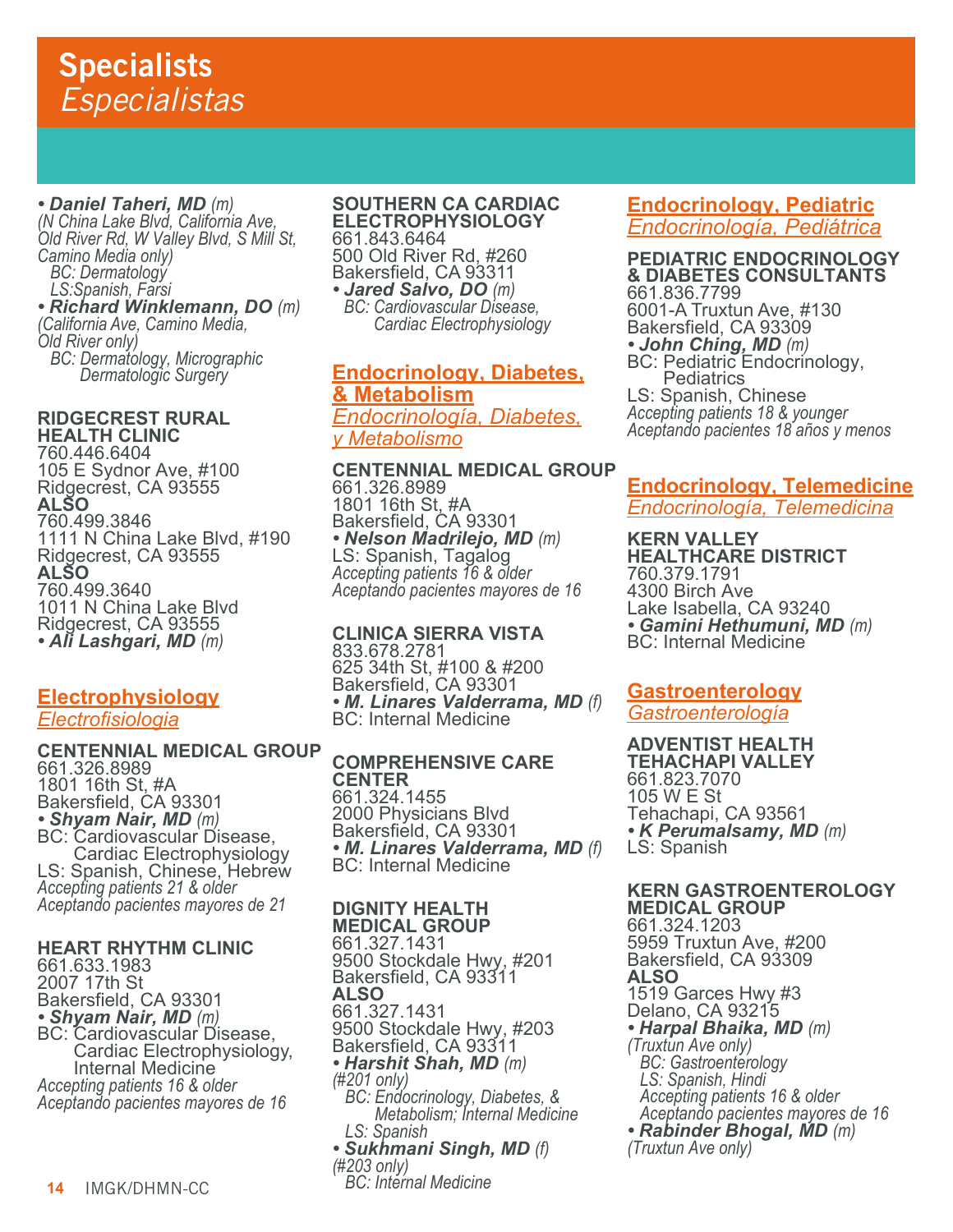*BC: GastroenterologyInternal Medicine LS: Spanish, Hindi Accepting patients 16 & older Aceptando pacientes mayores de 16 • Tabassum Chowdhury, MD (f) (Truxtun Ave only) BC: Gastroenterology LS: Spanish, Hindi Accepting patients 16 & older Aceptando pacientes mayores de 16*  • *Ishaan Kalha, MD (m) LS: Punjabi, Hindi • Robin Matuk, MD (m) (Truxtun Ave only) BC: Gastroenterology LS: Spanish Accepting patients 16 & older Aceptando pacientes mayores de 16*

**RAJEEV R MANU, MD** *(m)* 661.587.7611 9870 Brimhall Rd, #100 Bakersfield, CA 93312 BC: Gastroenterology,<br>Internal Medicine LS: Spanish, Indian *Accepting patients 14 & older Aceptando pacientes mayores de 14* 

# **NANDAKUMAR RAVI, MD** *(m)* 661.588.8725

9870 Brimhall Rd, #100 Bakersfield, CA 93312 BC: Gastroenterology LS: Spanish, Kannada *Accepting patients 14 & older Aceptando pacientes mayores de 14*  **RAJEEV KRISHAN, MD** 661.735.3915 9900 Stockdale Hwy, #208 Bakersfield, CA 93311 *• Rajeev Krishan, MD (m)* BC: Gastroenterology, Internal Medicine LS: Spanish *Accepting patients 18 & older Aceptando pacientes mayores de 18*

**RIDGECREST RURAL HEALTH CLINIC** 800.499.3855 1111 N China Lake Blvd, #190 Ridgecrest, CA 93555 **ALSO** 760.446.0121 1041 N China Lake Blvd, #B Ridgecrest, CA 93555 **ALSO** 760.446.3551 1081 N China Lake Blvd Ridgecrest, CA 93555<br>• **Ihab Beblawi, MD** (m) *• Ihab Beblawi, MD (m) (1041 & 1081 N China Lake Blvd only) • Tien-Chun Chen, MD (m) (1041 & 1081 N China Lake Blvd only) BC: Gastroenterology, Internal Medicine LS: Spanish, Taiwanese, Mandarin • Eric Frey, MD (m) (1111 & 1041 N China Lake Blvd only) • Mark Kogan, MD (m) (1041 & 1081 N China Lake Blvd only) BC: Gastroenterology, Internal Medicine LS: Spanish • Dana Pan, MD (m) (1041 & 1081 N China Lake Blvd only) BC: Gastroenterology, Internal Medicine LS: Spanish • Waleed Shindy, MD (m) (1041 & 1081 N China Lake Blvd only)*

#### **Gastroenterology, Pediatric** *Gastroenterología, Pediátrica*

### **RIDGECREST RURAL HEALTH CLINIC**

760.446.0121 1041 N China Lake Blvd, #B Ridgecrest, CA 93555 **ALSO** 760.446.3551 1081 N China Lake Blvd Ridgecrest, CA 93555 *• Măurice Dusol Jr. MD (m)*<br>BC: Internal Medicine LS: Spanish

# **Hematology/Oncology**

*Hematología/Oncología*

#### **BLOOD & CANCER THERAPEUTICS**

661.491.5060 4500 Morning Dr, #105 Bakersfield, CA 93306

*• Vinh-Linh Nguyen, MD (m)* LS: Spanish, Vietnamese, French *Accepting patients 18 & older Aceptando pacientes mayores de 18* 

- 
- 
- 
- *Sukhpreet Walia, MD (m) (1041 & 1081 N China Lake Blvd only)*
- *BC: Gastroenterology*
- *LS: Spanish, Punjabi, Hindi*

BC: Board Certified / *Certificado por la junta*

LS: Languages spoken in addition to English / *Idiomas que se hablan además de Ingles*

**15** ● Currently not accepting new patients / *Actualmente no acepta pacientes nuevos*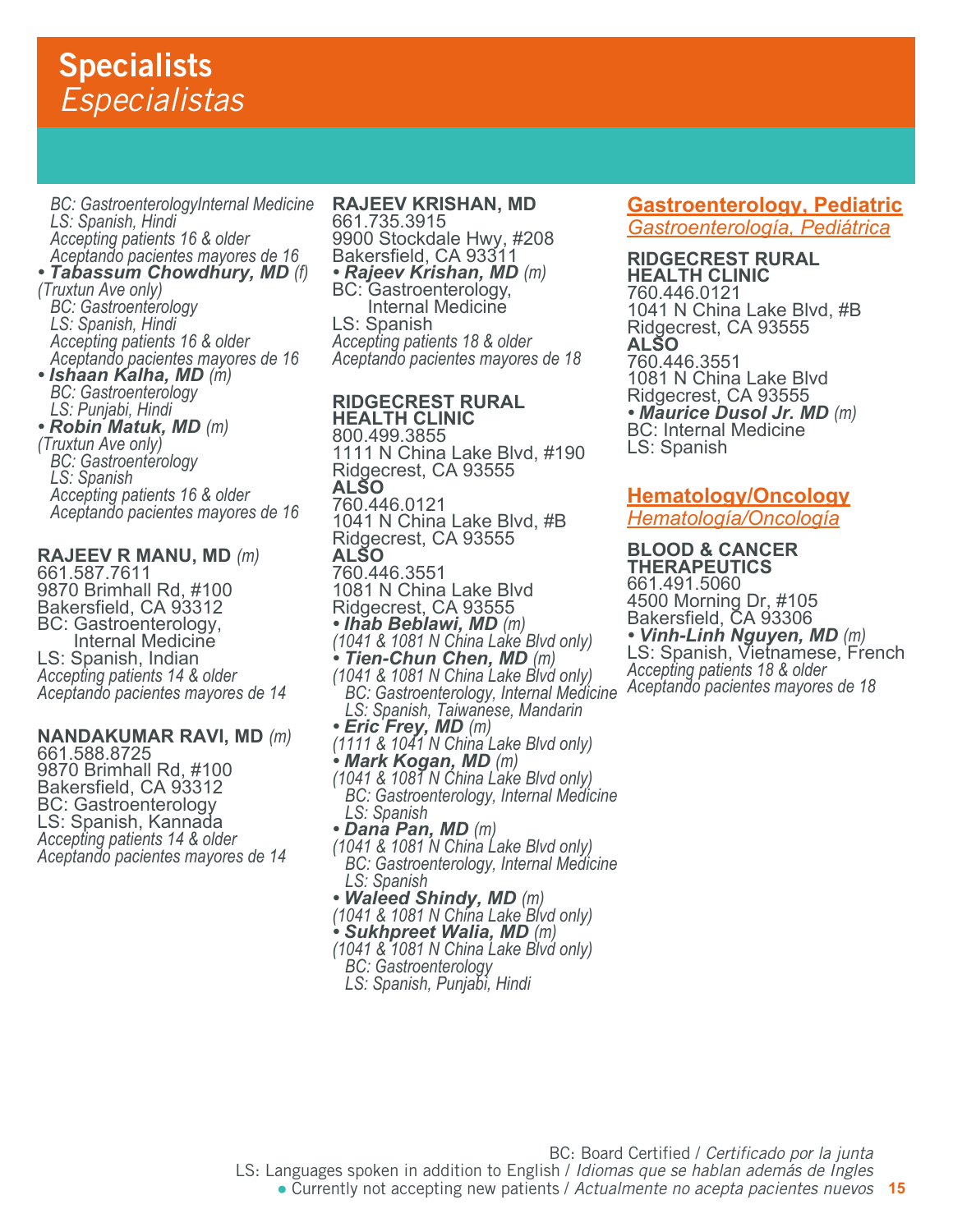**COMPREHENSIVE BLOOD & CANCER CENTER (CBCC)** 661.322.2206 6501 Truxtun Ave Bakersfield, CA 93309

- *Alan Cartmell, MD (m) BC: Internal Medicine LS: Spanish*
- *David Kanamori, MD (m) LS: Spanish Accepting patients 18 & older Aceptando pacientes mayores de 18*
- *Kim Ng, MD (m) BC: Internal Medicine LS: Mandarin Accepting patients 18 & older Aceptando pacientes mayores de 18*
- *Ravi Patel, MD (m) BC: Internal Medicine*
- *Pradip Rustagi, MD (m) BC: Internal Medicine Accepting patients 18 & older Aceptando pacientes mayores de 18*
- *Shawn Shambaugh, MD (m) Accepting patients 18 & older Aceptando pacientes mayores de 18*

**RIDGECREST RURAL HEALTH CLINIC** 760.499.3640 1011 N China Lake Blvd Ridgecrest, CA 93555 **ALSO** 760.499.3846 1111 N China Lake Blvd, #109 Ridgecrest, CA 93555 *• Everard Hughes, MD (m) BC: Internal Medicine • Amartej Merla, MD (m) (1011 N China Lake Blvd only) BC: Internal Medicine LS: Spanish • Mukund Salas, MD (m) (1011 N China Lake Blvd only)*

 *BC: Internal Medicine LS: Spanish*

# **RIO BRAVO ONCOLOGY**

661.491.5060 4500 Morning Dr, #105 Bakersfield, CA 93306 *• Alexander Gaitanis, DO (m)*

# **HIV/AIDS** *VIH/SIDA*

## **COMPREHENSIVE CARE CENTER** 833.678.2781

625 34th St, #100 & #200 Bakersfield, CA 93301 *• J. Rodriguez-Garcia, MD (m)* LS: Spanish

**FRANCO FELIZARTA, MD** 661.324.3128 3535 San Dimas St, #24 Bakersfield, CA 93301 *• Franco Felizarta, MD (m)* BC: Infectious Diseases, **HIV/AIDS** Specialist LS: Spanish, Tagalog

# **Infectious Diseases** *Enfermedades Infecciosas*

**BARTZ-ALTADONNA COMMUNITY HEALTH CENTER** 661.874.4050 9300 N Loop Blvd, #C California, CA 93505 • *Nelson Garcia, MD (m)*<br>BC: Internal Medicine LS: Spanish

**CENTENNIAL MEDICAL GROUP** 661.326.8989 1801 16th St, #A Bakersfield, CA 93301<br>• *Byron Mui, MD (m)* **BC: Internal Medicine** LS: Chinese

# **COMPREHENSIVE BLOOD &**

**CANCER CENTER (CBCC)** 661.322.2206 6501 Truxtun Ave Bakersfield, CA 93309 *• Randolph Senining, MD (m)* BC: Infectious Diseases

# **FRANCO FELIZARTA, MD**

661.324.3128 3535 San Dimas St, #24 Bakersfield, CA 93301 *• Franco Felizarta, MD (m)*<br>BC: Infectious Diseases, HIV/AIDS Specialist LS: Spanish, Tagalog

# **KERN COUNTY**

**MEDICAL CLINIC** 661.325.2448 2222 19th St Bakersfield, CA 93301 *• See-Ruern Kitt, MD (f)* BC: Infectious Diseases, Allergy & Immunology LS: Thai

# **Maternal Fetal Medicine** *Medicina Fetal Materna*

**NATIONAL OB/GYN** 661.631.2330 2330 Truxtun Ave, #A Bakersfield, CA 93301 *• Randolph Fok, MD (m)* LS: Spanish, Chinese *Accepting patients 12 & older Aceptando pacientes mayores de 12*

# **RAMIN SAMADI, MD**

661.259.5617 2501 H St, #B Bakersfield, CA 93301<br>• Ramin Samadi, MD (m) **BC: Maternal Fetal Medicine,**  Obstetrics/Gynecology LS: Spanish, Farsi

# **Naturopathy** *Naturopatía*

**COMPREHENSIVE BLOOD & CANCER CENTER (CBCC)** 661.322.2206 6501 Truxtun Ave Bakersfield, CA 93309<br>• Kalyan Gaddam, ND (m) *• Kalyan Gaddam, ND (m) Not a provider for Blue Shield California No es un proveedor de Blue Shield de California*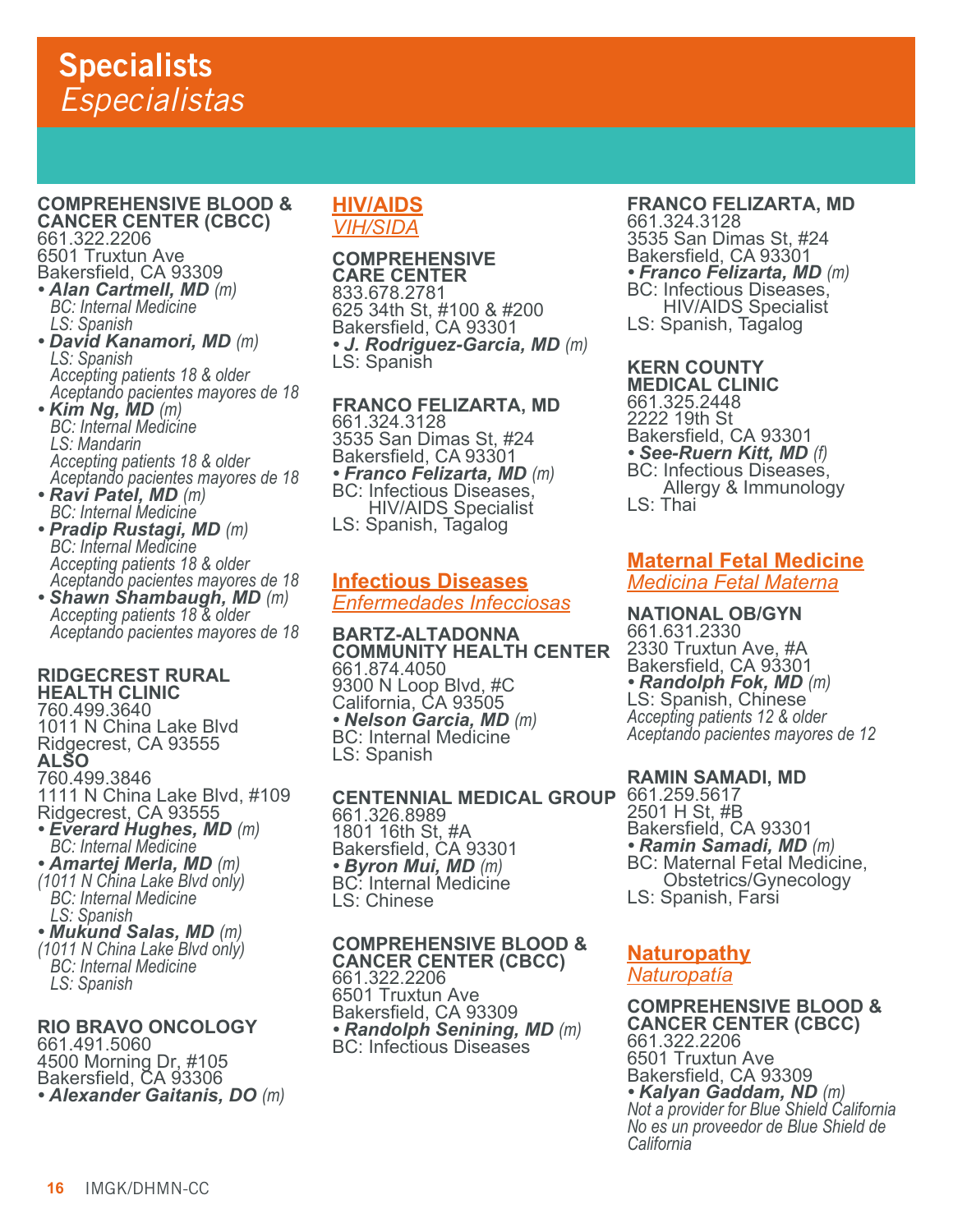# **Nephrology**

*Nefrología*

#### **CENTRAL KERN NEPHROLOGY** 105 E Sydnor Ave, #100 661.323.2847 5030 Office Park Dr

- Bakersfield, CA 93309 **ALSO** 559.788.6207 2535 16th St Bakersfield, CA 93301 **ALSO** 559.788.6207 1980 Cecil Ave Delano, CA 93215
- *Melody Dumlao, MD (f) 559.788.6207 (Cecil Ave only) BC: Nephrology LS: Spanish, Tagalog Accepting patients 16 & older Aceptando pacientes mayores de 16*
- *Apurv Khanna MD (m) 661.323.2847 (Office Park Dr only) BC: Internal Medicine*
- *Parham Mokri, MD (m) 661.323.2847 (Office Park Dr only) BC: Nephrology, Internal Medicine LS: Farsi*

 *Accepting patients 18 & older Aceptando pacientes mayores de 18*

- *Tariq Mubin, MD (m) 661.323.2847 BC: Nephrology, Internal Medicine LS: Hindi Accepting patients 16 & older Aceptando pacientes mayores de 16*
- **Uma Varanasi, MD** *(m) 661.323.2847 BC: Nephrology, Internal Medicine Accepting patients 16 & older Aceptando pacientes mayores de 16*

# **OMNI FAMILY HEALTH**

866.707.6664 4131 Ming Ave Bakersfield, CA 93309 **ALSO** 659 S Central Valley Hwy Shafter, CA 93263 *• Sabitha Eppanapally, MD (f) (Bakersfield location only)* <sup>`</sup> *BC: Internal Medicine´´*<br>• Sudhir Joshi, MD (m) *• Sudhir Joshi, MD (m) (Shafter locations only) BC: Nephrology, Internal Medicine LS: Punjabi*

# **RIDGECREST REGIONAL**

**HOSPITAL** 760.463.8930 Ridgecrest, CA 93555 **ALSO** 760.446.3551 1081 N China Lake Blvd Ridgecrest, CA 93555 **• Kenneth Hallows, MD** (m)  *BC: Nephrology LS: French*

- *Nuha Ibrahim, MD (f) BC: Internal Medicine LS: Spanish*
- *May Lwin, MD (f) BC: Nephrology, Internal Medicine LS: Spanish*
- *Nuria Pastor-Soler, MD (f) BC: Nephrology, Internal Medicine LS: Spanish, French*
- *<i>• BC: Nephrology, Internal Medicine*<br>• *Neeraj Sharma, MD (m)*
- *Neeraj Sharma, MD (m) BC: Nephrology, Internal Medicine LS: Spanish*
- *Santhi Voora, MD (f) (E Sydnor Ave only)*
- *BC: Nephrology, Internal Medicine LS: Spanish*

# **THE KIDNEY CENTER**

661.327.0926 3545 San Dimas St, #B Bakersfield, CA 93301 *• Caroline Wong, MD (f) Accepting patients 18 & older Aceptando pacientes mayores de 18*

#### **THE NEPHROLOGY GROUP** 661.588.9999 3933 Coffee Rd, #B Bakersfield, CA 93308 **ALSO** 432 Lexington St, #A Delano, CA 93215 **ALSO** 20041 Valley Blvd, #3 Tehachapi, CA 93561 **ALSO** 6621 Lake Isabella Blvd Lake Isabella, CA 93240

- 
- Slamat Ali, MD (m)<br><sup>BC: Nephrology, Internal Medicine<br>• Sudhir Joshi, MD (m)</sup> *• Sudhir Joshi, MD (m) BC: Nephrology, Internal Medicine LS: Punjabi*
- *Hashim Kazmi, MD (m)**LS: Spanish*
- *Peter McCauley, MD (m) LS: Spanish*
- *Nishkarsh Saxena, MD (m) BC: Nephrology, Internal Medicine LS: Spanish, Hindi Accepting patients 18 & older Aceptando pacientes mayores de 18*

# **Neurology**

# *Neurología*

# **BAKERSFIELD NEUROSCIENCE & SPINE INSTITUTE**

661.872.9999

2601 Oswell St, #101 Bakersfield, CA 93306

- *Hamid Salehi, MD (m) LS: Spanish Accepting patients 12 & older*
- *Aceptando pacientes mayores de 12*
- *Kaveh Saremi, MD (m) BC: Neurology, Clinical Neurophysiology LS: Spanish*

#### **KERN COUNTY NEUROLOGICAL MEDICAL GROUP**

661.322.3008 1705 28th St Bakersfield, CA 93301

# **ALSO**

1711 28th St, #A

- Bakersfield, CA 93301
- *Sameh Labib, MD (m)**LS: Spanish, Arabic*
- **Jian Lin, MD** *(m) LS: Cantonese*
- *<i>LS: Spanish, Tagalog Mandarin*

BC: Board Certified / *Certificado por la junta*

LS: Languages spoken in addition to English / *Idiomas que se hablan además de Ingles*

**17** ● Currently not accepting new patients / *Actualmente no acepta pacientes nuevos*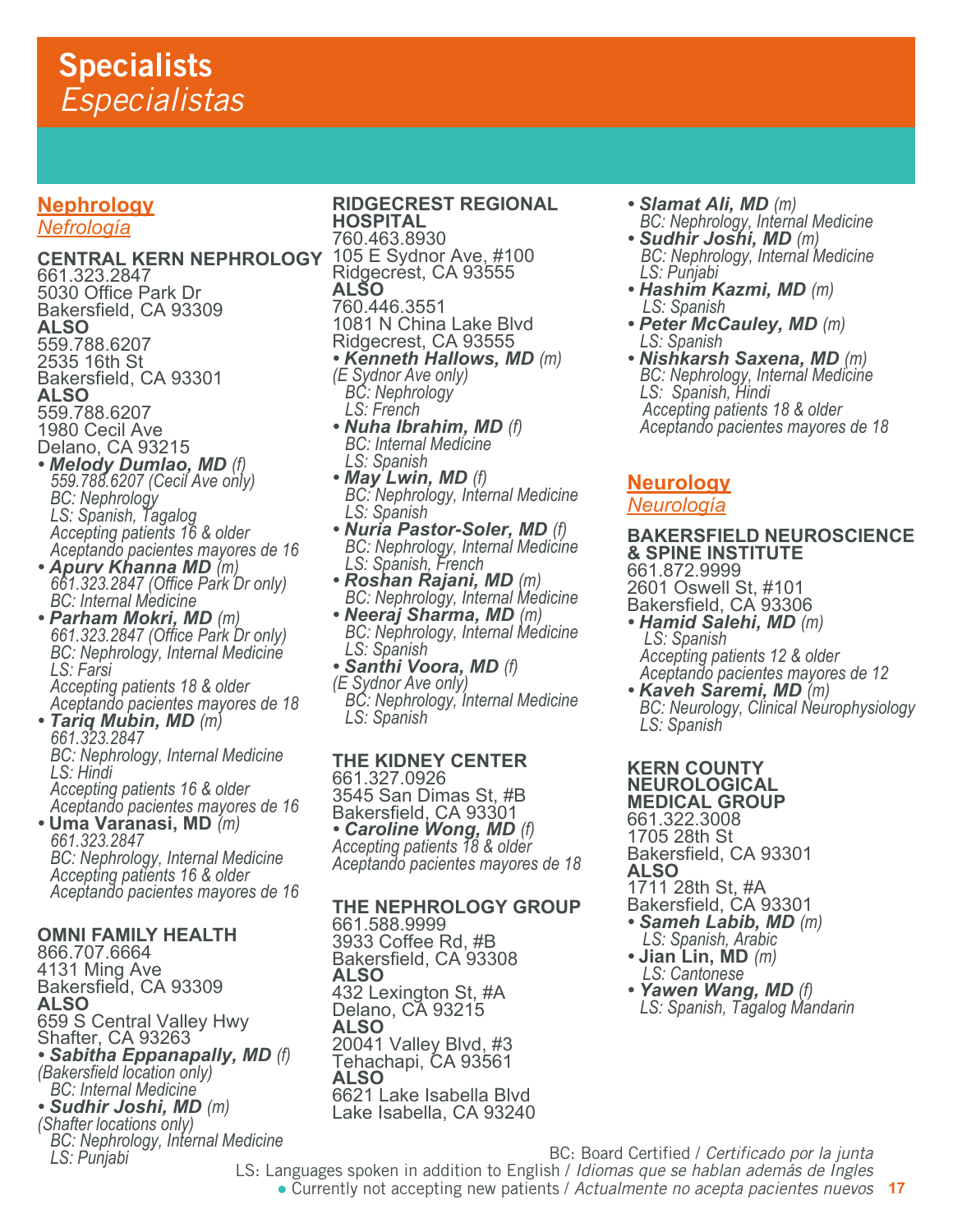**KERN VALLEY HEALTHCARE DISTRICT** 760.379.1791 6425 Lynch Canyon Dr

Lake Isabella, CÁ 93240<br>*• Farzin Pedouim, MD (m)* **BC: General Psychiatry &** Neurology

### **MAHEEP VIRDI, MD & ASSOCIATES**

661.432.7851 8307 Brimhall Rd, #1702 Bakersfield, CA 93312 **ALSO** 8311 Brimhall Rd, #1903 Bakersfield, CA 93312 *• Maheep Birdi, MD (m) (8307 Brimhall Rd only) BC: Psychiatry & Neurology LS: Spanish, Punjabi, Hindi, Tagalog Accepting patients 16 & older Aceptando pacientes mayores de 16 • Luis Natali, MD (m) (8311 Brimhall Rd only) LS: Spanish Accepting patients 18 & older Aceptando pacientes mayores de 18* 

### **UNITED NEUROSCIENCE**

661.632.7126 3838 San Dimas St, #A-140 Bakersfield, CA 93301 **ALSO** 661.324.0500 3838 San Dimas St, #A-250 Bakersfield, CA 93301 *• Venkata Dandamudi, MD (m) BC: Neurology • Ashish Gajjar, MD (m) (#A-140 only) BC: Neurology • H Prasad Kunhi Veedu, MD (m) (#A-140 only) BC: Neurology, Epilepsy LS: Malayalam • Theodore Popa, MD (m) (#A-140 only) • Laura Ragoonanan, MD (f) (#A-140 only) BC: Neurology*

# *• Axel Rosengart, MD (m) BC: Neurology, Vascular Neurology LS: German • Kiron Thomas, MD (m) (#A-140 only) BC: Neurology*

# **VALLEY NEUROLOGY GROUP**

661.776.3876 3400 Calloway Dr, #100 Bakersfield, CA 93312

*• V. Janakiraman, MD (m) BC: Neurology LS: Tamil, Hindu, Spanish Accepting patients of all ages for Epilepsy, 14 and older for other services Aceptando pacientes de todos edades por Epilepsia, mayores de 14 por otros servicios • Vinutha Ravi, MD (f) (Eye St only)*

 *BC: Neurology LS: Spanish, Tagalog, Hindu Accepting patients 15 & older Aceptando pacientes mayores de 15*

# **Oncology, Gynecology**

# *Oncología, Ginecología*

### **PACIFIC GYNECOLOGIC SPECIALISTS** 661.326.1401 2011 19th St Bakersfield, CA 93301<br>• John Schlaerth, MD (m) **BC: Gynecologic Oncology**

# **Ophthalmology** *Oftalmologia*

**ACE Eyecare** 661.215.1006 1721 Westwind Dr, #B Bakersfield, CA 93301 **ALSO** 661.325.3937 4101 Empire Dr, #120 Bakersfield, CA 93309 **• Daniel Chang, MD** (m)  *LS: Spanish*

- *Joseph Chang, MD (m) BC: Ophthalmology LS: Spanish*
- *Andrew Kao, MD (m) BC: Ophthalmology LS: Spanish*

# **BAKERSFIELD EYE INSTITUTE**

661.589.9400 7508 Meany Ave Bakersfield, CA 93308 *• David Hair, MD (m)* BC: Ophthalmology

# **GEORGE**

**ALEXANDRAKIS, MD** 661.323.4200 1851 Oak St, #B Bakersfield, CA 93301 **ALSO** 1420 High St, #B Delano, CA 93215 **• George Alexandrakis, MD** (m)<br>BC: Ophthalmology LS: Spanish, Greek *Accepting patients 18 & older Aceptando pacientes mayores de 18*

# **GOLDEN STATE EYE MEDICAL GROUP**

661.327.4499 6000 Physicians Plaza Blvd Bakersfield, CA 93309

- *Paul Bonds, MD (m) BC: Ophthalmology LS: Spanish*
- *Pezhman Nazemi, MD (m) LS: Spanish*

### **SANDEEP S WALIA, MD**

661.393.2331 215 China Grade Loop Bakersfield, CA 93308 *• Sandeep Walia, MD (m)* LS: Spanish, Punjabi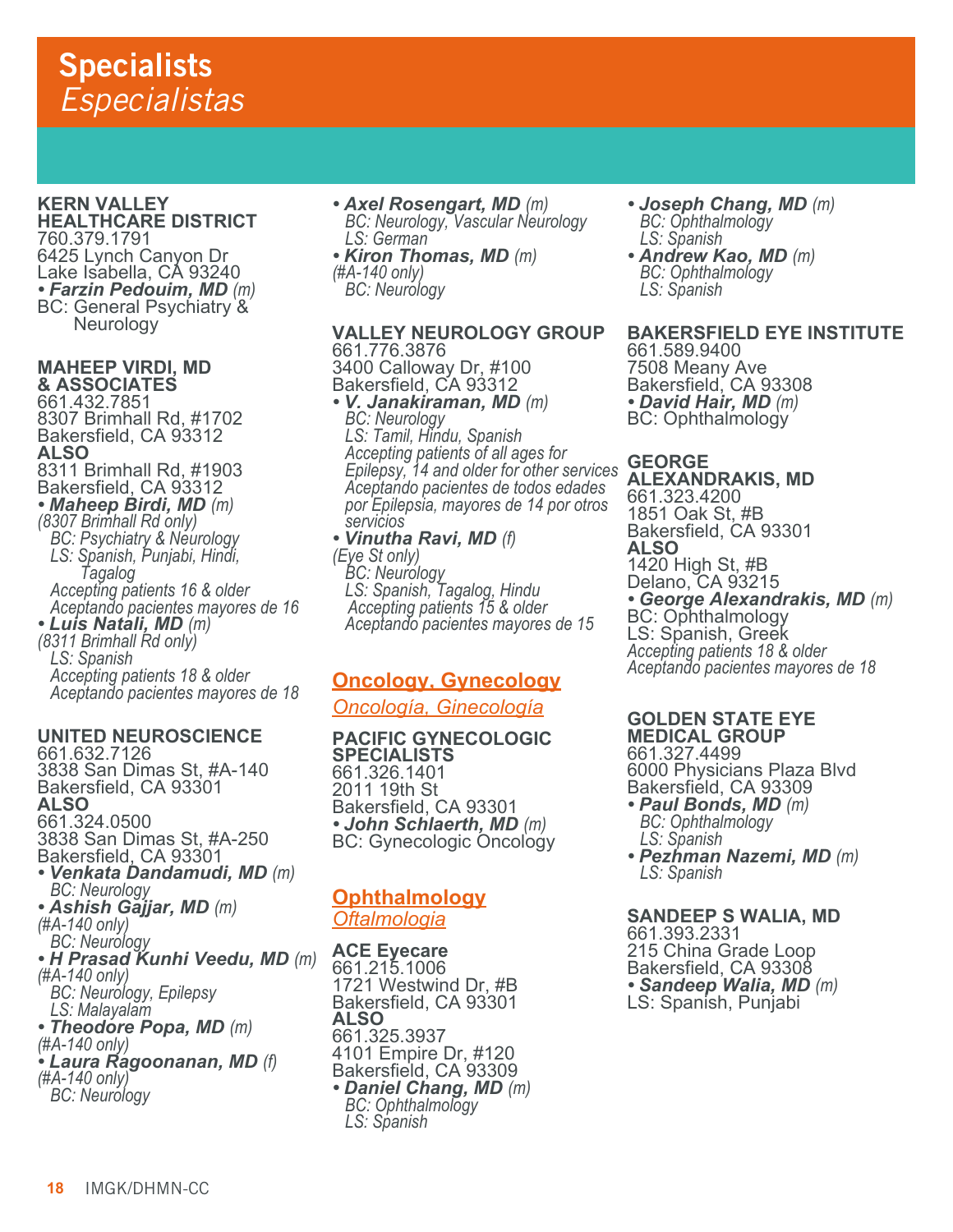# **TRIANGLE EYE INSTITUTE**

661.631.2020 9700 Brimhall Rd Bakersfield, CA 93312 **ALSO** 1519 Garces Hwy, #101 Delano, CA 93215 • **Steven Yaplee, MD** (m)<br>BC: Ophthalmology LS: Spanish

# **Ophthalmology, Pediatric** *Oftalmologia, Pediátrica*

**GOLDEN STATE EYE MEDICAL GROUP** 661.327.4499 6000 Physicians Plaza Blvd Bakersfield, CA 93301<br>• *Khaled Tawansy, MD (M) • Khaled Tawansy, MD (M)* BC: Ophthalmology LS: Spanish, Arabic, French

# **Ophthalmology, Retinal** *Oftalmologia, Retina*

**ACUITY EYE GROUP** 800.898.2020 9500 Stockdale Hwy, #108 Bakersfield, CA 93311 *• Anuj Chawla, MD (m)* LS: Spanish

# **CALIFORNIA**

**RETINA CONSULTANTS** 661.325.4393 5555 Business Park South, #100 Bakersfield, CA 93309 **ALSO**  559.627.5200 5404 W Cypress Ave, #101 Visalia, CA 93277 **ALSO** *• Robert Avery, MD (m) (Bakersfield location only) LS: Spanish • Nika Bagheri, MD (f) (Bakersfield location only) LS: Spanish • Alessandro Castellarin, MD (m) (Bakersfield location only) LS: Spanish, Italian* 

*• Stephen Couvillion, MD (m) (Bakersfield location only) BC: Ophthalmology LS: Spanish • Dilsher Dhoot, MD (m) (Bakersfield location only) BC: Ophthalmology LS: Spanish • Daniel Learned, MD (m) (Bakersfield location only) BC: Ophthalmology LS: Spanish • Ma'an Nasir, MD (m) (Bakersfield location only) LS: Arabic • Dante Pieramici, MD (m) (Bakersfield location only) LS: Spanish • Robert See, MD (m) (Bakersfield location only) • Julia Sein, MD (f) BC: Ophthalmology LS: Spanish, Burmese • Nathan Steinle, MD (m) (Bakersfield location only) BC: Ophthalmology LS: Spanish*

# **Otolaryngology (ENT)** *Otorrinolgaringología (ENT)*

**SATISH R. VADAPALLI, MD** 661.259.2500 8307 Brimhall Rd, #1706 Bakersfield, CA 93312 *• Satish Vadapalli, MD* ● *(m)* BC: Otolaryngology, Sleep Medicine LS: Spanish *Not accepting Health Net Medi-Cal No aceptan planes de Health Net Medi-Cal*

# **Pain Management** *Manejo del Dolor*

**CENTRAL VALLEY PAIN MANAGEMENT** 661.327.9300 6401 Truxtun Ave, #B Bakersfield, CA 93309 *• J Rao Grandhe, MD (m)* LS: Spanish, Hindi *Accepting patients 15 & older Aceptando pacientes mayores de 15* 

#### **PAIN INSTITUTE OF CENTRAL CALIFORNIA** 661.665.7880

9802 Stockdale Hwy, #105 Bakersfield, CA 93311

- *Carmen Fischer, MD (f) BC: Pain Medicine, Physical Medicine & Rehabilitation LS: Spanish, Romanian Accepting patients 18 & older*
- *Aceptando pacientes mayores de 18 • Arturo Palencia, MD (m)**LS: Spanish Accepting patients 18 & older Aceptando pacientes mayores de 18*

### **RIDGECREST RURAL HEALTH CLINIC**

760.463.8930 105 E Sydnor Ave, #100 Ridgecrest, CA 93555<br>• Udaya De Silva, MD (m) *• Udaya De Silva, MD (m)* BC: Anesthesiology *Accepting patients 18 & older Aceptando pacientes mayores de 18*

# **VIPMD**

661.327.2901 2901 Sillect Ave, #201 Bakersfield, CA 93308 *• Daniel Krauchuk, DO (m)* BC: Pain Medicine, Physical Medicine & Rehabilitation LS: Spanish *Accepting patients 18 & older Aceptando pacientes mayores de 18*

BC: Board Certified / *Certificado por la junta* LS: Languages spoken in addition to English / *Idiomas que se hablan además de Ingles*

**19** ● Currently not accepting new patients / *Actualmente no acepta pacientes nuevos*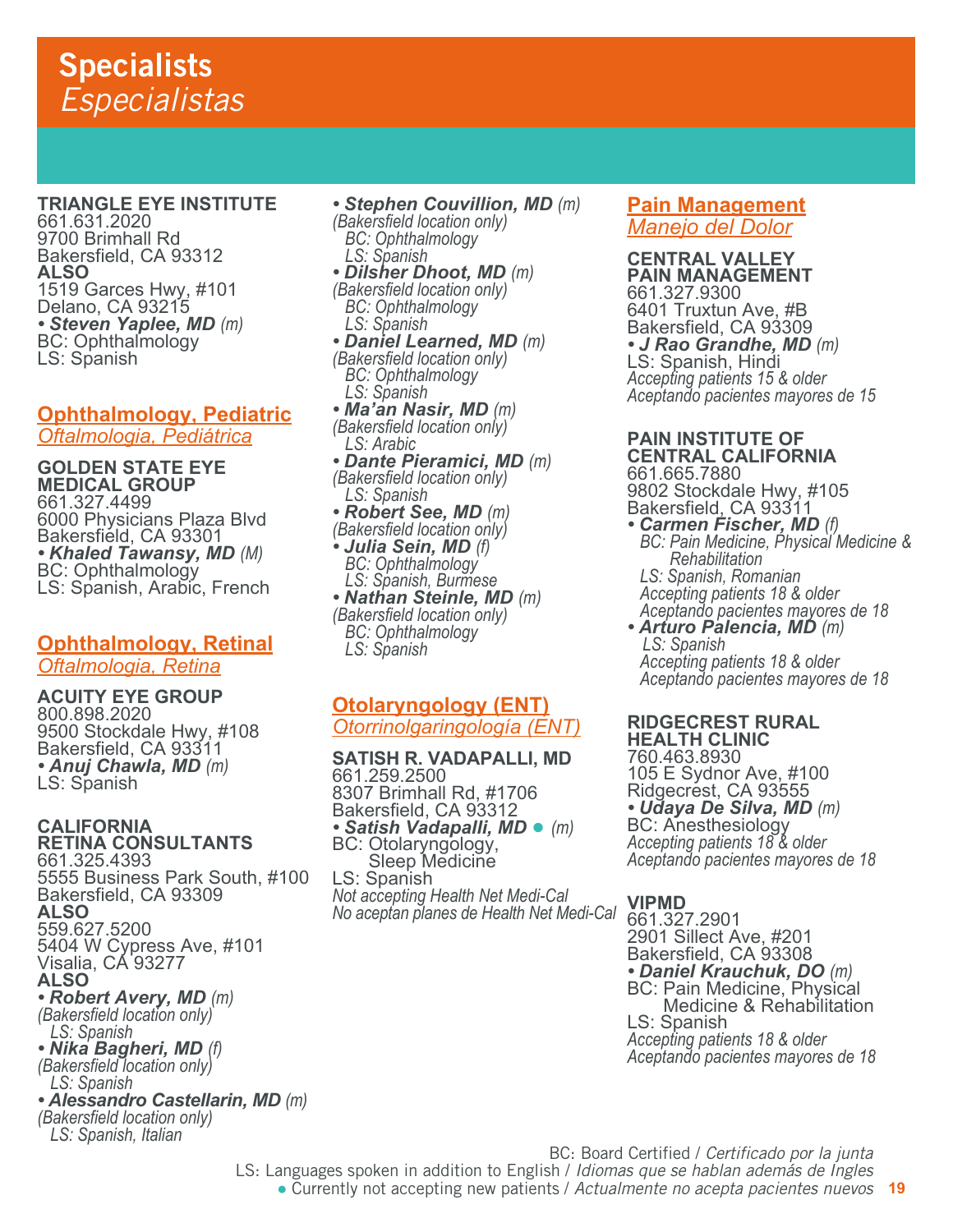# **Pediatric Specialty Care**

*Atención Especializada Pediátrica*

**VALLEY CHILDREN'S HEALTHCARE** Eagle Oaks Specialty Care Center 661.564.3300 12500 Stockdale Hwy Bakersfield, CA 93314

# **Physical Medicine & Rehabilitation**

*Medicina Física y Rehabilitación*

**BAKERSFIELD NEUROSCIENCE & SPINE INSTITUTE** 661.872.9999 2601 Oswell St, #101 Bakersfield, CA 93306 *• Bettina Limjoco, MD (f)* 

# **BRADFORD A.**

**ANDERSON, MD** 661.616.5726 5001 Commerce Dr, #100 Bakersfield CA 93309<br>• Bradford Anderson, MD (m) **BC: Physical Medicine & Rehab,**  Spinal Cord Injury Medicine LS: Spanish

### **MUSKOGEE REHABILITATION CLINIC**

661.336.0700 5251 Office Park Dr, #120 Bakersfield, CA 93309 **• Jay Yoo, MD •** (*m*)<br>BC: Physical Medicine & Rehab, Pain Medicine LS: Korean

# **SOUTHERN CALIFORNIA**

**ORTHOPEDIC INSTITUTE (Regents of the University of CA)** 661.328.5565 2400 Bahamas Dr, #200 Bakersfield, CA 93309<br>• *Asta Bloze, MD (m)* **BC: Physical Medicine & Rehab** LS: Spanish *Not accepting Medi-Cal No aceptan planes de Medi-Cal*

# **Podiatry**

*Podologia*

**CENTENNIAL MEDICAL GROUP** 661.326.8989 1801 16th St, #A Bakersfield, CA 93301 *• Thomas Nelson, DPM (m)* BC: Podiatric Surgery LS: Spanish

### **CLINICA SIERRRA VISTA**

661.322.3905 815 Martin Luther King Jr Blvd Bakersfield, CA 93307 **ALSO** 661.845.3731 8787 Hall Rd Lamont, CA 93241 **ALSO** 661.336.5300 1611 1st St Bakersfield, CA 93304<br>• Thomas Nelson, DPM (m) *• Thomas Nelson, DPM (m) (Dr Martin Luther King Jr Blvd, Hall Rd only) BC: Podiatric Surgery LS: Spanish • Liviu Pasaboc, DPM (m) (1st St only) BC: Foot & Ankle Surgery LS: Spanish, Romanian, German*

**HOLLY SPOHN-GROSS, DPM** 760.379.8630 6425 Lynch Canyon Dr Lake Isabella, CA 93240 *• Holly Spohn-Gross, DPM (f)*

**KERN VALLEY HEALTHCARE DISTRICT** 760.379.1791 4300 Birch Ave Lake Isabella, CA 93241 *• Holly Spohn-Gross, DPM (f)*

**OMNI FAMILY HEALTH** 866.707.6664 912 Fremont St Delano, CA 93215 **ALSO** 2101 7th St Wasco, CA 93280 **ALSO** 210 N Chester Bakersfield, CA 93308 **ALSO** 1215 Jefferson St Delano, CA 93215 **ALSO** 4600 Panama Ln, #102B Bakersfield, CA 93313 *• Derek Florek, DPM (m) (Fremont St, 7th St only) BC: Podiatric Surgery LS: Spanish*<br>• Tyler May, DPM (m) *• Tyler May, DPM (m) (N Chester Ave, Jefferson St only) LS: Spanish • Terry Nelson, DPM (m) (N Chester Ave, Panama Ln only) LS: Spanish, Japanese, French (Fremont St only)*

**SIENNA MEDICAL CORPORATION** 760.379.8630 6425 Lynch Canyon Dr Lake Isabella, CA 93240 *• Holly Spohn-Gross, DPM (f)*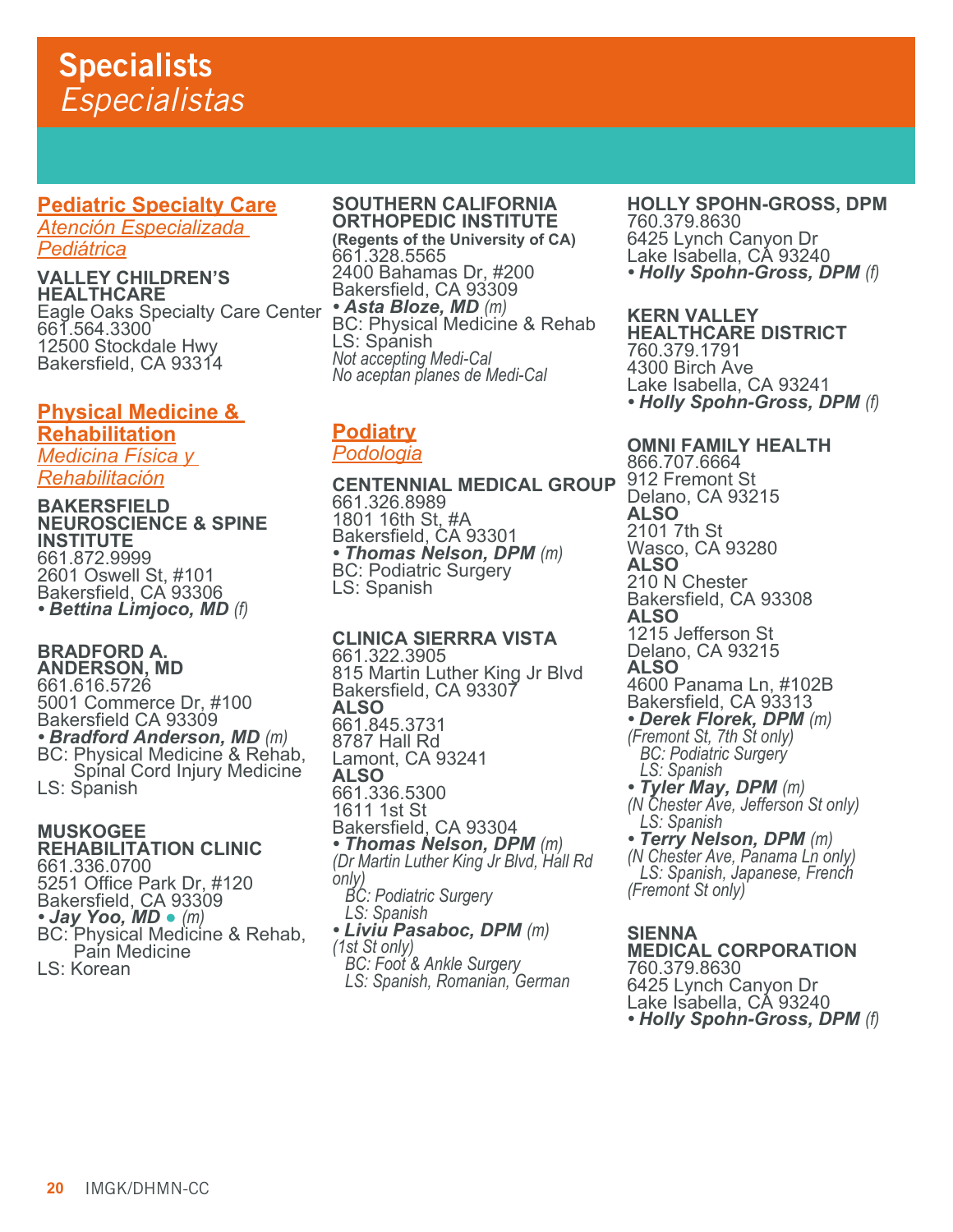# **STOCKDALE**

**PODIATRY GROUP** 661.832.1666 110 New Stine Rd Bakersfield, CA 93309 **ALSO** 661.725.1664 1519 Garces Hwy, #107 Delano, CA 93215 **ALSO** 661.832.1667 1326 H St, #1 Bakersfield, CA 93309 **ALSO** 661.832.1667 1701 27th St Bakersfield, CA 93301 *• Jeffrey D'Allessandro, DPM (m) (New Stine Rd, Garces Hwy only) LS: Spanish, French • Kyle Huber, DPM (m) LS: Spanish • Thomas Nelson, DPM (m) BC: Podiatric Surgery LS: Spanish • Liviu Pasaboc, DPM (m) BC: Foot & Ankle Surgery LS: Spanish, Romanian, German • James Teela, DPM (m) (Garces Hwy, H St, 27th St only)*

# *LS: Spanish*

# **RIDGECREST RURAL HEALTH CLINIC** 760.446.0121

1041 N China Lake Blvd, #B Ridgecrest, CA 93555 *• George Rivello, DPM (m)* BC: Foot & Ankle Surgery, Podiatric Surgery

# **Psychiatry** *Psiquiatría*

### **CLINICA SIERRA VISTA** 661.835.1240 2400 Wible Rd, #14 Bakersfield, CA 93304 *• Jagdeep Garewal, MD (m)* BC: Psychiatry

LS: Spanish, Hindi, Punjabi

**OMNI FAMILY HEALTH** 866.707.6664 1022 Calloway Dr Bakersfield, CA 93312 **ALSO** 3409 Calloway Dr, #300 Bakersfield, CA 93312 **ALSO** 4600 Panama Ln, #102B Bakersfield, CA 93313 **ALSO** 210 N Chester Ave Bakersfield, CA 93308 **ALSO** 4900 California Ave, #B100 Bakersfield, CA 93309 **ALSO** 4151 Mexicali Dr Bakersfield, CA 93313<br>ALSO **ALSO** 1451 White Ln Bakersfield, CA 93307 **ALSO** 525 Roberts Ln Bakersfield, CA 93308 **ALSO** 1133 N Chelsea St Ridgecrest, CA 93555 **ALSO** 1100 4th St, #A Taft, CA 93268 **ALSO** 912 Fremont St Delano, CA 93215 **ALSO** 655 S Central Valley Hwy Shafter, CA 93263 **ALSO** 659 S Central Valley Hwy Shafter, CA 93263 **ALSO** 2811 H St Bakersfield, CA 93301<br>• Naga Bodapati, MD (m) *• Naga Bodapati, MD (m) (1022 Calloway Dr, California Ave, White Ln only) BC: General Psychiatry & Neurology LS: Spanish, Hindi, Punjabi • Ravi Goklaney, MD (m) (1022 Calloway Dr only) LS: Spanish, Hindi, Punjabi • Dashrath Patel, MD (m) (N Chester, Mexicali Dr, 4th St only) LS: Spanish*

*• Raman Sandhu, MD (f) (California Ave, Mexicali Dr, 655 S Central Valley Hwy only) LS: Spanish*

- *Vimal Satodiya, MD (m) (Panama Ln only) LS: Spanish, Gujarati, Hindi*
- *Asarulislam Syed, MD (m) (Roberts Ln, 659 S Central Valley Hwy only) LS: Spanish, Arabic, Punjabi, Urdu*
- *Sherry Syed, MD (f) (Panama Ln and H St only)*
- *LS: Spanish (Fremont St, 659 S Central Valley Hwy only)*

### **RIDGECREST REGIONAL HOSPITAL**

760.499.3855 111 N China Lake Blvd, #190 Ridgecrest, CA 93555 *• Jagdeep Garewal, MD (m)* BC: Psychiatry, Neurology

# **Pulmonology** *Neumología*

**COMPREHENSIVE PULMONARY & CRITICAL CARE ASSOCIATES** 661.633.5474 2828 H St, #D Bakersfield, CA 93301 *• Alpha Anders, MD (m)* BC: Pumonary Diseases, Critical Care Medicine, Internal Medicine LS: Spanish, Mandarin, Hebrew

### **HANY S. AZIZ, MD** 661.326.9999 3805 San Dimas St, #B Bakersfield, CA 93301<br>• Hany Aziz, MD (m) LS: Spanish, Arabic, Chinese *Accepting patients 12 & older Aceptando pacientes mayores de 12*

**S. NICK HANSA, MD** 661.323.5300 3838 San Dimas, Bldg A, #250 Bakersfield, CA 93301 *• Sahaphun Hansa, MD (m)* LS: Thai

**21** ● Currently not accepting new patients / *Actualmente no acepta pacientes nuevos* BC: Board Certified / *Certificado por la junta* LS: Languages spoken in addition to English / *Idiomas que se hablan además de Ingles*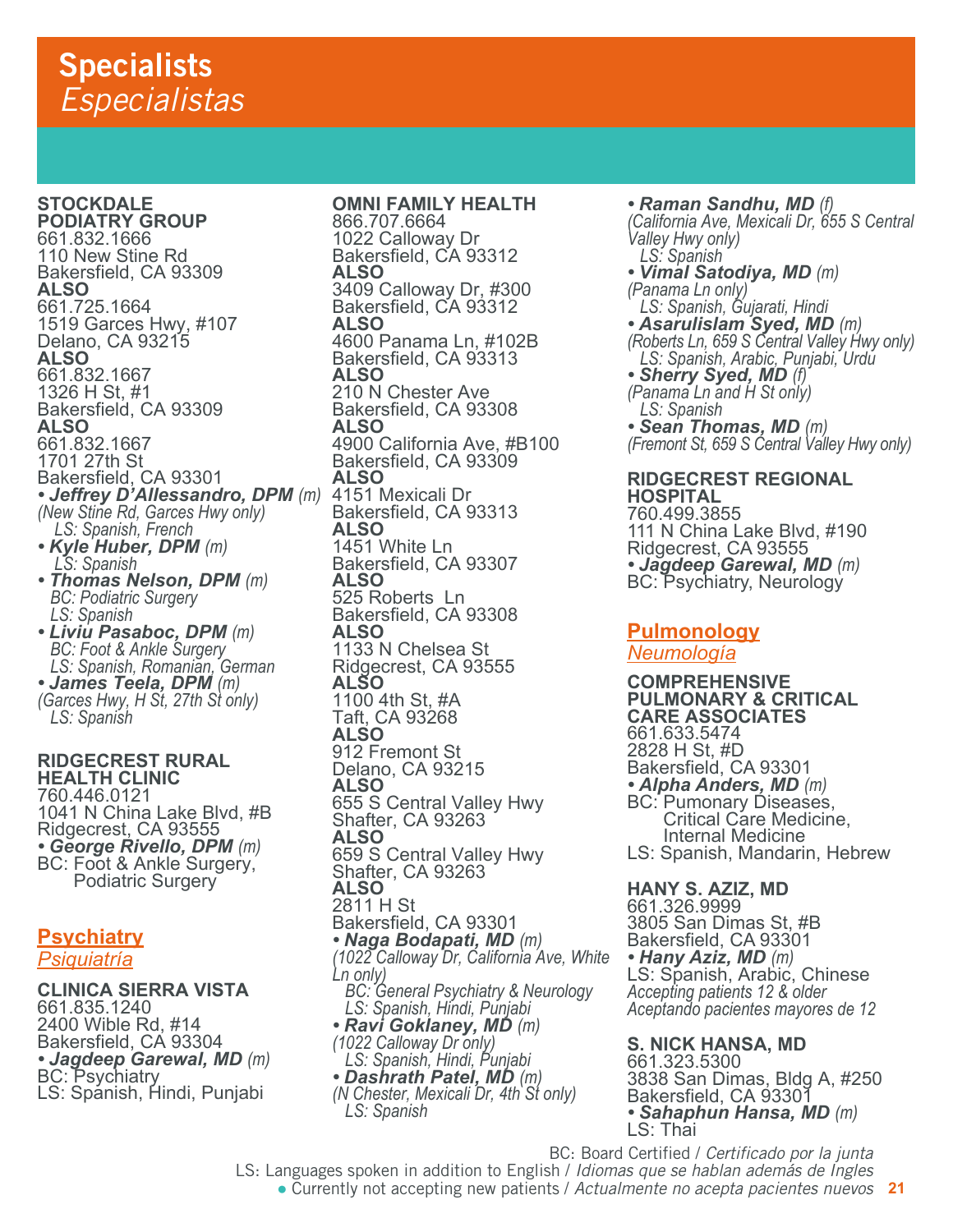**AMY K. MEHTA, MD** 661.323.5300 3838 San Dimas, Bldg A, #250 Bakersfield, CA 93301<br>• *Amy Mehta, MD (f) • Amy Mehta, MD (f)* BC: Pulmonary Disease

**ROBERT L. LAUGHLIN, MD** 661.323.5300 3838 San Dimas, Bldg A, #250 Bakersfield, CA 93301 *• Robert Laughlin, MD (m)* 

#### **PRIME PULMONARY & SLEEP CENTER**

661.695.6777 8305 Brimhall Rd, #1601 Bakersfield CA 93312 **ALSO** 661.725.6910 1205 Garces Hwy, #203 Delano, CA 93215 *• Ruchi Bansal, MD (f) (Brimhall Rd only)*

 *BC: Internal Medicine LS: Spanish, Hindi*

*• Pramil Vaghasia, MD (m) BC: Internal Medicine, Pulmonary Disease, Critical Care Medicine LS: Spanish, Gujarati*

#### **SAN JOAQUIN VALLEY PULMONARY MEDICAL GROUP** 661.327.3747

5801 Truxtun Ave Bakersfield, CA 93309 **ALSO** 109 Adkisson Way

- Taft, CA 93268 *• Mushtaq Ahmed, MD (m) BC: Internal Medicine LS: Spanish, Hindi, Punjabi,*
- *Kusum Desai, MD (f) BC: Internal Medicine LS: Spanish, Hindi, Punjabi, Urdu*
- *Gursharan Saini, MD (m) LS: Spanish, Hindi, Punjabi*

**SHYI-TANG SHIUE, MD** 661.325.2640 1700 C St Bakersfield, CA 93301 *• Shyi-Tang Shiue, MD (f)* BC: Internal Medicine LS: Spanish, Mandarin *Accepting patients 18 & older Aceptando pacientes mayores de 18*

**Radiation Oncology** *Oncológia Radioterapica*

#### **COMPREHENSIVE BLOOD & CANCER CENTER (CBCC)** 661.322.2206 6501 Truxtun Ave

Bakersfield, CA 93309<br>• Giridhar Gorla, MD (m) *• Giridhar Gorla, MD (m) BC: Radiation Oncology Accepting patients 18 & older Aceptando pacientes mayores de 18*

*• Youssef Hanalla, MD (m) BC: Radiation Oncology LS: Spanish, Hindi*

# **RIO BRAVO ONCOLOGY**

661.491.5060 4500 Morning Dr, #105 Bakersfield, CA 93306 *• Ajay Desai, MD (m) BC: Radiation Oncology LS: Hindi • Randall Scharlach, MD (m) BC: Radiation Oncology*

# **Rheumatology** *Reumatología*

#### **ADVANCED RHEUMATOLOGY & ARTHRITIS CENTER** 661.716.0333

2203 17th St Bakersfield, CA 93301<br>• Jim Kim, MD (m) **BC: Rheumatology, Internal**  Medicine LS: Spanish, Korean, Chinese

# **RHEUMATOLOGY SERVICES**

**MEDICAL GROUP** 661.695.8385 8329 Brimhall Rd, #801 Bakersfield, CA 93312 *•* **Martin Berry, MD** *(m)* BC: Internal Medicine, Rheumatology LS: Spanish, Chinese *•* **Karen Kovalow-St John, MD** *(f)* BC: Internal Medicine, Rheumatology LS: Spanish, Chinese *Accepting patients 16 & older Aceptando pacientes mayores de 16* **BC: Rheumatology, Internal** Medicine LS: Spanish, Chinese

### **SUMEET BHINDER, MD**

661.588.4001 6001-A Truxtun Ave, #160 Bakersfield, CA 93309 *• Sumeet Bhinder, MD (f)* BC: Rheumatology, Internal Medicine LS: Spanish, Indian, Punjabi

**Surgery, Breast Oncology** *Cirugía, Oncología de los Senos*

## **ADVENTIST HEALTH TEHACHAPI VALLEY** 661.823.7070 105 W E St Tehachapi, CA 93561 *• Francesca Hoehne, MD (f)* LS: Spanish, Italian *Accepting patients 18 & older*

*Aceptando pacientes mayores de 18*

# **COMPREHENSIVE BLOOD & CANCER CENTER (CBCC)** 661.322.2206 6501 Truxtun Ave Bakersfield, CA 93309 *• Nicole Gordon, MD (f)*<br>BC: General Surgery<br>LS: Spanish, Hindi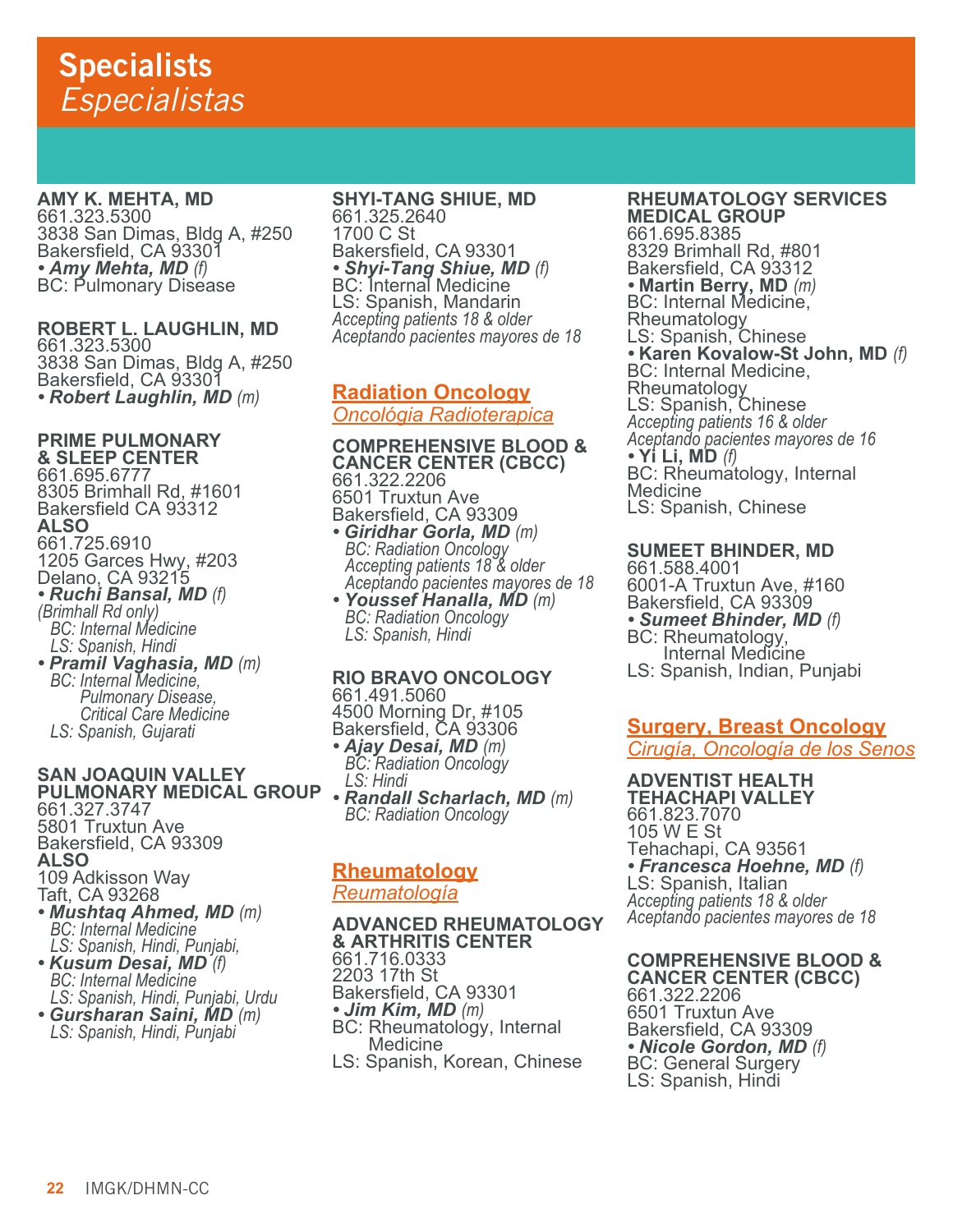# **Surgery, Cardiothoracic** *Cirugía Cardiotorácica*

**DIGNITY HEALTH MEDICAL GROUP** 661.327.8538 3838 San Dimas St, #A100 Bakersfield, CA 93301

*• Patrick Paw, MD (m)**BC: Thoracic & Cardiac Surgery* *LS: Spanish, Thai, Chinese*

*• Eric Peck, MD (m) BC: Thoracic & Cardiac Surgery LS: Spanish Accepting patients 18 & older Aceptando pacientes mayores de 18 • Sarabjit Purewal, MD (m) BC: Thoracic & Cardiac Surgery*

 *LS: Spanish, Indian Accepting patients 18 & older Aceptando pacientes mayores de 18*

# **Surgery, Colon & Rectal** *Cirugía de Colon y Recto*

**DIGNITY HEALTH MEDICAL GROUP** 661.665.0505 3838 San Dimas St, #B231 Bakersfield, CA 93301<br>• Lorenc Malellari, MD (m) *• Lorenc Malellari, MD (m)* BC: General Surgery *Accepting patients 5 & older Aceptando pacientes mayores de 5*

# **Surgery, Foot & Ankle** *Cirugía, pie y tobillo*

**GURMANT P. SINGH MD** 661.467.1477 8307 Brimhall Rd, #1706 Bakersfield, CA 93312 *• Anthony Nguyen, DPM (m)*

# **Surgery, General**

*Cirugía General*

# **JOHN A BUXTON, MD** 661.327.2544 2521 G St Bakersfield, CA 93301 *• John Buxton, MD (m)* BC: General Surgery

# **DELANO SURGICAL GROUP**

661.725.4847 1205 Garces Hwy, #303 Delano, CA 93215<br>• *Karim Zahriya, MD (m) • Karim Zahriya, MD (m)* BC: General Surgery LS: Spanish, Arabic

#### **DIGNITY HEALTH MEDICAL GROUP**

661.665.0505 3838 San Dimas St, #B231 Bakersfield, CA 93301 *• Arpit Patel, MD (m) BC: General Surgery LS: Spanish, Gujarati • Amudhan Pugalenthi, MD (m) BC: General Surgery*

*• Jing Zhou, MD (f) BC: General Surgery*

# **GURMANT P. SINGH, MD**

661.467.1477 9610 Stockdale Hwy, #D Bakersfield, CA 93311 *• Gurmant Singh, MD (m)* BC: General Surgery

# **HORMUZ IRANI, MD**

661.638.0601 8311 Brimhall Rd, #1001 Bakersfield, CA 93312 *• Hormuz Irani, MD (m)* BC: General Surgery LS: Spanish, Hindi

#### **JORGE ENRIQUEZ, MD** 661.864.7076 2021 22nd St

Bakersfield, CA 93301 *• Jorge Enriquez-Diaz, MD (m)* BC: General Surgery LS: Spanish

#### **KERN VALLEY HEALTHCARE DISTRICT**

760.379.1791 4300 Birch Ave Lake Isabella, CA 93240 *• John Buxton, MD (m)* BC: General Surgery LS: Spanish

# **MICHEL MICHAEL, MD**

661.323.9448 2020 Truxtun Ave Bakersfield, CA 93301<br>• Michel Michael, MD (m) *• Michel Michael, MD (m)* LS: Spanish, German, French *Accepting patients 1 & older Aceptando pacientes mayores de 1*

# **MOON MD INCORPORATED**

661.638.0601 8311 Brimhall Dr, Bldg 1901 Bakersfield, CA 93312 **ALSO** 661.725.7818 432 Lexington St, #B Delano, CA 93215 *• Cyrus Moon, MD (m)* BC: General Surgery *Accepting patients 8 & older Aceptando pacientes mayores de 8*

#### **RIDGECREST REGIONAL HEALTH CLINIC**

760.499.3846 1111 N China Lake Blvd, #190 Ridgecrest, CA 93555 **ALSO**  760.446.8692 1041 N China Lake Blvd, #C Ridgecrest, CA 93555 **ALSO** 760.446.3700 900 N Heritage Dr, #A Ridgecrest, CA 93555

**23** ● Currently not accepting new patients / *Actualmente no acepta pacientes nuevos* BC: Board Certified / *Certificado por la junta* LS: Languages spoken in addition to English / *Idiomas que se hablan además de Ingles*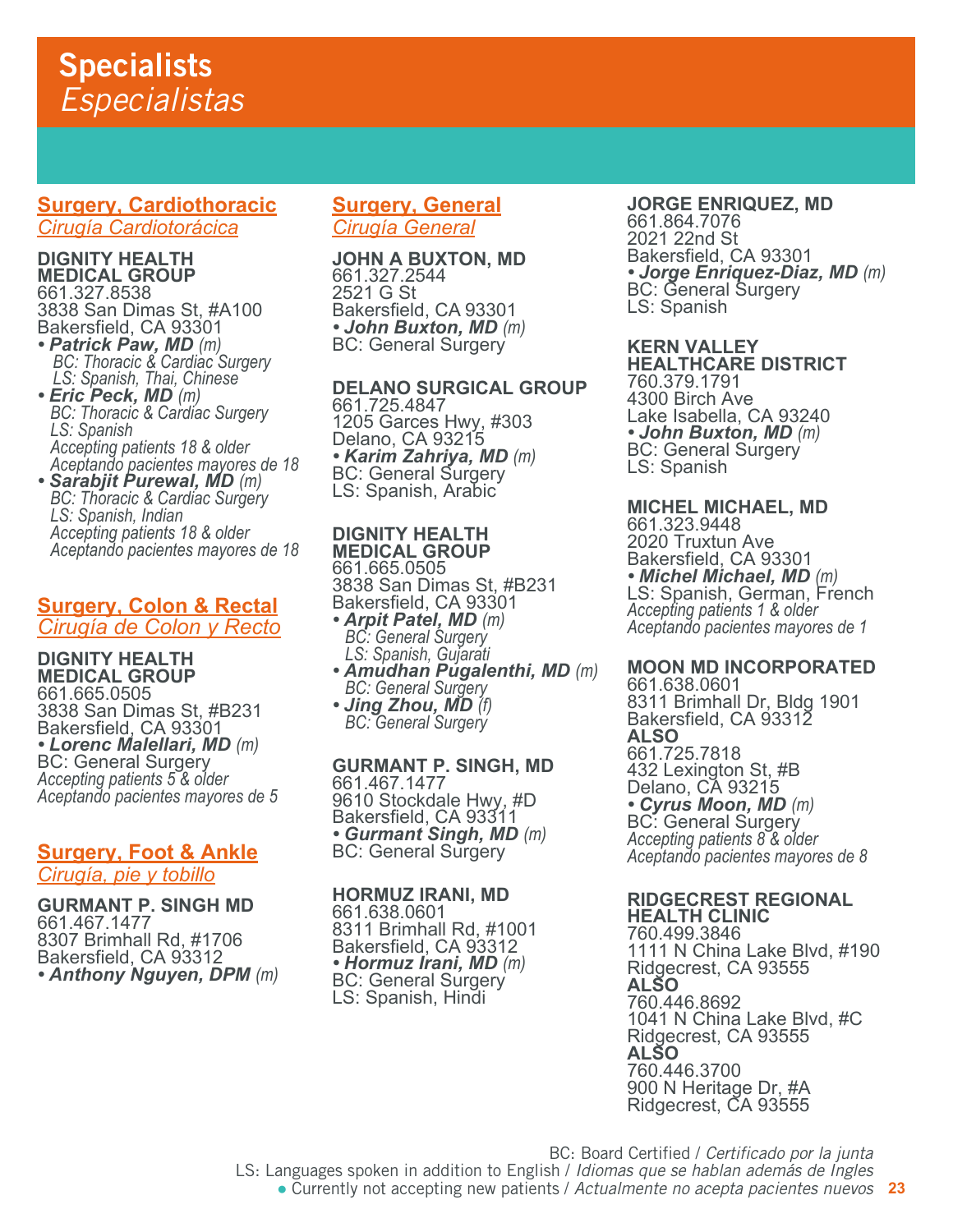• *William Cannata, MD (m)* **BC: General Surgery** 

*• Paul Stemmer, MD (m) (N Heritage Dr only) BC: General Surgery LS: Spanish*

*• Kishore Tonsekar, MD (m) LS: Hindi, Marathi, Gujarati*

### **RIVERWALK SURGICAL ASSOCIATES** 661.665.0505 3838 San Dimas St, #B-231

- Bakersfield, CA 93301 *• John Buxton, MD (m) BC: General Surgery*
- *LS: Spanish • Denise Portugal, MD (f) BC: General Surgery*
- *LS: Spanish*

# **ROLAND RODRIGUEZ, MD**

661.327.2544 2521 G St Bakersfield, CA 93301 *• Roland Rodriguez, MD (m)* LS: Spanish

# **SELWYN KAY, MD**

661.327.2544 2521 G St Bakersfield, CA 93301 *• Selwyn Kay, MD (m)* BC: General Surgery LS: Spanish

# **Surgery, Hand**

*Cirugía, Mano*

# **DESERT HAND**

**& PLASTIC SURGERY**  661.664.2200 9300 Stockdale Hwy, #300 Bakersfield, CA 93311 • *David Bowen, MD (m)*<br>BC: Plastic Surgery

# **Surgery, Neurological** *Cirugía Neurologico*

### **BAKERSFIELD NEUROSCIENCE**  1111 N China Lake Blvd, #190 **& SPINE INSTITUTE** 661.872.9999

2601 Oswell St, #101 Bakersfield, CA 93306

*• Olusegun Leramo, MD (m)**LS: Spanish • Majid Rahimifar, MD (m) BC: Neurological Surgery*

## **BENJAMIN SERXNER, MD**

661.632.7126 3838 San Dimas St, #A140 Bakersfield, CA 93301 *• Benjamin Serxner, MD (m)* LS: Spanish

## **IMAD ABUMERI, MD**

661.404.4731 2001 F St Bakersfield, CA 93301 **• Imad Abumeri, MD** (m)<br>BC: Neurological Surgery LS: Tagalog, Lebanese

# **KERN**

#### **NEUROSURGICAL INSTITUTE** 661.843.7880

2323 16th St, #407 Bakersfield, CA 93301<br>• Jan Eckermann, MD (m) **BC: Psychiatry & Neurology** LS: German *Accepting patients 18 & older Aceptando pacientes mayores de 18*

# **PHILLIP ROSENTHAL MD**

661.741.0924 2323 16th St, #407 Bakersfield, CA 93301 **• Philip Rosenthal, MD** (m)<br>BC: Neurological Surgery LS: Spanish *Accepting patients 18 & older Aceptando pacientes mayores de 18*

# **RIDGECREST REGIONAL HEALTH CLINIC**  760.499.3846 Ridgecrest, CA 93555<br>• *Charles Liu, MD (m) • Charles Liu, MD (m)* BC: Neurological Surgery

LS: Spanish

# **TIMOTHY M. WIEBE**

661.349.9970 3015 Calloway Dr, #D6 Bakersfield, CA 93312 *• Timothy Wiebe, MD (m)*

# **Surgery, Oncology**

*Cirugía Oncología*

### **DIGNITY HEALTH MEDICAL GROUP** 661.665.0505 3838 San Dimas St, #B-231 Bakersfield, CA 93301 **• Amudhan Pugalenthi, MD** (m)<br>BC: General Surgery

# **Surgery, Oral & Maxillofacial**  *Cirugía Oral y Maxilofacial*

**ROBERT S JULIAN, D.D.S., MD** 559.459.4101 290 N Wayte Ln Fresno, CA 93701 *• Robert Julian, DDS, MD (m)* LS: Spanish

# **Surgery, Orthopedic**

*Cirugía Ortopédico*

#### **ADVENTIST HEALTH TEHACHAPI VALLEY** 661.823.7070 105 W E St

Tehachapi, CA 93561

- *Timothy Galan, MD (m) BC: Neurological Surgery*
- *Aniebiet-Abasi Udofia, MD (f) LS: Spanish Accepting patients 14 & older Aceptando pacientes mayores de 14*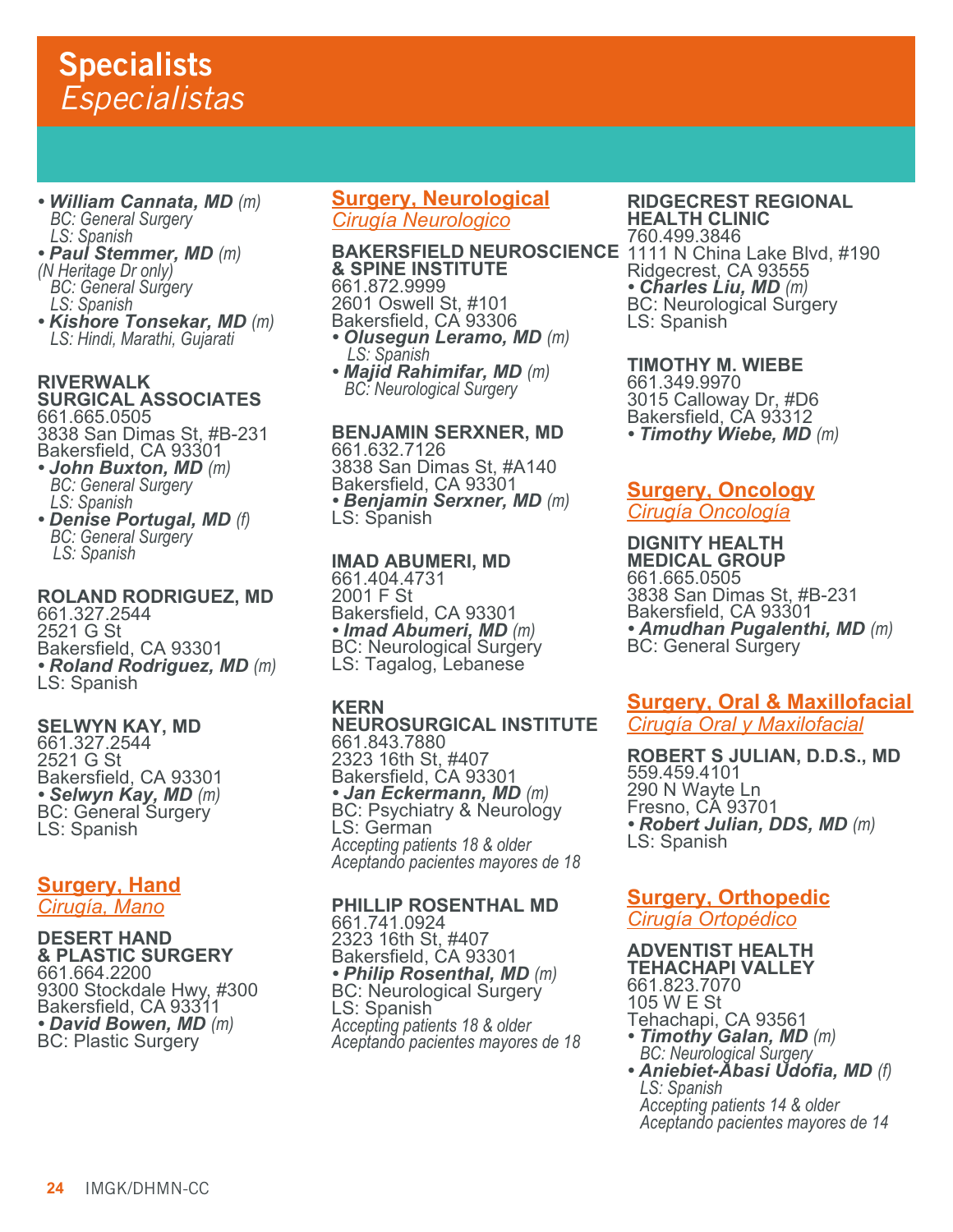#### **KERN BONE & JOINT SPECIALISTS** 661.324.2491

9330 Stockdale Hwy, #600 Bakersfield, CA 93311 *• James Grimes, MD (m) Accepting patients 13 & older Aceptando pacientes mayores de 13*

#### **MERCY ORTHOPEDIC SPINE & HAND CENTER** 661.664.2300

300 Old River Rd, #200 Bakersfield,CA 93311

- *Alfred Coppola, MD (m)**BC: Orthopedic Surgery LS: Spanish*
- *Berkay Unal, MD (m)**LS: Spanish, Turkish*
- *George Wahba, MD (m)**BC: Orthopedic Surgery LS: Spanish, Arabic*

#### **PACIFIC CENTRAL COAST HEALTH CENTERS** 661.664.2300 300 Old River Rd, #200 Bakersfield, CA 93311 *• Karan Srivastava, MD (m)*

#### **PRAMOD K. SRIVASTAVA, MD COMPREHENSIVE CARDIOVASCULAR**

**MEDICAL GROUP** 661.725.0713 432 Lexington St, #C Delano, CA 93215 *• Pramod Srivastava, MD (m)* LS: Spanish, Hindi

#### **RIDGECREST RURAL HEALTH CLINIC**

760.446.0121 1041 N China Lake Blvd, #B Ridgecrest, CA 93555 **ALSO** 760.446.3551 1081 N China Lake Blvd Ridgecrest, CA 93555 *• Richard Biami, MD (m)**BC: Orthopedic Surgery LS: Spanish*

*• Health Desai, MD (m) LS: Spanish*

#### **SOUTHERN CALIFORNIA ORTHOPEDIC INSTITUTE**

**(Regents of the University of CA)** 661.328.5565 2400 Bahamas Dr, #200 Bakersfield, CA 93309 *Not accepting Medi-Cal No aceptan planes de Medi-Cal*

- *BC: Orthopedic Surgery<br>
LS: Spanish<br>
 Eric Ferkel, MD (m)*
- *BC: Orthopedic Surgery<br>LS: Spanish<br>• Carlos Guanche, MD (m)*
- *Carlos Guanche, MD (m) BC: Orthopedic Surgery, Orthopedic Sports Medicine LS: Spanish*
- *Christopher Hamilton, MD (m) BC: Orthopedic Surgery, Orthopedic Sports Medicine LS: Spanish*
- *Fadi Saied, DO (m) BC: Orthopedic Surgery LS: Spanish*
- *LS: Spanish<br>• Mark Schamblin, MD (m)*<br>*BC: Orthopedic Surgery, Orthopedic Sports Medicine LS: Spanish*
- *Jarrad Merriman, MD (m) LS: Spanish*
- **Todd Shapiro, MD** (m) *BC: Orthopedic Surgery, LS: Spanish*

# **KARAN SRIVASTAVA**

661.544.3352 9610 Stockdale Hwy, #C Bakersfield, CA 93311 **ALSO**  3008 Sillect Ave, #120 Bakersfield, CA 93308 **ALSO**  432 Lexington St, #C Delano, CA 93215 *• Karan Srivastava, MD (m)* LS: Spanish, Tagalog, Hindi

### **ULTIMATE FAMILY ORTHOPAEDICS** 661.249.6626

8307 Brimhall Rd, #1706 Bakersfield, CA 93312 • Mohammad Hashemi, MD (m) BC: Orthopedic Surgery<br>LS: Farsi

# **Surgery, Plastic & Reconstructive** *Cirugía Plastico y Reconstructivo*

#### **CALIFORNIA INSTITUTE OF COSMETIC & RECONSTRUCTIVE SURGERY** 661.327.2101

2901 Sillect Ave, #201 Bakersfield, CA 93308

- *Vipul Dev, MD (m) LS: Spanish, Gujarati, Hindi*
- *Narayanan Nair, MD (m) BC: General Surgery LS: Spanish*

## **CENTENNIAL MEDICAL GROUP**

661.326.8989 1801 16th St, #A Bakersfield, CA 93301 **• Hootan Daneshmand, MD (m)** BC: Plastic Surgery<br>LS: Spanish *Accepting patients 14 & older Aceptando pacientes mayores de 14* 

# **GROSSMAN MEDICAL GROUP**

818.981.2050

420 34th St Bakersfield, CA 93301

- *Ethan Baughman, MD (m) LS: Spanish*
- *Brian Evans, MD (m) BC: Plastic Surgery*
- *Peter Grossman, MD (m)**BC: Plastic Surgery*
- **Alexander Majidian, MD** *(m)**BC: Plastic Surgery*
- **Rachael Williams, MD** *(f) LS: Spanish*

BC: Board Certified / *Certificado por la junta*

LS: Languages spoken in addition to English / *Idiomas que se hablan además de Ingles*

**25** ● Currently not accepting new patients / *Actualmente no acepta pacientes nuevos*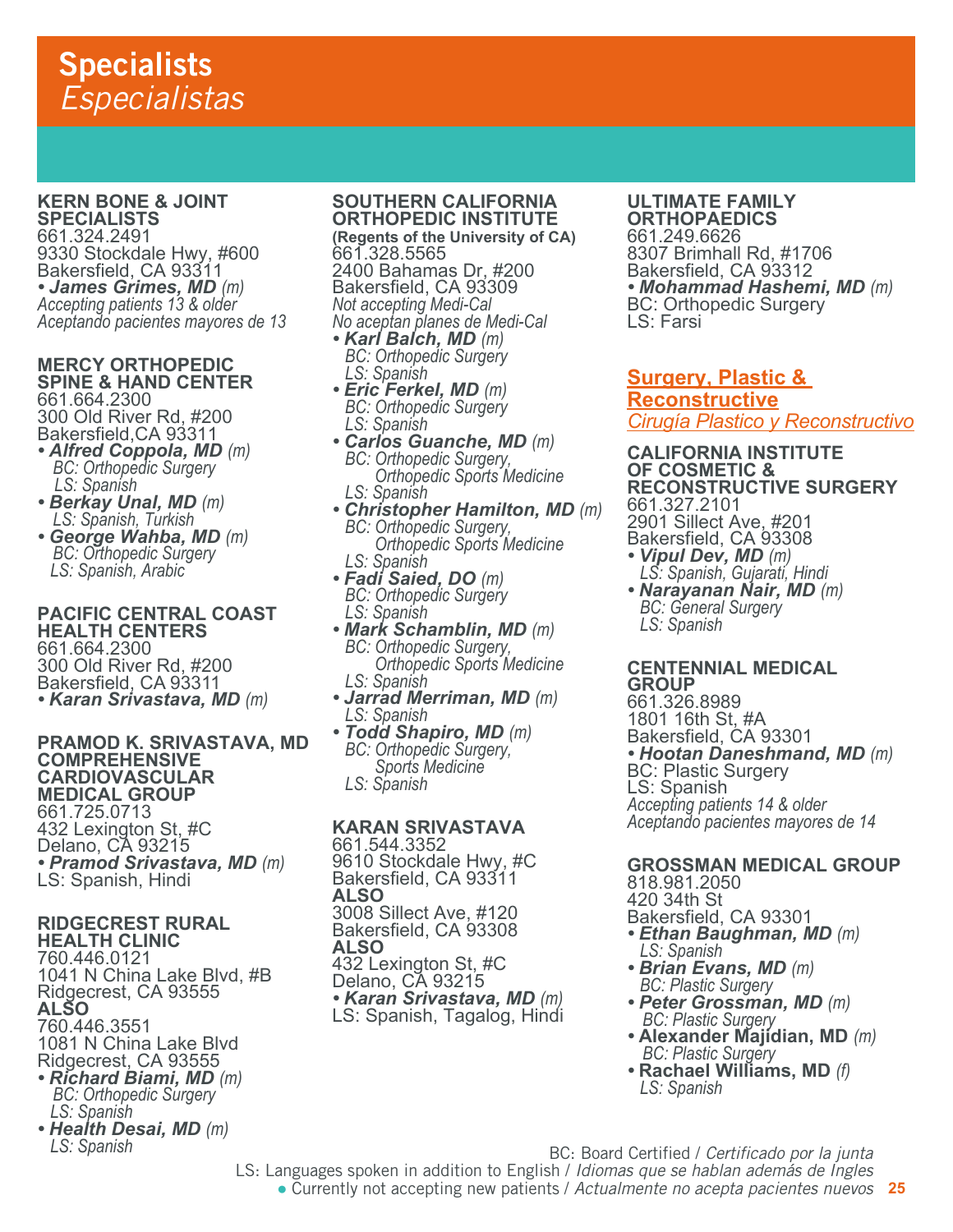### **M. BRANDON FREEMAN, MD, PH.D** 661.808.4070 2701 Chester Ave, #102 Bakersfield, CA 93304 • **Brandon Freeman, MD, PhD** (m) 4901 Centennial Plaza Way<br>BC: Plastic Surgery **Alta Brand Bakersfield CA 93312** LS: Spanish

#### **RIDGECREST RURAL HEALTH CLINIC**

760.446.0121 1041 N China Lake Blvd, #B Ridgecrest, CA 93555 **ALSO** 760.446.3551 1081 N China Lake Blvd Ridgecrest, CA 93555 *• Thien-Trang Nguyen, MD (m)* BC: Plastic Surgery

# **Surgery, Urological**

*Cirugía Urológico*

**RIDGECREST RURAL HEALTH CLINIC** 760.463.8930 105 E Sydnor Ave, #100 Ridgecrest, CA 93555 **ALSO** 760.446.3551 1081 N China Lake Blvd Ridgecrest, CA 93555 *• Jamal Nabhani, MD (m)* BC: Urology LS: Spanish

# **Surgery, Vascular** *Cirugía Vascular*

**HAO D. BUI, MD** 661.387.8333 Bakersfield CA 93312 **ALSO** 661.241.4052 4825 Coffee Rd Bakersfield CA 93308<br>• Hao Bui, MD (m) *• Hao Bui, MD (m) BC: Vascular Surgery LS: Vietnamese*

- *Allan Capote, MD (m) BC: General Surgery LS: Spanish*
- *Sara Honari, MD (f) Tien Nguyen, MD (m) BC: Vascular Surgery LS: Vietnamese*

# **SHEIKH A. LATIF, DO**

877.360.8346 1519 Garces Hwy, #103 Delano, CA 93215<br>• Sheikh Latif, DO (m) *• Sheikh Latif, DO (m) Accepting patients 20 & older Aceptando pacientes mayores de 20*

# **Urology** *Urología*

#### **DAVID HOROVITZ, MD** 661.520.5010

3941 San Dimas St, #103A Bakersfield, CA 93301 *• David Horovitz, MD (m)*

# **DIGNITY HEALTH**

**MEDICAL GROUP** 661.665.0505 3838 San Dimas St, #B231 Bakersfield, CA 93301 **ALSO** 661.654.0200 3838 San Dimas St, #A200 Bakersfield, CA 93301<br>• Edwin Youngstrom, DO (m) *• Edwin Youngstrom, DO (m)* BC: Urological Surgery *Accepting patients 18 & older Aceptando pacientes mayores de 18*

#### **RIDGECREST REGIONAL HOSPITAL**

760.463.8930 105 E Sydnor Ave, #100 Ridgecrest, CA 93555 **ALSO** 760.446.3551 1081 N China Lake Blvd Ridgecrest, CA 93555 *• Sumeet Bhanvadia, MD (f) BC: Urology LS: Spanish • Jeffrey Loh-Doyle, MD (m) (E Sydnor Ave only) BC: Urology • Anne Schuckman, MD (f) BC: Urology LS: Spanish*

- *Unwanaobong Nseyo, MD (f) LS: Spanish*
- *Anne Schuckman, MD (f) BC: Urology LS: Spanish*

**SHABBIR A. SHAKIR, MD** 661.395.0688 2808 F St, # E Bakersfield, CA 93301<br>• Shabbir Shakir, MD (m) *• Shabbir Shakir, MD (m)* LS: Spanish, Hindi, Arabic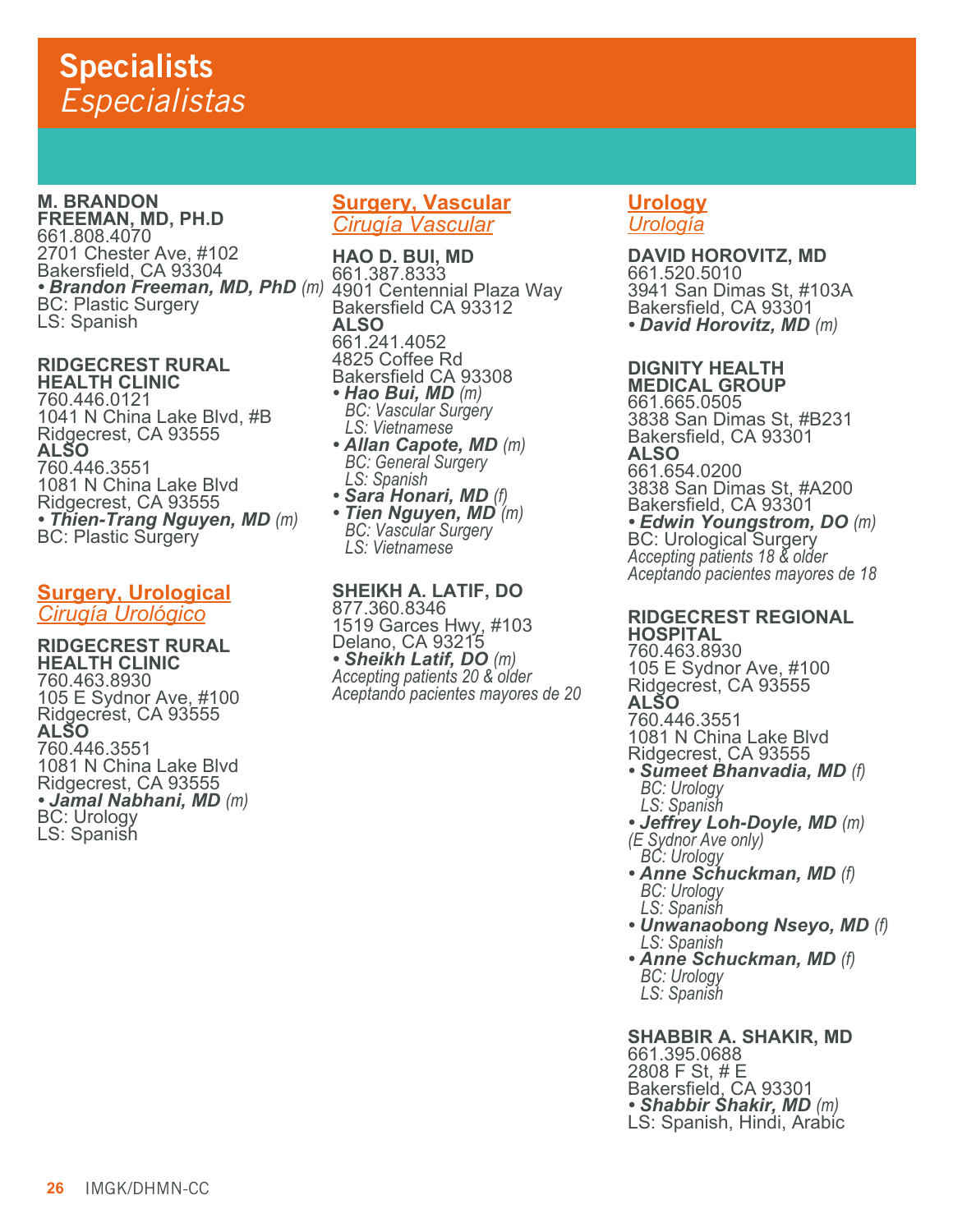# Self-Referrals: Well Women, Gynecological, & Obstetrics *Referencias Por Cuenta Propia: Bien Estar de la Mujer, Mujer Saludable, Ginecológico, y Obstétrica*

You may self-refer to these OB/GYNs for your annual well woman exam, gynecological, and obstetrical care. To take advantage of this benefit, please call the physician of choice.

No visit limits apply to preventive visits, however, there are visit limits for all other types of visits. If you have any questions regarding this benefit, our Customer Service Department can be reached at one of the phone numbers on the cover of this directory.

*Puede referirse por su propia cuenta a estos obstetras/ginecólogos para realizarse un examen anual del bien estar de la mujer y recibir atención ginecológica y obstétrica. Para poder aprovechar este beneficio, llame al médico que prefiere.*

*No se aplican límites de visitas a las visitas preventivas, sin embargo, hay límites de visitas para todos los demás tipos de visitas. Si tiene alguna pregunta con respecto a este beneficio, nuestro Departamento de Servicio al Cliente puede ser contactado en uno de los números de teléfono en la cubierta de este directorio.*

### **ADVENTIST HEALTH DELANO**

661.721.0737 1201 Jefferson St Delano, CA 93215 **ALSO** 2300 7th St Wasco, CA 93280

- *Babita Datta, MD (f) LS: Spanish, Hindi Accepting patients 16 & older Aceptando pacientes mayores de 16*
- *D. Dennis Johnson, MD (f) LS: Spanish, French* *Accepting patients 9 & older Aceptando pacientes mayores de 9*
- *Miguel Lascano, MD (m) BC: Obstetrics/Gynecology BC: Obstetrics/Gynecology*<br>LS: Spanish
- *Leonard Perez, MD (m) BC: Obstetrics/Gynecology LS: Spanish*
- *Vasanthi Srinivas, MD (f) BC: Obstetrics/Gynecology LS: Spanish*

# **CHARNPAL MANGAT, MD**

661.322.4902 2700 F St, #300, 2nd Floor Bakersfield, CA 93301 • *Charnpal Mangat, MD (m)*<br>BC: Obstetrics/Gynecology LS: Spanish, Hindi, Punjabi

**CHIBUIKE ENYEREIBE ANUCHA, MD** 661.637.1006 3941 San Dimas St, #104 Bakersfield, CA 93301<br>• *Chibuike Anucha, MD (m) • Chibuike Anucha, MD (m)* BC: Obstetrics/Gynecology LS: Spanish, Igbo

#### **CLINICA SIERRA VISTA DELANO WALK-IN CLINIC**

661.720.4011 425 Del Sol Parkway Delano, CA 93215<br>• Lynous Hall, MD (m)

- *Lynous Hall, MD (m) BC: Obstetrics/Gynecology LS: Spanish*
- *Rhonda Robinson, MD (f) BC: Obstetrics/Gynecology LS: Spanish*

### **CLINICA SIERRA VISTA FRAZIER MOUNTAIN COMMUNITY HEALTH CENTER** *661.248.5250 704 Lebec Rd Lebec, CA 93243 • Tamas Kocsis, MD (m) LS: Spanish*

### **CLINICA SIERRA VISTA LAMONT COMMUNITY HEALTH CENTER** 661.845.3731 8787 Hall Rd Lamont, CA 93241 *• Tamas Kocsis, MD (m) LS: Spanish*

**27** ● Currently not accepting new patients / *Actualmente no acepta pacientes nuevos* BC: Board Certified / *Certificado por la junta* LS: Languages spoken in addition to English / *Idiomas que se hablan además de Ingles*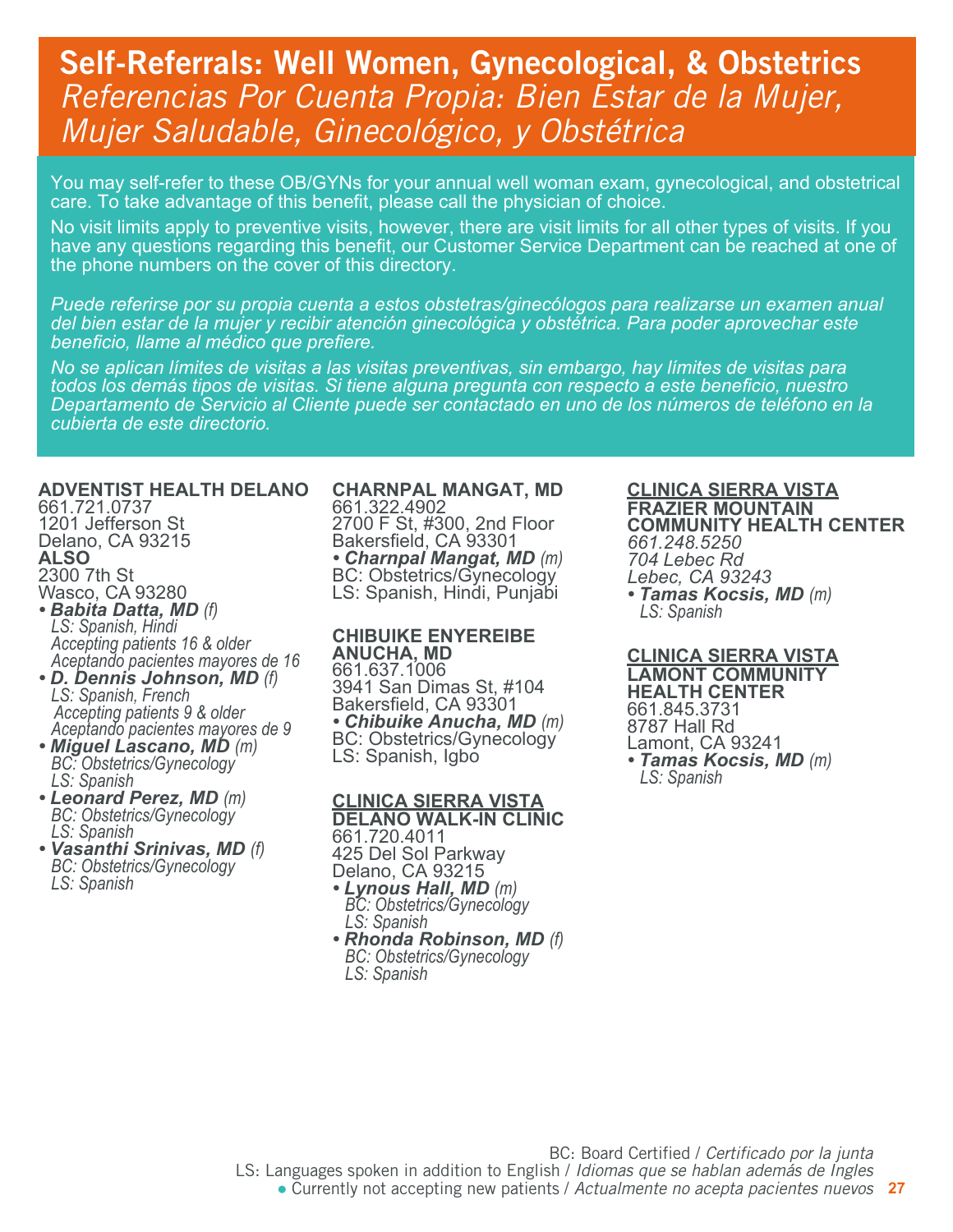# Self-Referrals: Well Women, Gynecological, & Obstetrics *Referencias Por Cuenta Propia: Bien Estar de la Mujer, Mujer Saludable, Ginecológico, y Obstétrica*

**COMPREHENSIVE CARE CENTER** 833.678.2781 625 34th St, #100 & #200 Bakersfield, CA 93301 *• Sonia Ghai, MD (f) BC: Obstetrics/Gynecology • Lynous Hall, MD (m) BC: Obstetrics/Gynecology LS: Spanish • Emad Hashemi, MD (m) LS: Spanish Accepting patients 12 & older Aceptando pacientes mayores de 12* • Daniel Lopez, MD (m) **BC: Obstetrics/Gynecology**<br>LS: Spanish *Accepting patients 12 & older Aceptando pacientes mayores de 12 • Ramneet Mangat, MD (f) BC: Obstetrics/Gynecology LS: Spanish, Hindi, Punjabi • Roxanne McDermott, MD (f) LS: Spanish • Rahima Sanya, MD (f) LS: Spanish, Swahili • Debra Stewart, DO (f) BC: Obstetrics/Gynecology • Kenneth Varnes, MD (m) LS: Spanish* *Accepting patients 12 & older Aceptando pacientes mayores de 12 • Sally Wonderly, MD (f) BC: Obstetrics/Gynecology LS: Spanish* **DIGNITY HEALTH MEDICAL GROUP**

661.654.0200 3838 San Dimas St, #A200 Bakersfield, CA 93301 *• Edward Allen, MD (m)* LS: Spanish *Accepting patients 15 & older Aceptando pacientes mayores de 15*

# **OMNI FAMILY HEALTH**

**BAKERSFIELD** 866.707.6664 1014 Calloway Dr Bakersfield, CA 93312 **ALSO** 4151 Mexicali Dr Bakersfield, CA 93313 **ALSO** 210 N Chester Ave Bakersfield, CA 93308 **ALSO** 4600 Panama Ln, #102B Bakersfield, CA 93313 **ALSO** 4131 Ming Ave Bakersfield, CA 93309 **ALSO** 1701 Stine Rd Bakersfield, CA 93309 *• Kalamani Dharma, MD (f) (Stine Rd only) BC: Obstetrics/Gynecology, Anesthesiology LS: Spanish • Juan Lopez, MD (m) (Calloway Dr only) LS: Spanish Accepting patients 12 & older Aceptando pacientes mayores de 12 • Surekha Machupalli, MD (f) (Mexicali Dr, Stine Rd only) BC: Obstetrics/Gynecology LS: Hindi, Telugu • Joseph Mansour, MD (m) (Mexicali Dr, N Chester Ave only) BC: Obstetrics/Gynecology LS: Spanish • Yasser Ratl Mrad, MD (m) (N Chester Ave, Panama Ln only) BC: Obstetrics/Gynecology LS: Arabic (Calloway Dr, N Chester Ave only) BC: Obstetrics/Gynecology LS: Spanish*

 *Accepting patients 12 & older Aceptando pacientes mayores de 12 Anesthesiology LS: Spanish • Juan Lopez, MD (m) LS: Spanish Accepting patients 12 & older*  **OMNI FAMILY HEALTH TAFT** 866.707.6664 1100 4th St, BLDG A Taft, CA 93268 LS: Arabic **OMNI FAMILY HEALTH WASCO** 866.707.6664 2101 7th St Wasco, CA 93280 *• Juan Lopez, MD (m)* LS: Spanish

Accepting patients 12 & older Aceptando pacientes mayores de 12

 *Anesthesiology LS: Spanish• Joseph Mansour, MD (m) BC: Obstetrics/Gynecology LS: Spanish*  **• Doreen Tadokoro, MD (f)** *BC: Obstetrics/Gynecology*<br>*LS: Spanish Accepting patients 12 & older Aceptando pacientes mayores de 12* **OMNI FAMILY HEALTH SHAFTER** 866.707.6664 320 James St Shafter, CA 93263 *• Kalamani Dharma, MD (f) BC: Obstetrics/Gynecology,* 

**OMNI FAMILY HEALTH**

*• Kalamani Dharma, MD (f) BC: Obstetrics/Gynecology,* 

**DELANO** 866.707.6664 912 Fremont St Delano, CA 93215

 *Aceptando pacientes mayores de 12*

*• Yasser Ratl Mrad, MD (m)* BC: Obstetrics/Gynecology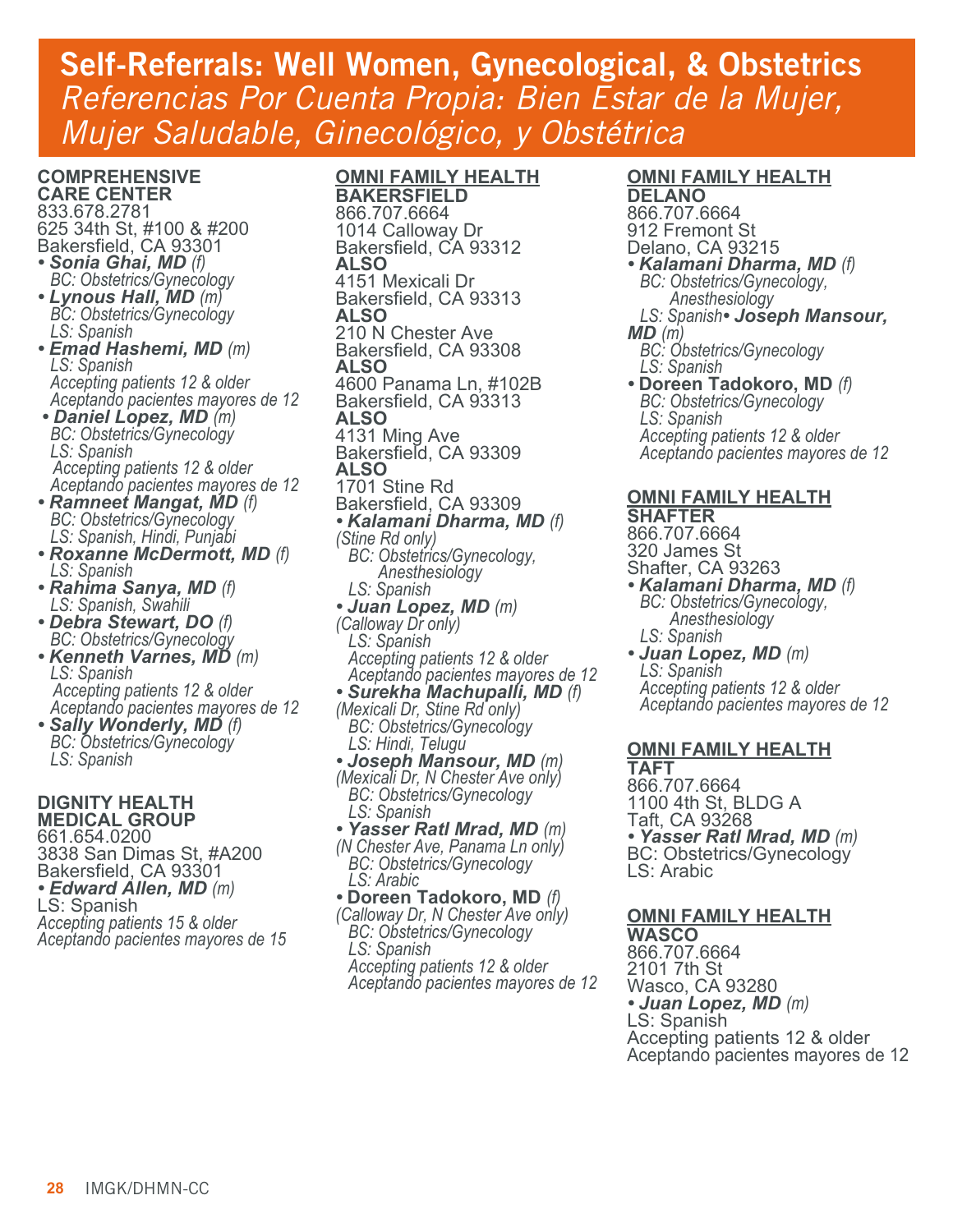# Self-Referrals: Well Women, Gynecological, & Obstetrics *Referencias Por Cuenta Propia: Bien Estar de la Mujer, Mujer Saludable, Ginecológico, y Obstétrica*

**PHILIPP R. MELENDEZ, MD** 661.325.7103 3543 San Dimas St, #B Bakersfield, CA 93301 *• Philipp Melendez, MD (m)* LS: Spanish

**RIDGECREST RURAL HEALTH CLINIC** 800.499.3855 1111 N China Lake Blvd, #190 Ridgecrest, CA 93555 **ALSO** 760.499.3640 1011 N China Lake Blvd Ridgecrest, CA 93555 **ALSO** 760.446.3551 1081 N China Lake Blvd Ridgecrest, CA 93555 *• Judith Burichin, MD (f) (1011 & 1111 N China Lake Blvd only) Accepting patients 12 & older Aceptando pacientes mayores de 12 • Joseph Edwards, MD (m) (1011 & 1111 N China Lake Blvd only) BC: Obstetrics/Gynecology LS: Spanish • Dawn Goldstein, MD (f) (1011 & 1111 N China Lake Blvd only) BC: Obstetrics/Gynecology • Billie Guerra, MD (f) (1011 & 1081 N China Lake Blvd only)*

 *BC: Obstetrics/Gynecology Accepting patients 12 & older Aceptando pacientes mayores de 12*

*• Rose Stone, MD (f) (1011 N China Lake Blvd only) LS: Spanish Accepting patients 12 & older Aceptando pacientes mayores de 12*

### **RAHUL SHARMA, MD**

661.664.0314 9610 Stockdale Hwy, #B Bakersfield, CA 93311 **ALSO** 661.758.5500 1217 7th St Wasco, CA 93280 **ALSO** 661.725.2512 432 Lexington St Delano, CA 93215<br>• *Rahul Sharma, MD (m*) *• Rahul Sharma, MD (m)* LS: Spanish, Hindi, Punjabi

#### **THE WOMEN'S CENTER AT MERCY HOSPITAL SOUTHWEST**

661.663.6429 500 Old River Rd, #200 Bakersfield, CA 93311<br>*• Justin Lee, MD (m)* **BC: Obstetrics/Gynecology,**  Pelvic & Reconstructive Surgery LS: Vietnamese

### **VANGUARD MEDICAL**

661.746.4937 565 Kern St Shafter, CA 93263<br>• *Chibuike Anucha, MD (m)* **BC: Obstetrics/Gynecology** LS: Spanish, Igbo

### **WASCO MEDICAL PLAZA**

661.758.4184 2300 7th St Wasco, CA 93280 *• Babita Datta, MD (f)* LS: Spanish, Hindi Accepting patients 16 & older Aceptando pacientes mayores de 16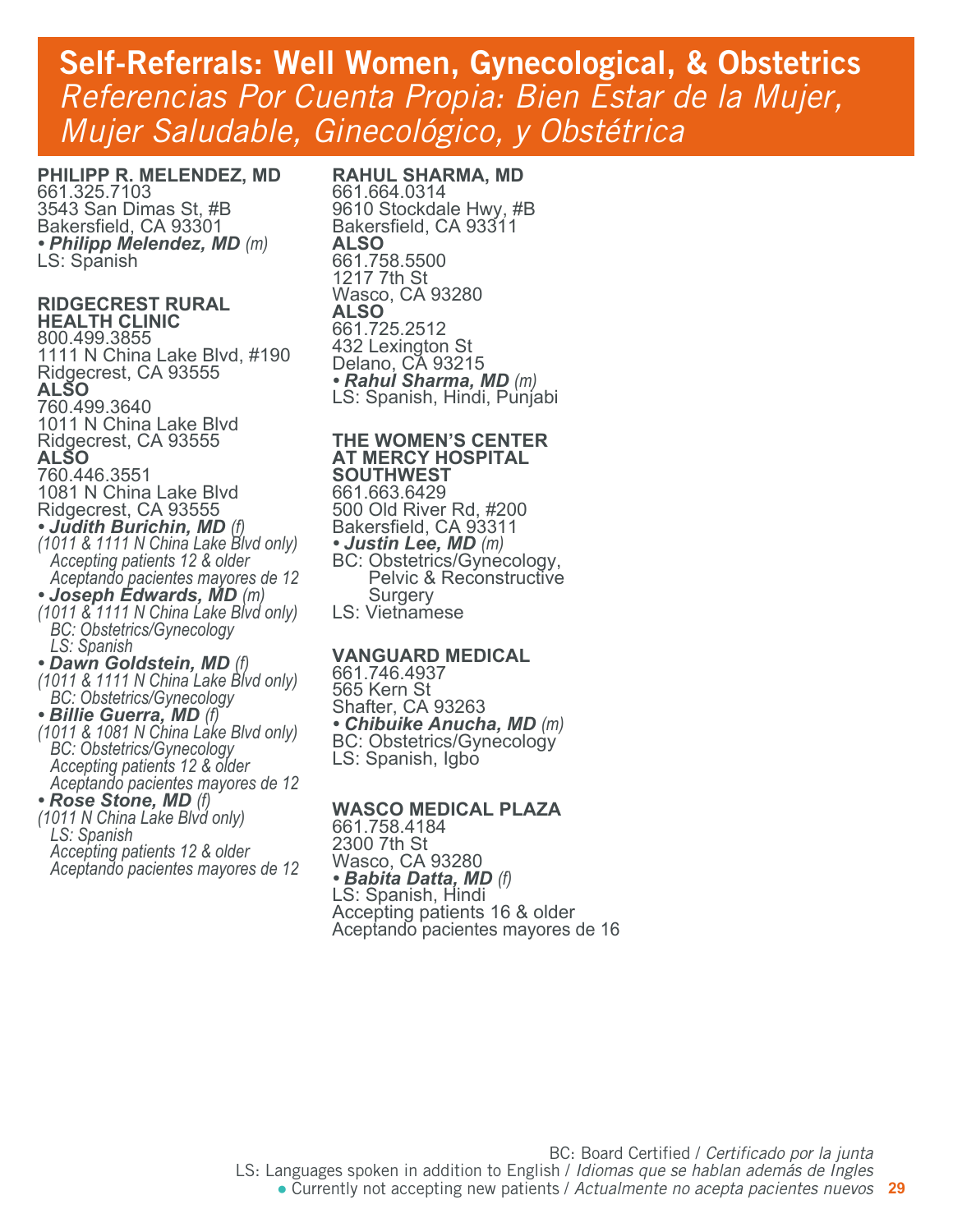# Self-Referrals: Optometry *Referencias Por Cuenta Propia: Optometría*

Check your health plan benefits. Many health plan benefits include one routine eye exam per 12-month period. To request an authorization for a routine eye exam:

- Make an appointment with one of the optometrists listed. Have your health plan ID card available.
- The optometrist's office will coordinate an authorization from Dignity Health Management Services, administrators for Independence Medical Group / Dignity Health Medical Network.

This authorization covers the routine optometry exam only. If you have questions about your eyewear benefit, please contact the health plan or the Benefits Coordinator at your place of employment.

*Verifique los beneficios de su plan de salud. Muchos beneficios de planes de salud incluyen un examen de rutina de la vista por un período de 12 meses. Para solicitar autorización para un examen de la vista de rutina:*

- *Haga una cita con uno de los optometristas incluidos en la lista. Tenga a mano la tarjeta de identificación del plan de salud.*
- *Desde el consultorio del optometrista se coordinará una autorización de Dignity Health Management Services, los administradores de* Independence Medical Group / Dignity Health Medical Network.

*Esta autorización cubre solamente el examen de rutina de Optometría. Si usted tiene preguntas acerca de su beneficio de anteojos, por favor póngase en contacto con el plan de salud o al Coordinador de beneficios en su lugar de empleo.*

# **ACE EYECARE**

661.215.1006 1721 Westwind Dr, #B Bakersfield, CA 93301 *• Jolly Mamauag-Camat, OD (f) LS: Spanish •Tim Nguyen, OD (m) •Danielle Ringle, OD (f) •Jasdeep Soni, OD (m)*

# **ACUITY EYE GROUP**

800.898.2020 9500 Stockdale Hwy Bakersfield, CA 93311 *• Krystal Vanichsarn, O***D** *(f) LS: Spanish*

### **BESPECTACLED EYE CARE OPTOMETRIC** 661.489.7765 5603 Auburn St, #A Bakersfield, CA 93306 *• Sabrina Graziano, OD (f) LS: Spanish*

# **CLINICA SIERRA VISTA**

661.845.3731 8787 Hall Rd Lamont, CA 93241 **ALSO** 661.725.4780 1508 Garces Hwy, #1 Delano, CA 93215 **ALSO** 661.336.5300 1611 1st St Bakersfield, CA 93304 **ALSO** 661.324.1455 2000 Physicians Blvd Bakersfield, CA 93301 **ALSO** 833.678.2781 625 34th St, #100 & #200<br>• *Gail Ellias, OD (f) • Gail Ellias, OD (f) (Hall Rd, Garces Hwy, 1st St only) • Linh Ngo, OD (f) (34th St only) LS: Spanish • Linda Truong, OD (f) (Physicians Blvd only) LS: Spanish, Vietnamese*

#### **COMPREHENSIVE CARE CENTER**

833.678.2781 625 34th St, #100 & #200 Bakersfield, CA 93301 *• Irin Pansawira, OD (f) LS: Spanish, Indonesian • Linda Truong, OD (f) LS: Spanish, Vietnamese*

#### **GOLDEN STATE EYE MEDICAL GROUP** 661.327.4499 6000 Physicians Plaza Blvd Bakersfield, CA 93301

- *Martha Buckley, OD (f) LS: Spanish*
- *Korey Fukui, OD (m)*

### **OMNI FAMILY HEALTH**

866.707.6664 2101 7th St Wasco, CA 93280 **ALSO** 525 Roberts Ln Bakersfield, CA 93308 **ALSO** 4600 Panama Ln, #102B Bakersfield, CA 93313 **ALSO** 1701 Stine Rd Bakersfield, CA 93309 *• James Ardis, OD (m) LS: Spanish •Jane Li, OD (f) LS: Spanish*

*• Douglas Reber, OD (m) LS: Spanish*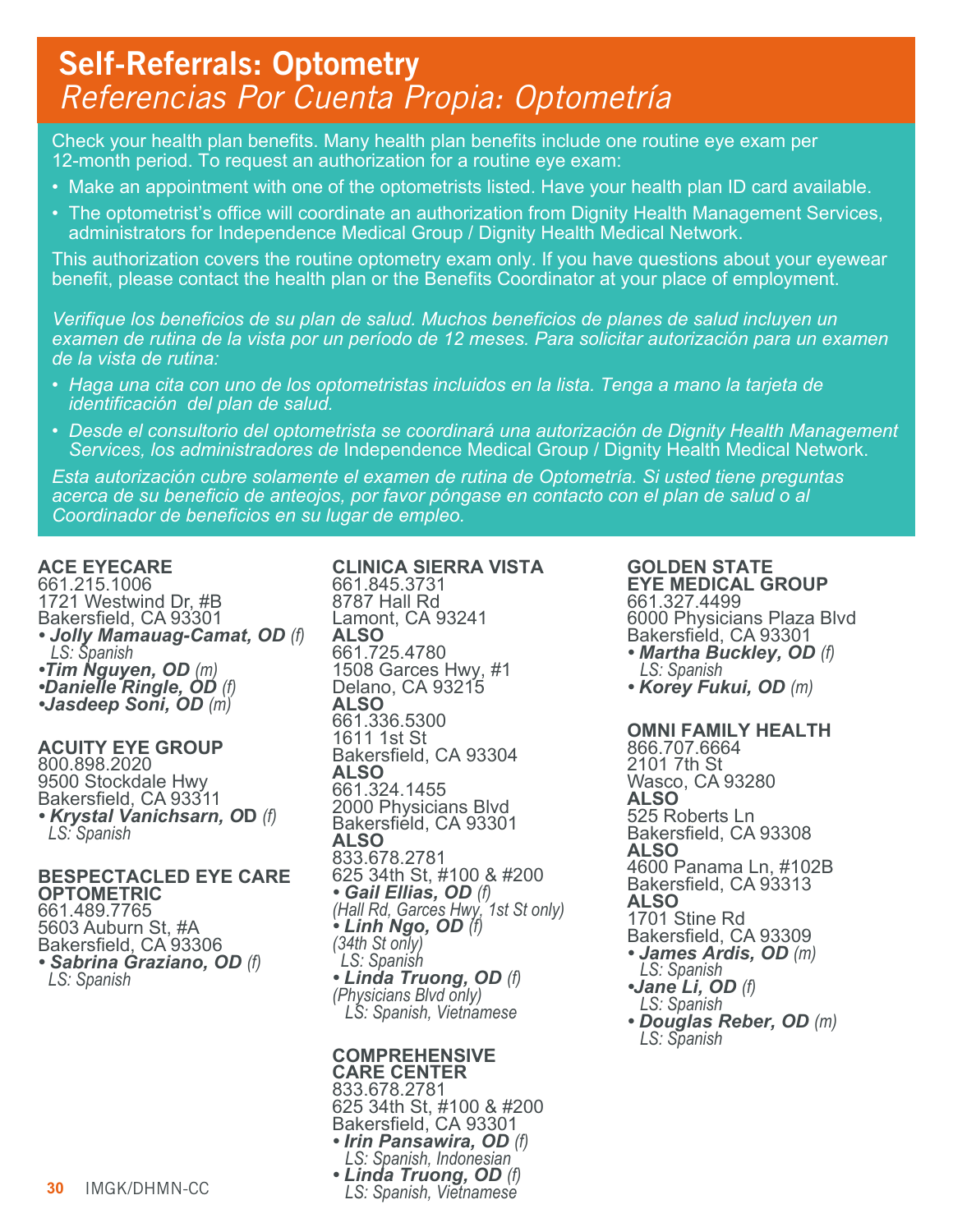# Member Services *Servicios de Miembro*

**Laboratory Services**  *Servicios de Laboratorio*

**WESTPAC LABS 661.325.0744**  2920 F St, #A Bakersfield, CA 93301 **ALSO**  1801 16th St, #A Bakersfield, CA 93301 **ALSO**  2017 17th St Bakersfield, CA 93301 **ALSO**  2012 22nd St Bakersfield, CA 93301 **ALSO**  8331 Brimhall Rd, #901 Bakersfield, CA 93312 **ALSO**  3400 Calloway Dr, #301 Bakersfield, CA 93312 **ALSO**  2201 Mt Vernon Ave, #104 Bakersfield, CA 93306 **ALSO**  6001-D Truxtun Ave, #420 Bakersfield, CA 93309 **ALSO**  4700 Panama Ln, #114 Bakersfield, CA 93313 **ALSO**  820 34th St, #102 Bakersfield, CA 93301 **ALSO**  800 11th Ave, #B Delano, CA 93215 **ALSO**  5540 Lake Isabella Blvd, #200 Lake Isabella, CA 93240 **ALSO**  107 Adkisson Way Taft, CA 93268 **ALSO** 730 N Norma, #C Ridgecrest, CA 93268 **ALSO** 20960 #B Sage Ln Tehachapi, CA 93561

# **Radiology Services**  *Servicios de Radiología*

**ADVENTIST HEALTH MEDICAL**  Bakersfield, CA 93309 **CENTER TEHACHAPI** 661.617.4260 1100 Magellan Dr Tehachapi, CA 93561

#### **BAKERSFIELD UPRIGHT MRI**

833.663.8674 9802 Stockdale Hwy, #106A Bakersfield,CA 93311

#### **KERN RADIOLOGY**

661.324.7000 2301 Bahamas Dr Bakersfield, CA 93309 **ALSO** 4500 Morning Dr, #202 Bakersfield, CA 93306 **ALSO** 3838 San Dimas St, A-120 Bakersfield, CA 93301 **ALSO** 9330 Stockdale Hwy, #100 Bakersfield, CA 93311 **ALSO** 1817 Truxtun Ave Bakersfield, CA 93301 **ALSO** 1818 16th St Bakersfield, CA 93301 **ALSO** 9900 Stockdale Hwy, #100 &109 Bakersfield, CA 93311 **ALSO** 661.326.9600 432 S Mill St Tehachapi, CA 93561

#### **RIDGECREST HOSPITAL**

760.499.3702 1081 N China Lake Blvd Ridgecrest, CA 93555

## **STOCKDALE RADIOLOGY**

661.631.8000 400 Empire Dr, #100

### **VALLEY IMAGING**

661.721.3510 1311 Jefferson St Delano, CA 93215

#### **VISALIA IMAGING & OPEN MRI**

559.734.5674 1700 S Court St, #F Visalia, CA 93277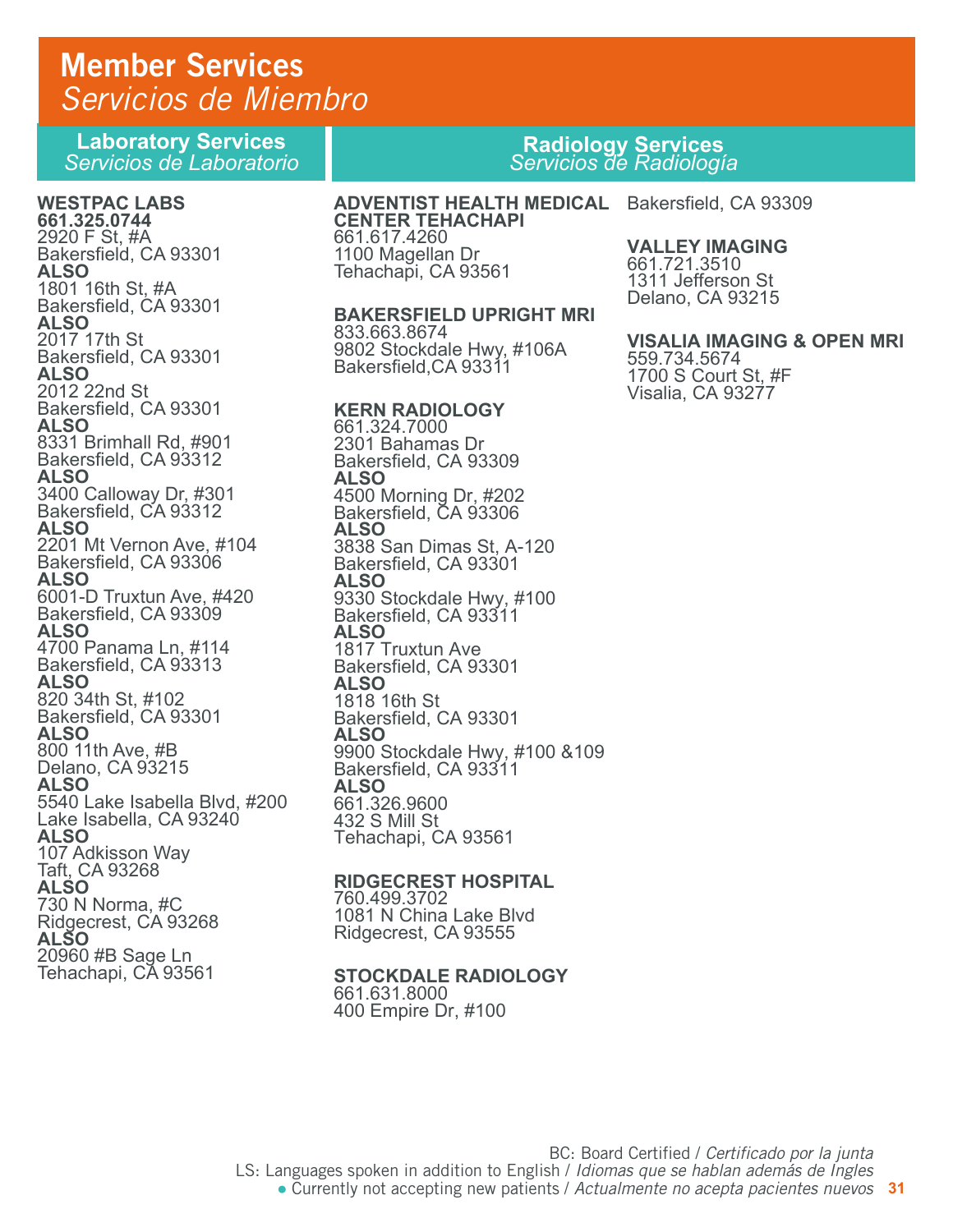# Member Services *Servicios de Miembro*

**ALPHA DYNAMIC PHYSICAL THERAPY** 661.474.2600 1004 14th Ave, #A Delano, CA 93215

**COMPREHENSIVE BLOOD & CANCER CENTER (CBCC)** 661.322.2206 6501 Truxtun Ave Bakersfield, CA 93309

#### **GLINN GIORDANO PHYSICAL THERAPY**

661.589.9066 9501 Flushing Quail Rd, #10 Bakersfield,CA 93312 **ALSO**  661.327.4357 1201 23rd St Bakersfield, CA 93301 **ALSO** 661.832.9737 3700 Gosford Rd Bakersfield, CA 93309 **ALSO** 661.615.6150 200 China Grade Loop Bakersfield, CA 93308 **ALSO** 661.237.6100 701 Central Valley Hwy Shafter, CA 93262

# **JACOBO PHYSICAL THERAPY**

661.631.8793 1820 Chester Ave Bakersfield, CA 93301 **ALSO** 661.558.1100 929 Jefferson St, #B Delano, CA 93215

**PAIR & MAROTTA PHYSICAL THERAPY**

# **Physical/Occupational Therapy**  *Terapia física y ocupacional*

661.328.0650 5337 Truxtun Ave Bakersfield, CA 93309 **ALSO** 661.634.9440 2601 G St Bakersfield, CA 93301 **ALSO** 661.871.5908 2601 Oswell St, #105 Bakersfield, CA 93306 **ALSO** 661.412.4667 3400 Panama Ln, #R Bakersfield, CA 93313 **ALSO** 661.282.8737 4605 Buena Vista Rd, #690 Bakersfield, CA 93311 **ALSO** 661.822.5483 20418 Brian Wy, #5 Tehachapi, CA 93561

#### **TERRIO PHYSICAL THERAPY FITNESS**

661.377.1700 3400 Calloway Dr, #603 Bakersfield, CA 93312 **ALSO** 7737 Meany Ave, #B5 Bakersfield, CA 93308 **ALSO** 1800 Westwind Dr, #500 Bakersfield, CA 93301 **ALSO** 11206 Olive Dr, #102 Bakersfield, CA 93312 **ALSO** 7900 District Blvd, #A Bakersfield, CA 93313 **ALSO** 13019 Stockdale Hwy, #500 Bakersfield, CA 93314 **ALSO** 2838 Oswell St Bakersfield, CA 93306 **ALSO** 4004 Panama Ln, #100 Bakersfield, CA 93313 **ALSO** 8800 Stockdale Hwy, #150 Bakersfield, CA 93311 **ALSO** 1430 HIgh St Delano, CA 93215 **ALSO** 815 Tucker Rd, #C Tehachapi, CA 93561 **ALSO**  559.322.4103 2960 E Nees Ave, #108 Fresno, CA 93720

#### **WEST POINT PHYSICAL THERAPY**

661.265.0060 9300 North Loop Blvd California City, CA 93505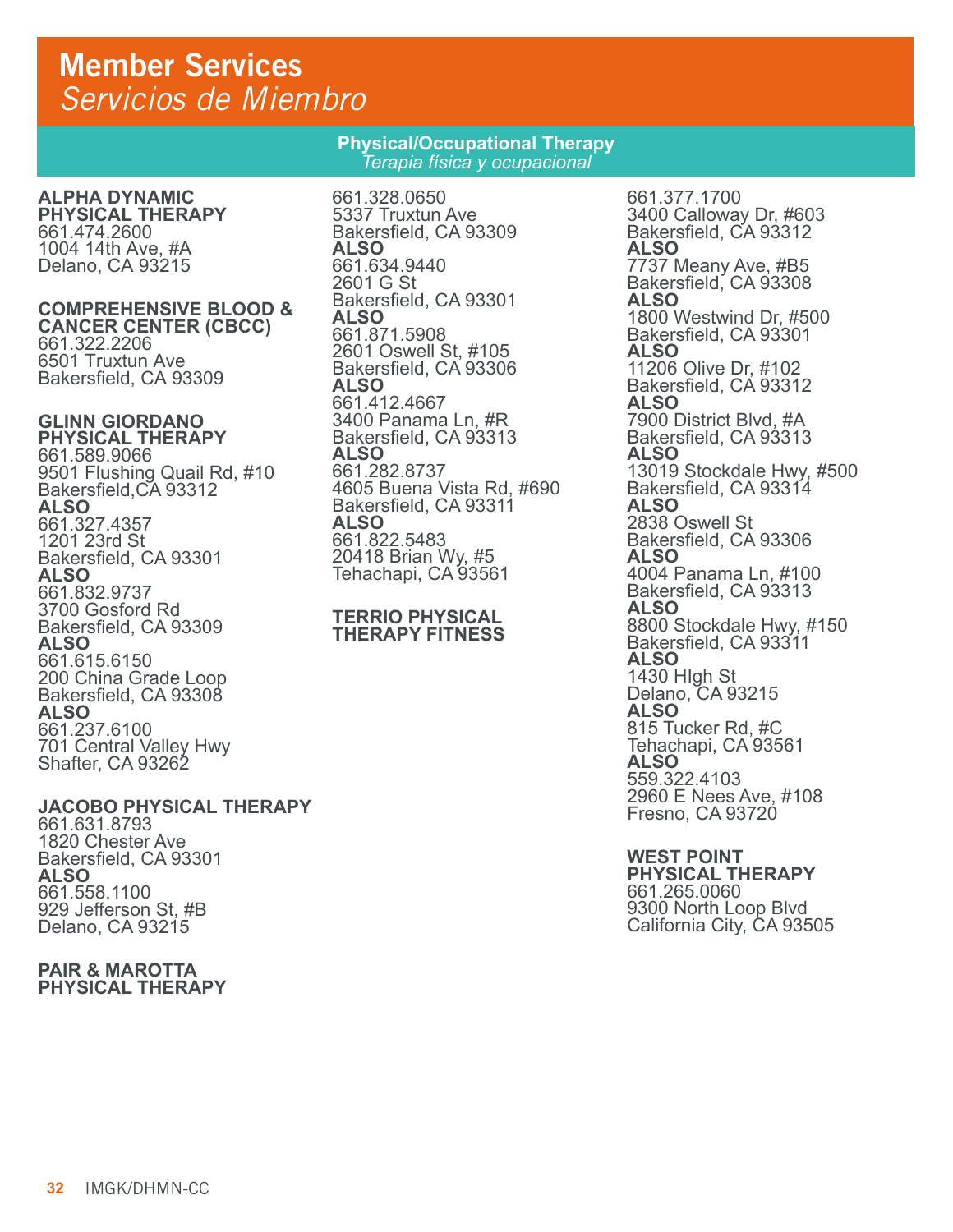### **1ST CHOICE URGENT CARE**

661.230.9334 6515 Panama Ln, #106-107 Bakersfield, CA 93313 **ALSO** 661.214.8962 4420 Coffee Rd, #A Bakersfield, CA 93308

### **ACCELERATED URGENT CARE**

661.829.6747 9710 Brimhall Rd Bakersfield, CA 93312 **ALSO** 661.885.9909 2400 K St Bakersfield, CA 93301 **ALSO** 661.695.9656 9917 Olive Dr Bakersfield, CA 93312 **ALSO** 661.832.1679 4871 White Ln Bakersfield, CA 93309 **ALSO** 661.885.6060 212 Coffee Rd Bakersfield, CA 93309 **ALSO** 661.336.2050 4040 California Ave Bakersfield, CA 93309 **ALSO** 661.624.0404 2251 Mt. Vernon Ave Bakersfield, CA 93306

### **APEX URGENT CARE**

661.429.2739 501 Munzer St, #A Shafter, CA 93263

### **MEMORIAL URGENT CARE**

661.326.8985 3838 San Dimas St. #B100 Bakersfield, CA 93301

### **PREMIER URGENT CARE**

661.396.7100 5401 White Ln Bakersfield, CA 93309 **ALSO** 661.215.7738 901 Olive Dr Bakersfield, CA 93308

### **PRIORITY URGENT CARE**

**661.556.4777**  1345 Allen Rd, #300

#### Bakersfield, CA 93314 **ALSO** 4821 Panama Ln Bakersfield, CA 93313 **ALSO** 3409 Calloway Dr, #101 Bakersfield, CA 93312 **ALSO** 2509 Mt Vernon Ave, #107 Bakersfield, CA 93306

## **RIDGECREST RURAL**

**HEALTH CLINIC**  760.499.3855 1081 N China Lake Blvd Ridgecrest, CA 93555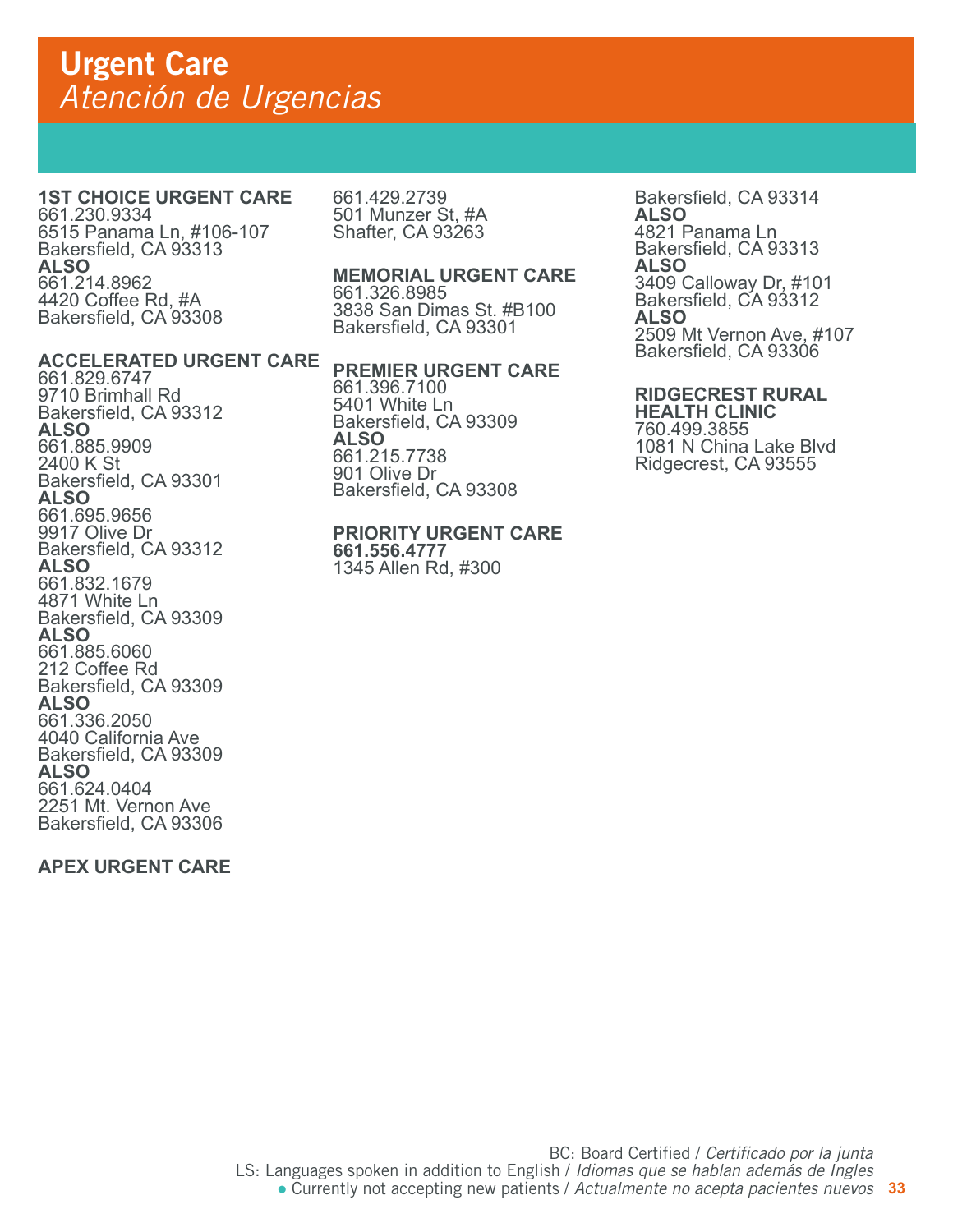# Index of Primary Care Physicians *Índices de Proveedores de Atención Primaria*

| <b>City</b>                                                          |                                   | <b>City</b>                                                       |                                    |
|----------------------------------------------------------------------|-----------------------------------|-------------------------------------------------------------------|------------------------------------|
| <b>Name   Practicing Specialty</b>                                   | <b>Page Number</b>                | <b>Name   Practicing Specialty</b>                                | <b>Page Number</b>                 |
| <b>Arvin</b>                                                         |                                   | <b>Bakersfield (continued)</b>                                    |                                    |
| Bullard, Ronald   Pediatrics                                         | 8                                 | Madrilejo, Nelson   Internal Medicine                             | 4                                  |
| Torabi, Soheila   Family Medicine                                    | 3                                 | Marquez, Verna   General Practice                                 | 8                                  |
|                                                                      |                                   | Martinez-Duenas, Y   General Practice                             | 8                                  |
| <b>Bakersfield</b>                                                   |                                   | McDonald, Catherine.   Family Medicine                            | 7                                  |
| Adams, Daniel   Pediatrics                                           | 10                                | Meave, Olga   Family Medicine                                     | 7                                  |
| Ahmed, Mushtaq   Internal Medicine                                   | 3                                 | Merrill, Neloufa   Pediatrics                                     | 10                                 |
| Alvarez, Carlos   Internal Medicine                                  | $\ensuremath{\mathsf{3}}$         | Mui, Byron   Internal Medicine                                    | 4                                  |
| Amin, Hasmukh   Pediatrics                                           | 5                                 | Munnainathan, P.   Family Medicine                                | 9                                  |
| Arreaza, Hector   Family Medicine                                    | $\overline{7}$                    | Nizar, Howard   Internal Medicine                                 | 4                                  |
| Awadalla, Nagy   General Practice                                    | $9\,$                             | Olazabal Pupo, Yoel   Family Medicine                             | 7                                  |
| Ayala-Rodriguez, Irving   Family Medicine                            | $\overline{7}$                    | Pabbathi, Sabitha   Internal Medicine                             | 8                                  |
| Beare, Matthew   Family Medicine                                     | $\overline{7}$                    | Park, Chan   Family Medicine                                      | $\overline{2}$                     |
| Bichai, William   Internal Medicine                                  | 4                                 | Park, Young   Family Medicine                                     | $\boldsymbol{9}$<br>$\overline{7}$ |
| Blyth, Michael   Pediatrics                                          | $\overline{4}$                    | Parker, Tana   Family Medicine<br>Patel, Raju   Internal Medicine | 4                                  |
| Bongurala, Archana Reddy   Pediatrics                                | 10 <sup>1</sup><br>$\overline{4}$ | Patel, Ramesh   Family Medicine                                   | $\overline{2}$                     |
| Bustamante, Javier   Pediatrics<br>Cabrera, Juan   Internal Medicine | $\boldsymbol{9}$                  | Perni, Niharika   Family Medicine                                 | $\boldsymbol{9}$                   |
| Chambi, Mirna   Family Medicine                                      | $\overline{2}$                    | Rahal, Simrita   Internal Medicine                                | 5                                  |
| Chen, Timothy   Family Medicine                                      | 7                                 | Rao, Anuradha   Pediatrics                                        | 10                                 |
| Claiborne, Ronnie   General Practice                                 | $\mathfrak 3$                     | Rodriguez Acosta, Y.   Family Medicine                            | 7                                  |
| Comelli, Ruben   Family Medicine                                     | $\boldsymbol{9}$                  | Rodriguez-Garcia, Jose   Family Medicine                          | 7                                  |
| Dakak, Alan   Pediatrics                                             | 5                                 | Rueras, Maria Cecilia   Pediatrics                                | 6                                  |
| Dass, Niranjan   Pediatrics                                          | 5                                 | Sahi, Jot Preet   Internal Medicine                               | 8                                  |
| Daug, Roy   Pediatrics                                               | 10                                | Saito, Steven   Family Medicine                                   | 7                                  |
| De Leon, Marissa   Pediatrics                                        | 5                                 | Santos-Senar, Belinda   Pediatrics                                | 6                                  |
| Devasia, Ned   Internal Medicine                                     | $\overline{4}$                    | Sarva, Ramya   Family Medicine                                    | $\boldsymbol{9}$                   |
| Dixon, Kimberly   Pediatrics                                         | 6, 8                              | Senar, Lyndon   Pediatrics                                        | 6                                  |
| Don-Pedro, Data   Pediatrics                                         | 10                                | Shafic, Emad   Pediatrics                                         | 6                                  |
| Fong Balart, Josue   Family Medicine                                 | 7                                 | Shiue, Shyi-Tang   Internal Medicine                              | $\circ$                            |
| Garcia-Martinez, Maria   Family Medicine                             | $\overline{2}$                    | Singh, Harjeet   Internal Medicine                                | 5                                  |
| Gevorgyan, Gohar   Family Medicine                                   | $\overline{2}$                    | Singh, Ravinderjit   Family Medicine                              | 3                                  |
| Hayes, Joseph   Internal Medicine                                    | $9\,$                             | Stewart-Hayostek, C.   Family Medicine                            |                                    |
| Henein, Nassef   Internal Medicine                                   | $\boldsymbol{9}$                  | Tover-Castro, Mayra   Internal Medicine                           | 8                                  |
| Hughes, Kelly   Pediatrics                                           | 10                                | Uy, Jacqueline   Family Medicine                                  | 8                                  |
| Idea, Lilith   Pediatrics                                            | 10                                | Veloso, Marilou   Pediatrics                                      | 6                                  |
| Irene, Sunday   Family Medicine                                      | $\overline{7}$                    | Yokoyama, Larry   Family Medicine                                 | 3                                  |
| Jurich, Daniel   Internal Medicine                                   | 8                                 | Young, Matt   Pediatrics                                          | 6<br>3                             |
| Khosrovi-Eghbal, Arash   Internal Medicine                           | 8                                 | Zaldivar Galves, I.   Family Medicine                             |                                    |
| Kumar, Parshotam   Pediatrics                                        | 10                                | <b>Buttonwillow</b>                                               |                                    |
| Lavadia, Elsa   Pediatrics                                           | 4                                 | Comelli, Ruben   Family Medicine                                  | 9                                  |
| Lagunda, Jose   Pediatrics<br>Lagunda, Mia Chona   Pediatrics        | 10<br>8                           |                                                                   |                                    |
|                                                                      |                                   |                                                                   |                                    |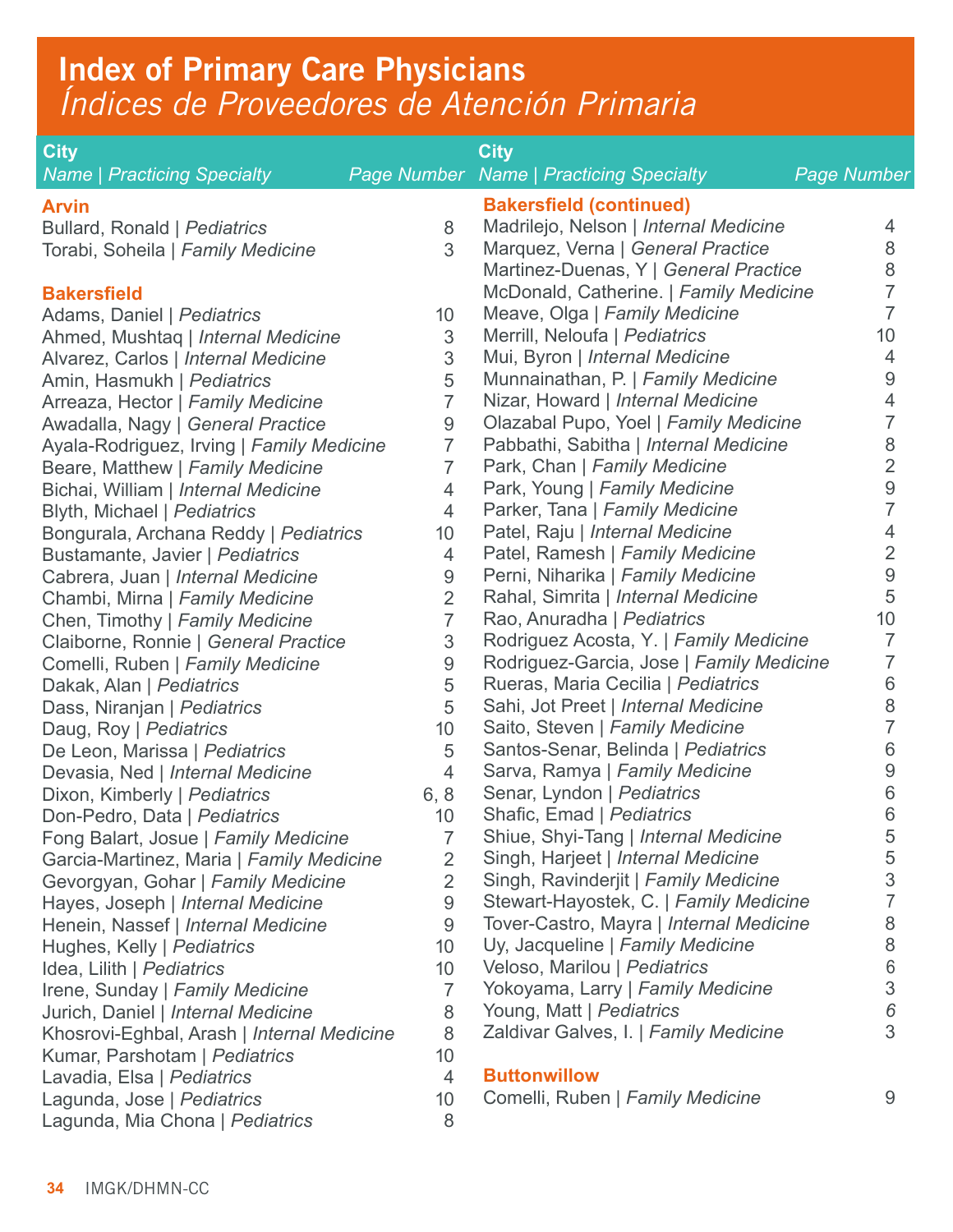# Index of Primary Care Physicians *Índices de Proveedores de Atención Primaria*

| <b>City</b>                             |                 | <b>City</b>                                    |                    |
|-----------------------------------------|-----------------|------------------------------------------------|--------------------|
| <b>Name   Practicing Specialty</b>      |                 | <b>Page Number Name   Practicing Specialty</b> | <b>Page Number</b> |
| <b>California City</b>                  |                 | <b>Lamont</b>                                  |                    |
| Ayad, Ingy   Family Medicine            | $\overline{2}$  | Alvarez, Carlos   Internal Medicine            | 3                  |
| Hantman, David   General Practice       | 3               | Marinas, Marlowe   Family Medicine             | $\overline{7}$     |
| Hsieh, An-Chih   Family Medicine        | $\overline{2}$  |                                                | 7                  |
| Khalafbeigi, Helen   Family Medicine    | $\overline{2}$  | Pavia-Sanchez, Orestes   Internal Medicine     | 8                  |
| Patel, Ashruta   Internal Medicine      | 4               | Sahi, Jot Preet   Internal Medicine            | $\,8\,$            |
| Ramsey, Keith   Pediatrics              | 6               | Salamanca, Omar   Family Medicine              | $\overline{7}$     |
| Strategos, Emmanuel   Internal Medicine | 5               |                                                |                    |
| Takayama, Christian   Family Medicine   | 3               | <b>Lebec</b>                                   |                    |
|                                         |                 | Imo, Ogochukwu   Family Medicine               | 7                  |
| <b>Delano</b>                           |                 | Leah Mendoza, J.   Family Medicine             | $\overline{7}$     |
| Acevedo, Alberto   Family Medicine      | 2               |                                                |                    |
| Bhaskar, Shyam   Internal Medicine      | $\overline{4}$  | <b>Lost Hills</b>                              |                    |
| Bongurala, Archana Reddy   Pediatrics   | 10              | Munnainathan, P.   Family Medicine             | 9                  |
| Cabrera, Juan   Internal Medicine       | 9               |                                                |                    |
| Caceres, Alvaro   Family Medicine       | $\overline{2}$  | <b>McFarland</b>                               |                    |
| Ferrer, Maria   Pediatrics              | 10              | Singh, Manbir   Internal Medicine              | 5                  |
| Gehlawat, Dilbagh   Pediatrics          | 10              |                                                |                    |
| Idea, Lilith   Pediatrics               | 10 <sup>°</sup> | <b>Mojave</b>                                  |                    |
| Isola, Venkatarao   Pediatrics          | $6\phantom{1}$  | Ayad, Ingy   Family Medicine                   | $\overline{2}$     |
| Leah Mendoza, J.   Family Medicine      | 7               | Strategos, Emmanuel   Internal Medicine        | 5                  |
| Lopez-Aguado, Jorge   Pediatrics        | 10 <sup>°</sup> |                                                |                    |
| Mehretab-Roman, Y   Pediatrics          | 10 <sup>°</sup> | <b>Ridgecrest</b>                              |                    |
| Munnainathan, P.   Family Medicine      | 9               | Anwar, Gul   Family Medicine                   | 2                  |
| Nguyen, To   Pediatrics                 | 6               | Bautista-Azores, Richelle   Pediatrics         | 5                  |
| Rahal, Simrita   Internal Medicine      | 5               | Beal, Perry   Family Medicine                  | $\boldsymbol{9}$   |
| Rao, Anuradha   Pediatrics              | 10              | Briones, Carmen   Pediatrics                   | 5                  |
| Rizk, Magued   Family Medicine          | 9               | Cendana, Luigi   Pediatrics                    | 5                  |
| Salmassi, Sadegh   General Practice     | 3               | Chaabo, Hani   Family Medicine                 | $\overline{2}$     |
| Sarva, Ramya   Family Medicine          | 9               | Cosner Jr, Lawrence   Internal Medicine        | 4                  |
| Shah, Nilesh   Pediatrics               | 6               | Cramer, Joseph   Pediatrics                    | 5                  |
| Velazquez Amador, R.   Family Medicine  | 8               | Flanigan, Kevin   Internal Medicine            | 4                  |
| Yuzon, MA Corazon   Pediatrics          | 6               | Frenette, Paul   Family Medicine               | $\overline{2}$     |
| Zapanta, Don Victor   General Practice  | 3               | Hamzeh, Rabih   Pediatrics                     | 6                  |
|                                         |                 | Henein, Nassef   Internal Medicine             | $9\,$              |
| Lake Isabella                           |                 | Hughes, Kelly   Pediatrics                     | 10                 |
| Ahmed, Mushtaq   Internal Medicine      | 3               | McLemore, Christine   Family Medicine          | 9                  |
| Finstad, Gary   Internal Medicine       | 4               | Peralta, Janessa   Pediatrics                  | 6                  |
| Gross, Robert   Internal Medicine       | 4               | Prince, Jennifer   Pediatrics                  | $\overline{2}$     |
| Mongar, Samantha   Internal Medicine    | 4               | Repetto Frenette, Jimena   Family Medicine     | 6, 10              |
|                                         |                 | Schauf, Victoria   Pediatrics                  | 3                  |
|                                         |                 | Wildenberg, Hope   Family Medicine             | 3                  |
|                                         |                 | Willis, Melanie   Family Medicine              | 3                  |
|                                         |                 | Ziaei, Salman   Internal Medicine              | 5                  |